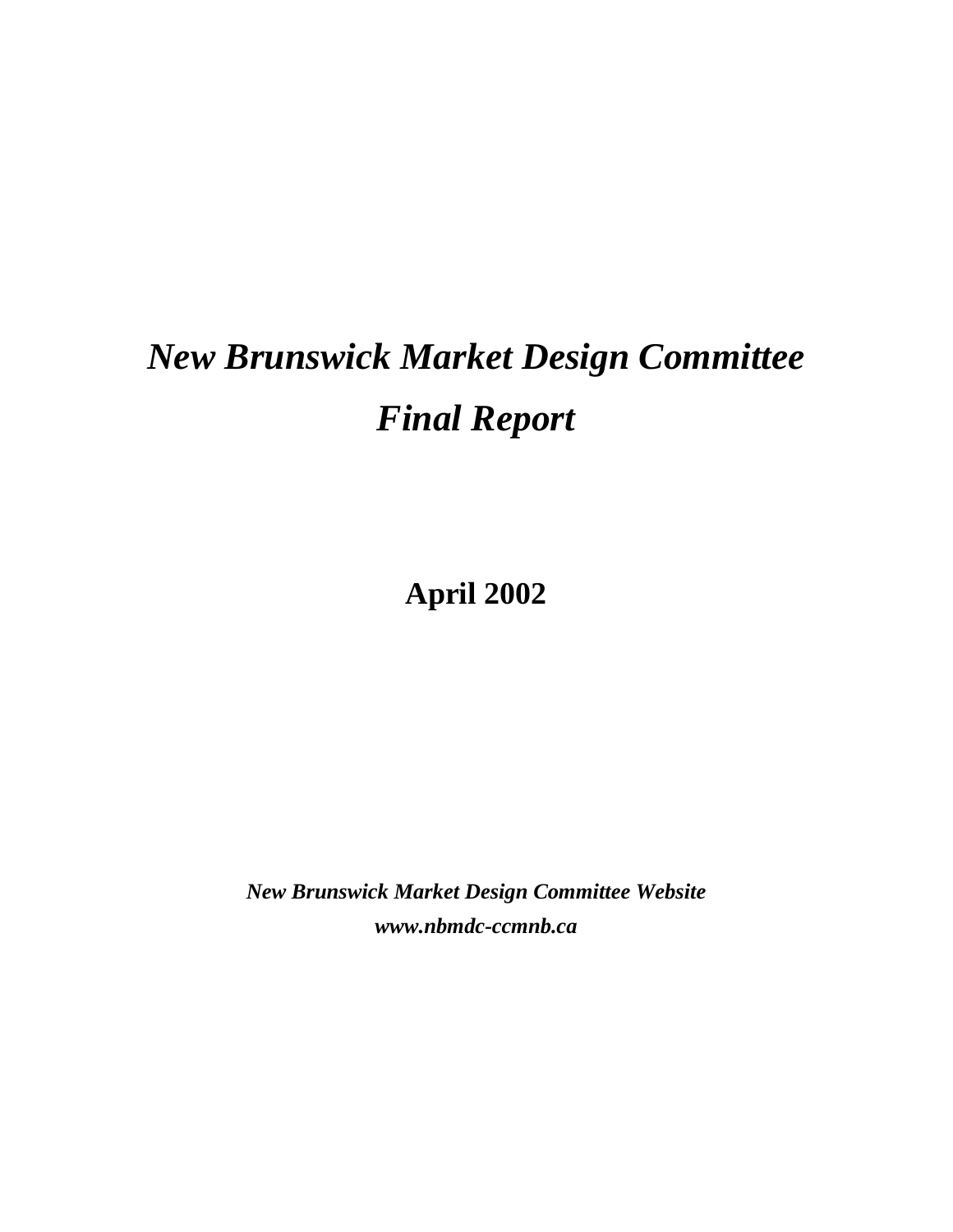| 1                       |     |                                                                    |  |  |  |  |
|-------------------------|-----|--------------------------------------------------------------------|--|--|--|--|
|                         | 1.1 |                                                                    |  |  |  |  |
|                         | 1.2 |                                                                    |  |  |  |  |
|                         | 1.3 |                                                                    |  |  |  |  |
|                         | 1.4 |                                                                    |  |  |  |  |
| $\boldsymbol{2}$        |     |                                                                    |  |  |  |  |
|                         | 2.1 |                                                                    |  |  |  |  |
|                         | 2.2 |                                                                    |  |  |  |  |
|                         | 2.3 |                                                                    |  |  |  |  |
| $\mathbf{3}$            |     |                                                                    |  |  |  |  |
|                         | 3.1 |                                                                    |  |  |  |  |
|                         | 3.2 |                                                                    |  |  |  |  |
|                         | 3.3 |                                                                    |  |  |  |  |
|                         | 3.4 |                                                                    |  |  |  |  |
|                         | 3.5 |                                                                    |  |  |  |  |
|                         | 3.6 |                                                                    |  |  |  |  |
| $\overline{\mathbf{4}}$ |     |                                                                    |  |  |  |  |
|                         | 4.1 |                                                                    |  |  |  |  |
|                         | 4.2 | Models for Provision of Standard Offer Service in New Brunswick 29 |  |  |  |  |
|                         | 4.3 |                                                                    |  |  |  |  |
|                         | 4.4 |                                                                    |  |  |  |  |
|                         | 4.5 |                                                                    |  |  |  |  |
|                         | 4.6 |                                                                    |  |  |  |  |
| 5                       |     |                                                                    |  |  |  |  |
|                         | 5.1 |                                                                    |  |  |  |  |
|                         | 5.2 |                                                                    |  |  |  |  |
|                         | 5.3 |                                                                    |  |  |  |  |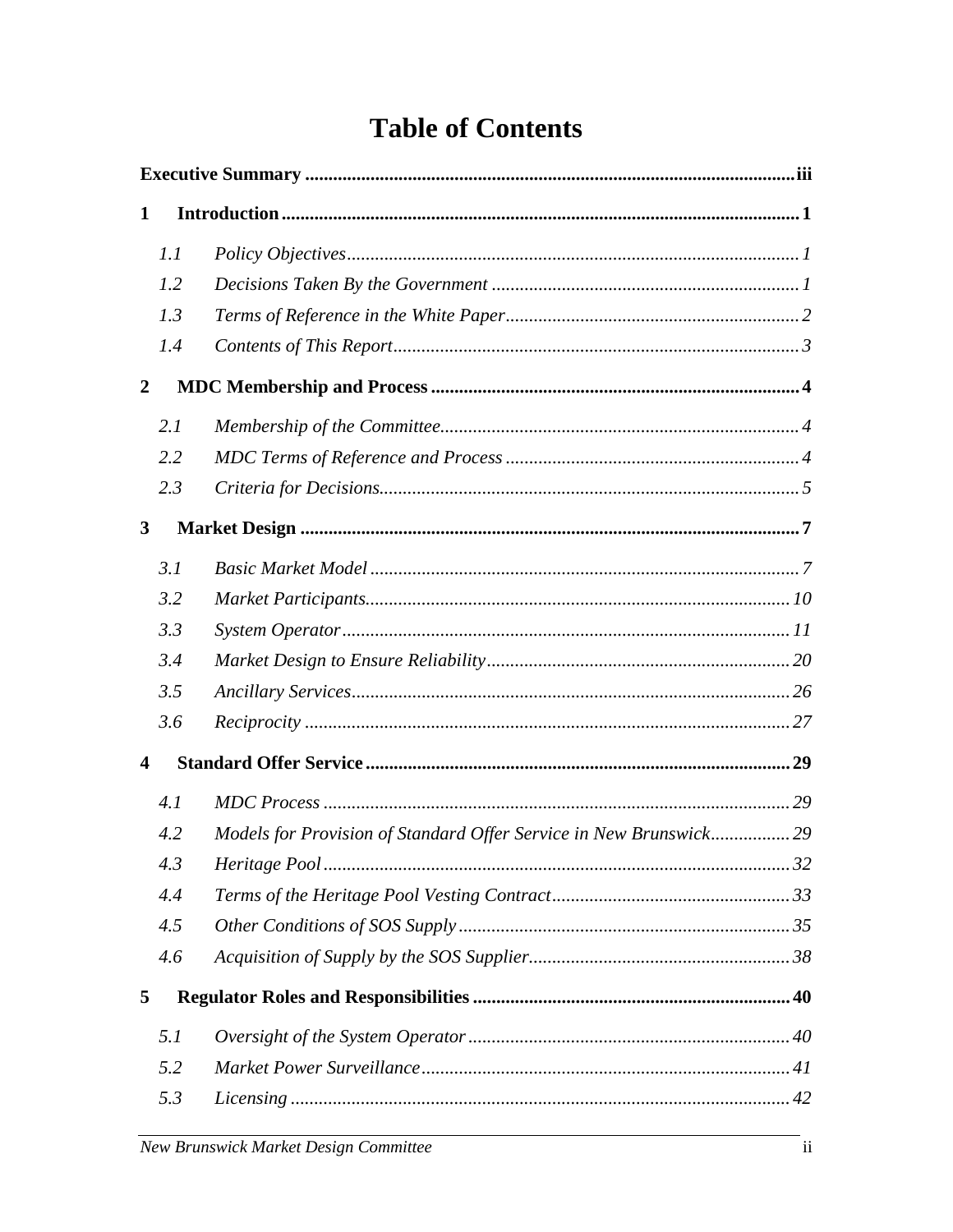|   | 5.4 |                                                                  |  |
|---|-----|------------------------------------------------------------------|--|
|   | 5.5 |                                                                  |  |
| 6 |     |                                                                  |  |
|   | 6.1 |                                                                  |  |
|   | 6.2 |                                                                  |  |
|   | 6.3 |                                                                  |  |
|   | 6.4 | Charge Determinants for Tariffs and Ancillary Services Charges51 |  |
|   | 6.5 | Unbundling Transmission and Ancillary Services Charges 54        |  |
| 7 |     |                                                                  |  |
|   | 7.1 |                                                                  |  |
|   | 7.2 | Market Power Mitigation in the Bilateral Contract Market57       |  |
|   | 7.3 |                                                                  |  |
|   | 7.4 |                                                                  |  |
| 8 |     |                                                                  |  |
|   | 8.1 |                                                                  |  |
|   | 8.2 |                                                                  |  |
|   | 8.3 |                                                                  |  |
|   | 8.4 |                                                                  |  |
|   | 8.5 |                                                                  |  |
|   | 8.6 |                                                                  |  |
|   | 8.7 |                                                                  |  |
| 9 |     |                                                                  |  |
|   | 9.1 |                                                                  |  |
|   | 9.2 |                                                                  |  |
|   |     |                                                                  |  |
|   |     | Appendix B - Market Design Committee - Members & AlternatesB-1   |  |
|   |     |                                                                  |  |
|   |     |                                                                  |  |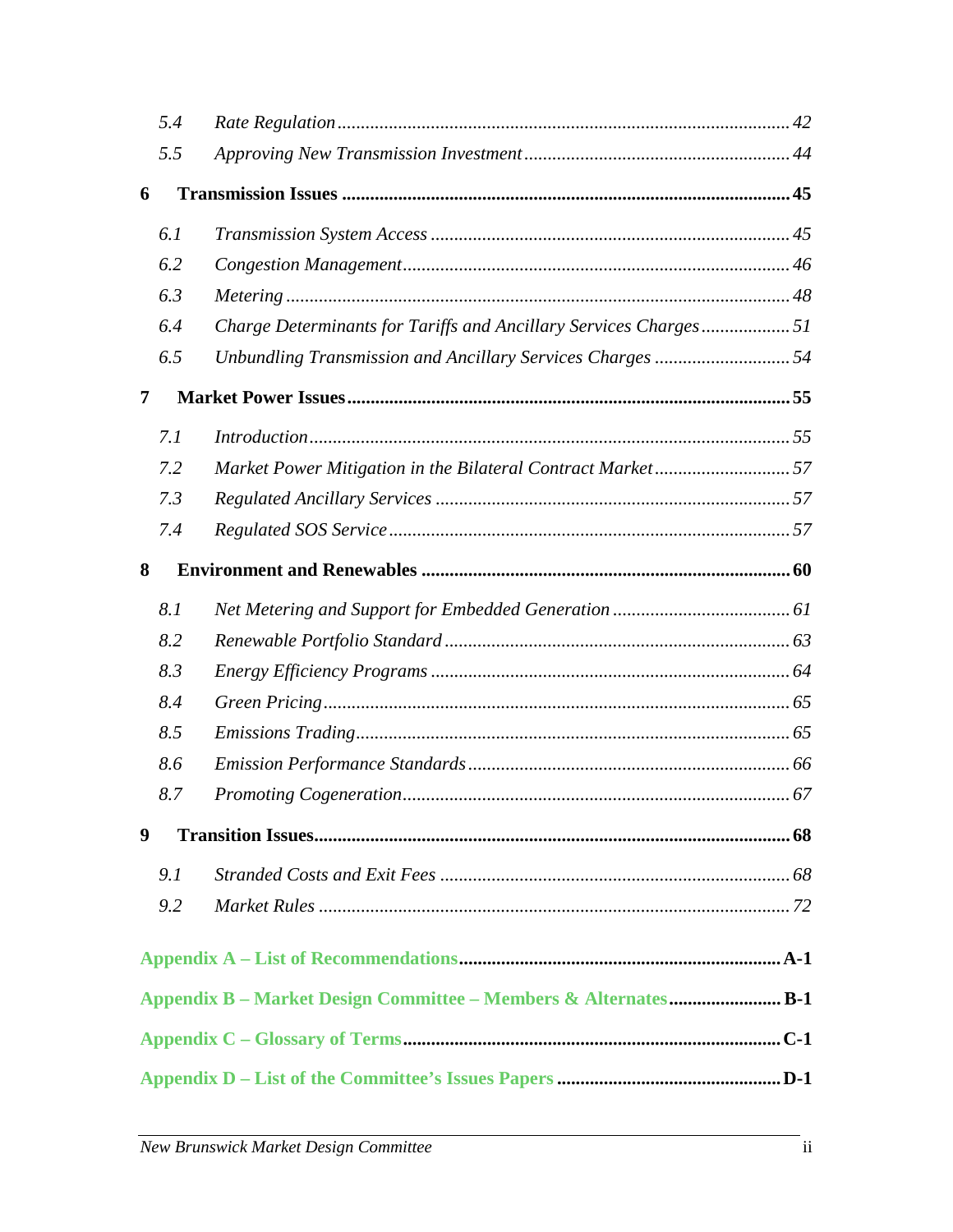# **EXECUTIVE SUMMARY**

# **Introduction**

The Final Report of the New Brunswick Market Design Committee presents a design for implementation of electricity re-structuring as adopted by the Government in the *White Paper: New Brunswick Energy Policy*. The Report contains a summary of the analysis and recommendations presented in Interim Reports released by the Committee at the end of each of the three phases of its work.

The Final Report, representing the culmination of ten month's work by the Committee, presents two resolutions and ninety-five recommendations designed to work in concert to help achieve the key policy objectives set out in the *White Paper.*

## *White Paper* **Objectives**

The Government of New Brunswick appointed the Market Design Committee (MDC or Committee) in June 2001 to advise on the implementation of the electricity restructuring initiatives spelled out in its *White Paper* on energy policy. In its *White Paper* the Government of New Brunswick defined policy goals that set the context for the work of the New Brunswick MDC.

## **Decisions Taken By Government**

A number of key decisions taken by the Government of New Brunswick with respect to electricity market design were described in the *White Paper*. Among the most important for the electricity supply industry were:

- The electricity sector will be restructured;
- Progress towards restructuring will be "deliberate and controlled". This includes the initial introduction of competition only at the wholesale and large industrial retail level;
- Customers that do not elect or are not eligible for a competitive electricity retailer will be entitled to a standard offer service similar to the current service provided by their existing utility;
- The mandate of the Board of Commissioners of Public Utilities (PUB) will be expanded to include regulation of many aspects of the new electricity market structure;
- Green pricing options will be made available and opportunities reviewed for development of small scale, on-site electricity generation;
- Any restructuring of NB Power will be considered separately from the market design process.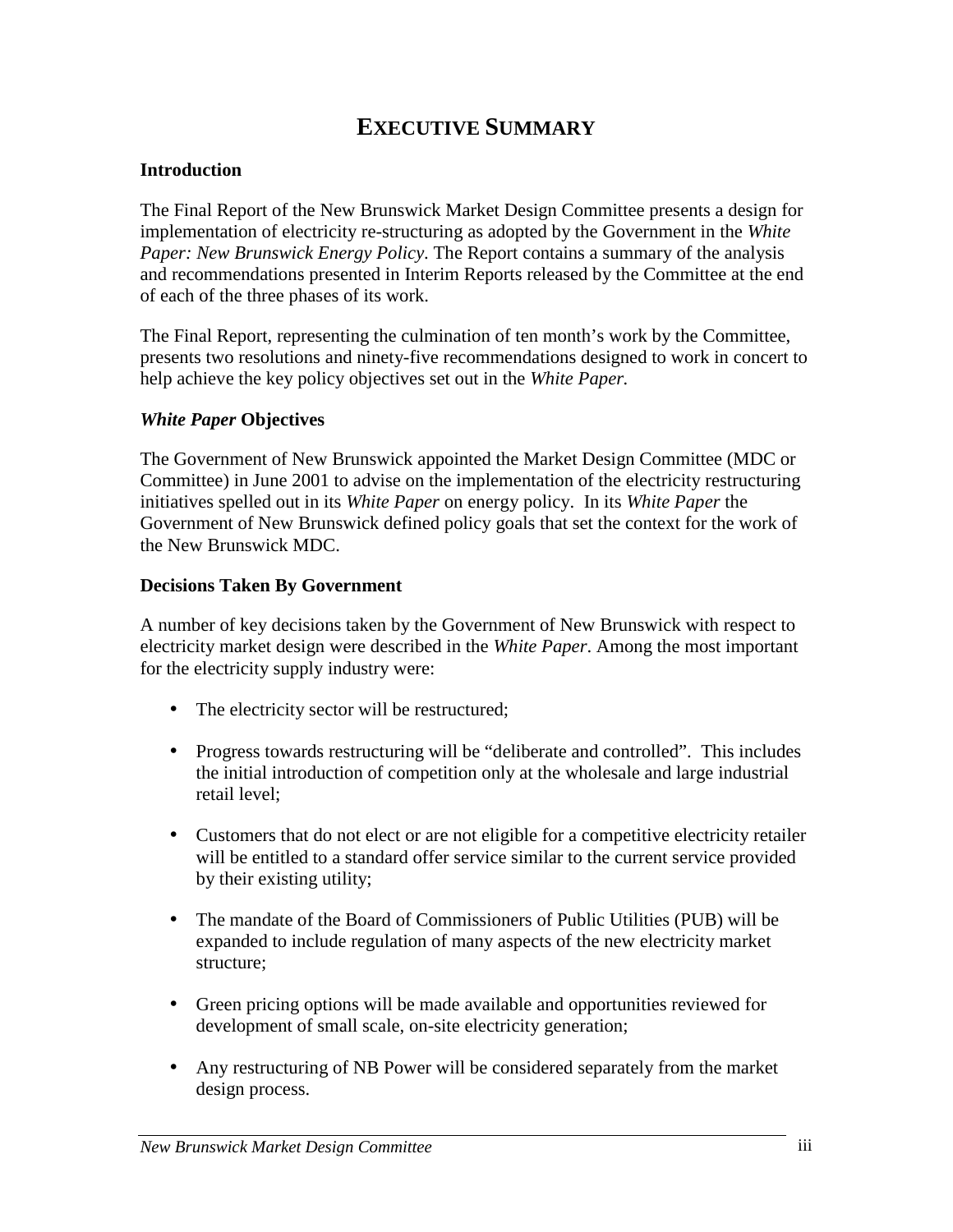The *White Paper* directed that the MDC will "address development of the electricity market including its design, structure and rules, and make recommendations to the province by April 2002."

# **Recommendations**

The Committee is recommending that New Brunswick institute a bilateral contract market in which wholesale and large industrial retail customers could contract with alternate providers for electrical energy needs. In addition, any power generator or supplier would be free to sell by contract to eligible customers inside and outside the Province.

In order for a bilateral contract market to function effectively, there must be open and non-discriminatory access to the transmission system for all eligible buyers and sellers. Having an open access transmission policy also helps to satisfy FERC requirements, essential to putting generators based in New Brunswick in the best position to sell electrical energy in the emerging open markets in New England and elsewhere in the U.S.

Implementing the bilateral contract market would require establishment of a system operator. The MDC agreed that the primary consideration in the implementation of the market is the assurance of total independence of the transmission system and system operations from the owners of generation. The MDC is recommending that the system operator be part of the entity that owns and operates the transmission system, and that the system operator have a governance mechanism ensuring that, with respect to market functions, it would report to an independent board. It is also recommending giving the system operator broad authority and responsibility to operate and administer the market and the electricity supply system.

At the same time as calling for the introduction of a competitive wholesale market for electricity, the *White Paper* directed that customers who do not, or cannot, choose an alternative supplier should be entitled to "standard offer service under regulated prices and terms that are consistent with the service they now obtain."

To supply standard offer service, the MDC is recommending designating a 'Heritage Pool' of electricity available from the existing generation assets in the province. As these assets retire, and as load grows, the standard offer service supplier would go to the market for new supply. The standard offer service supplier would be required to use a request for proposals for acquisition of supply from the market beyond the Heritage Pool amount. The MDC is recommending that, to preserve the option for present and future consumers of not having to go directly to the marketplace to obtain energy, some form of standard offer service should be offered indefinitely.

Contestable customers (those eligible to choose alternative supply) might want to leave from and return to standard offer service supply, and they might want to be able to take only a portion of their total needs from standard offer service supply. As recommended by the MDC, contestable customers could leave and return, but with some restrictions.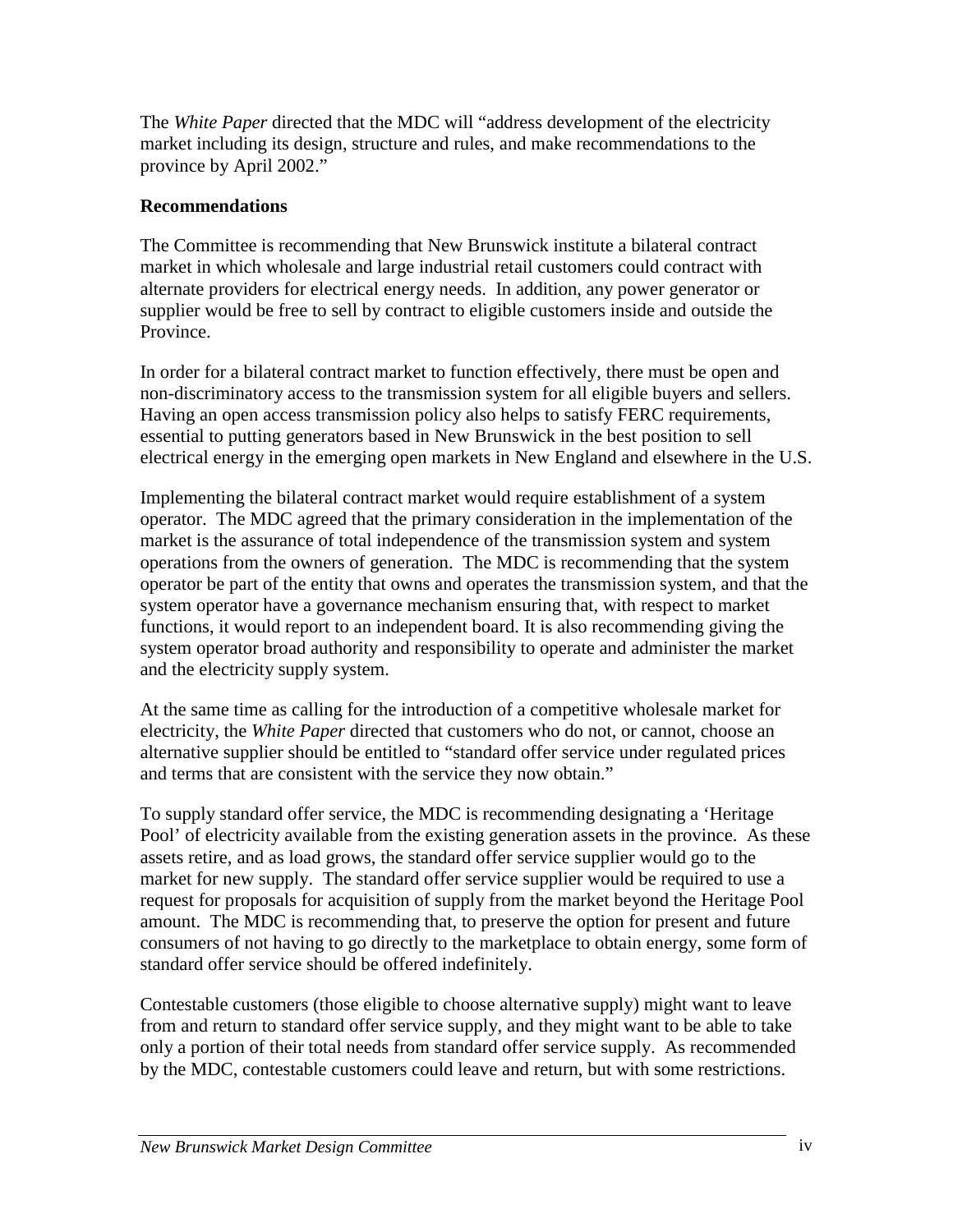Customers leaving from or returning to standard offer service supply would be responsible for any costs their actions impose on other market participants.

The MDC recognized that, in the current context of electricity restructuring, using the term "de-regulation" is a misnomer. The bilateral contract market entails entirely new responsibilities for the regulator in New Brunswick, the PUB. The MDC is recommending that the PUB's role include oversight of the system operator and responsibility for monitoring for the abuse of market power.

A major goal of the New Brunswick Energy Policy is to protect and enhance the environment*.* Electricity market restructuring can potentially contribute to achieving environmental policy objectives. Total economic costs of low-impact technologies may be lower than those of conventional technology when environmental damage costs are considered.

The MDC is recommending a number of positive programs to help the government meet its goals with respect to environmental protection and enhancement. These include net metering, support for embedded generation, renewable portfolio standards, energy efficiency programs, green pricing, broad-based  $CO<sub>2</sub>$  emissions trading, emission performance standards, and the promotion of cogeneration.

# **Future Steps Required**

The Market Design Committee makes recommendations on the nature and function of the electricity market in New Brunswick. To implement them requires a more detailed set of rules for the operation of the market, and the Committee is recommending a process and principles for the initial development of market rules.

# **Summary**

The challenge given to the Market Design Committee was to design a new framework enabling the Province to move from an electrical energy supply system dominated by a vertically integrated provincial utility to a system that allows for independently owned generation and where wholesale and large industrial retail customers are free to acquire electricity from alternate suppliers.

Central to that challenge was the task of finding a balance between the *White Paper* objectives of creating and encouraging a competitive market for electric power, and maintaining a standard offer service for those customers who are not eligible, or chose not to obtain their electrical supply directly from the marketplace.

In addressing this challenge, the Committee was guided by a number of criteria including reliability, fairness, robustness, environmental protection and enhancement, and protection of non-contestable customers.

The balance struck by the Committee should provide for the continuance of a reliable, cost effective, electrical energy supply, enhanced by the provision of alternate supplies and new generation from the marketplace, to meet future load growth.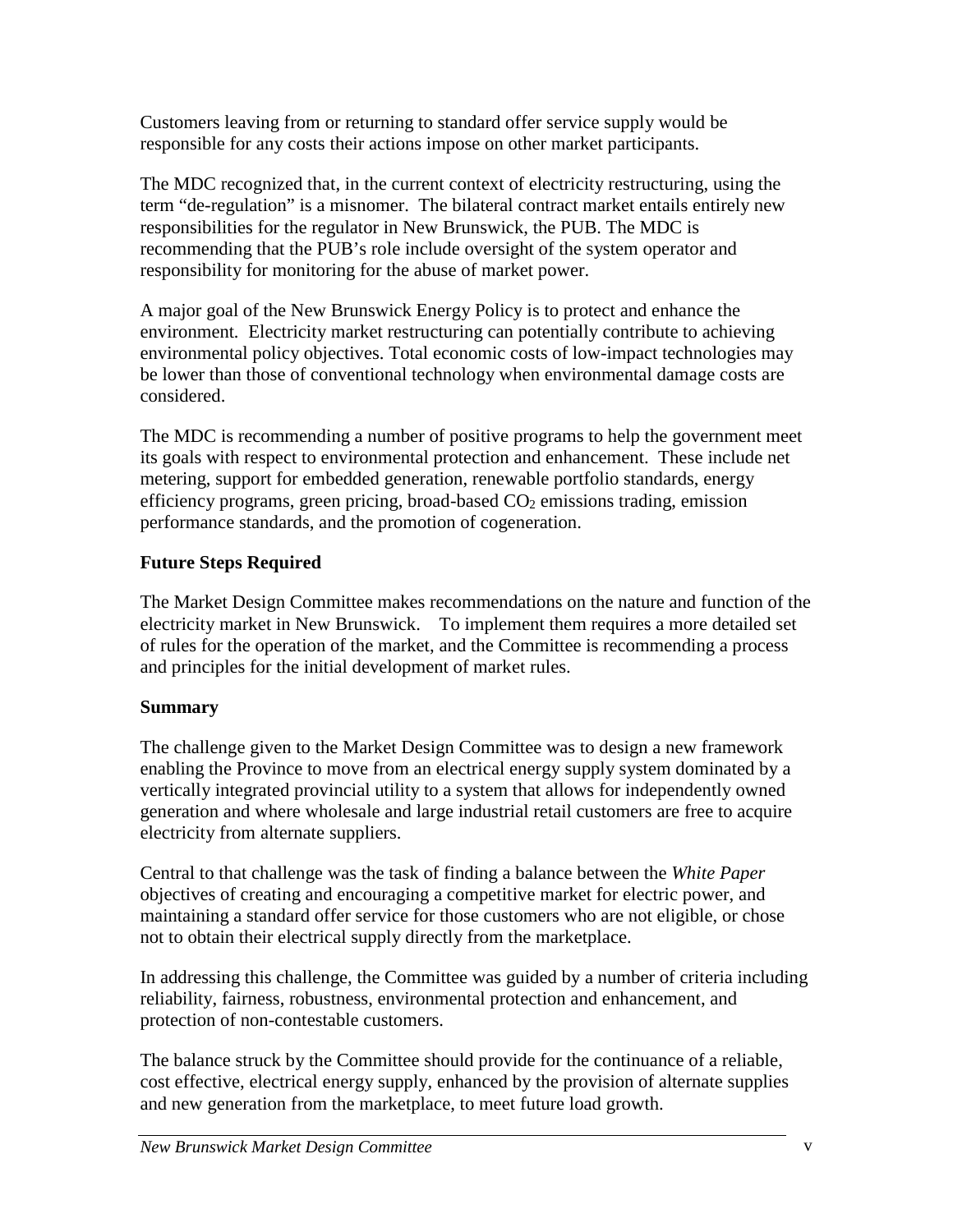# **1 INTRODUCTION**

The Government of New Brunswick appointed a Market Design Committee (MDC or Committee) in June 2001 to advise it on the implementation of the electricity restructuring initiatives spelled out in its *White Paper* on energy policy.<sup>1</sup> The MDC was instructed to produce final recommendations by April 2002 to the Minister of Natural Resources and Energy.

# **1.1 Policy Objectives**

In its *White Paper* the Government of New Brunswick set out energy policy objectives and a number of decisions and directives. The policy goals are:

- To ensure a secure, reliable and cost effective energy supply for residential, commercial and industrial customers;
- To promote economic efficiency in energy systems and services;
- To promote economic development opportunities;
- To protect and enhance the environment; and
- To ensure an effective and transparent regulatory regime.
- These goals set the context for the work of the New Brunswick MDC.

## **1.2 Decisions Taken By the Government**

A number of key decisions were taken by the Government of New Brunswick with respect to electricity market design before the appointment of the Market Design Committee. They are described in the *White Paper*. Specifically, the following decisions were enunciated:

- That the electricity sector will be restructured.
- That progress towards restructuring will be "deliberate and controlled" rather than rushed. This includes the initial introduction of wholesale and large industrial retail competition and the consideration of the merits of mass market retail competition.
	- ο Customers that do not elect a competitive electricity retailer will be entitled to a standard offer service similar to the current service provided by their existing utility.

<sup>1</sup> Government of New Brunswick, *White Paper: New Brunswick Energy Policy*, January 2001.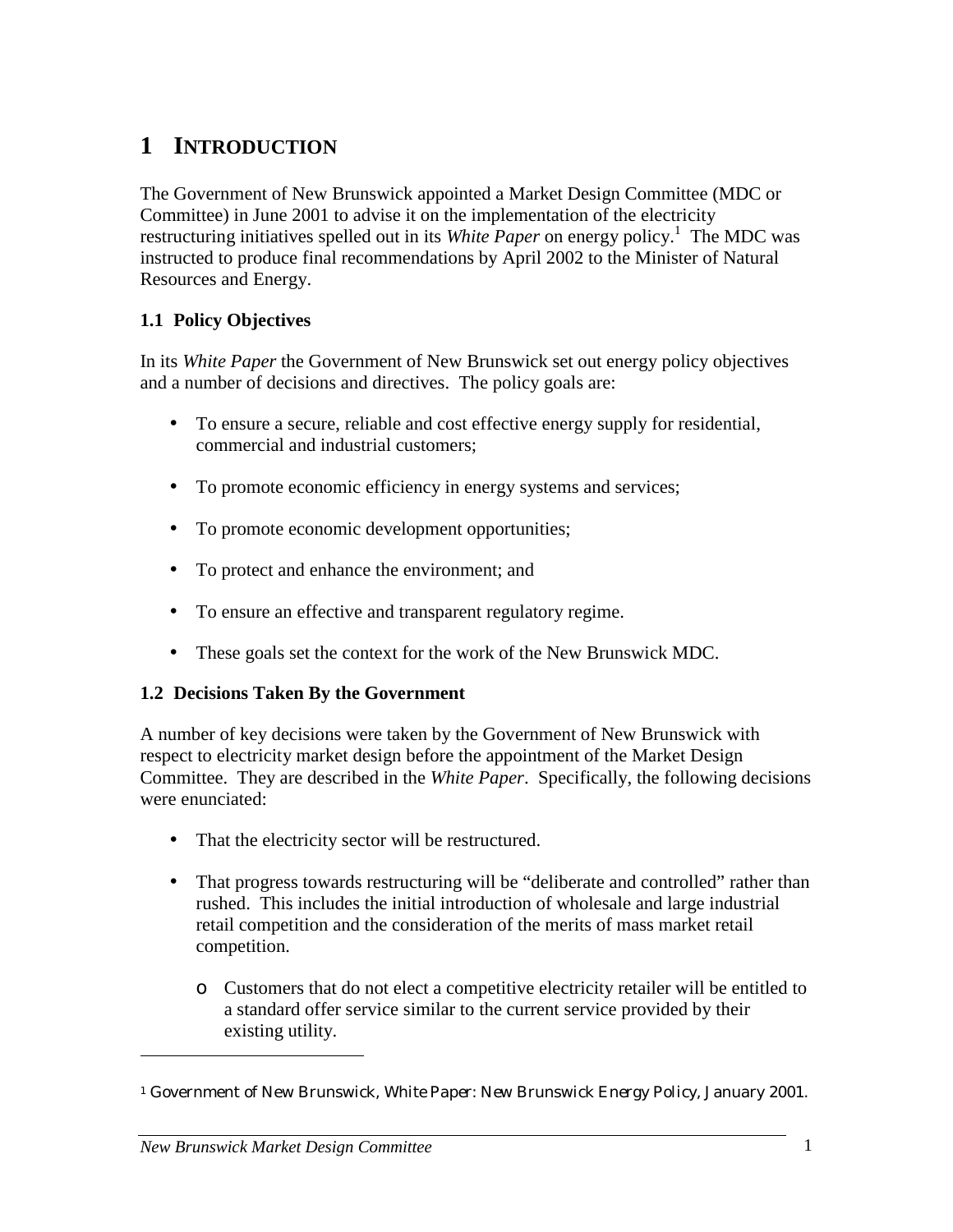- That New Brunswick Power Corporation (NB Power) will be directed to continue to discuss aligning its transmission with that of its neighbours in a Regional Transmission Organization (RTO) to facilitate cross-system flows.
- That to satisfy the requirements of the Federal Energy Regulatory Commission (FERC) Orders 888 and 889, New Brunswick will have an Open Access Transmission Tariff (OATT).
- That any restructuring of NB Power will be considered separately from the Market Design process, except to the extent that the MDC's considerations of RTO operations or market power mitigation impact the utility.
- That the resolution of financial and operating issues associated with the provincial utility are also outside the MDC's terms of reference, except to the extent that such matters as exit fees or equivalent charges are examined for their impact on competition.
- That the Market Design process will be open, with extensive participation from government, industry and other stakeholders.
- That final recommendations are required by April 2002 and that these must address all of the Committee's terms of reference.

# **1.3 Terms of Reference in the** *White Paper*

The *White Paper* said that the MDC will "address development of the electricity market including its design, structure and rules, and make recommendations to the province by April 2002."

The *White Paper* contained several specific tasks for the MDC. The *White Paper* says that the MDC will be instructed to:

- Make recommendations on all codes and operating protocols;
- Make recommendations on market surveillance and establishing a workably competitive market;
- Consider reliability of supply for New Brunswick in its market design recommendations;
- Examine means to avoid rate shock to existing self generators (for ancillary services, transmission, standard offer backup);
- Make recommendations for mitigation of market power in the wholesale and large retail markets;
- Assess methods of stranded cost recovery;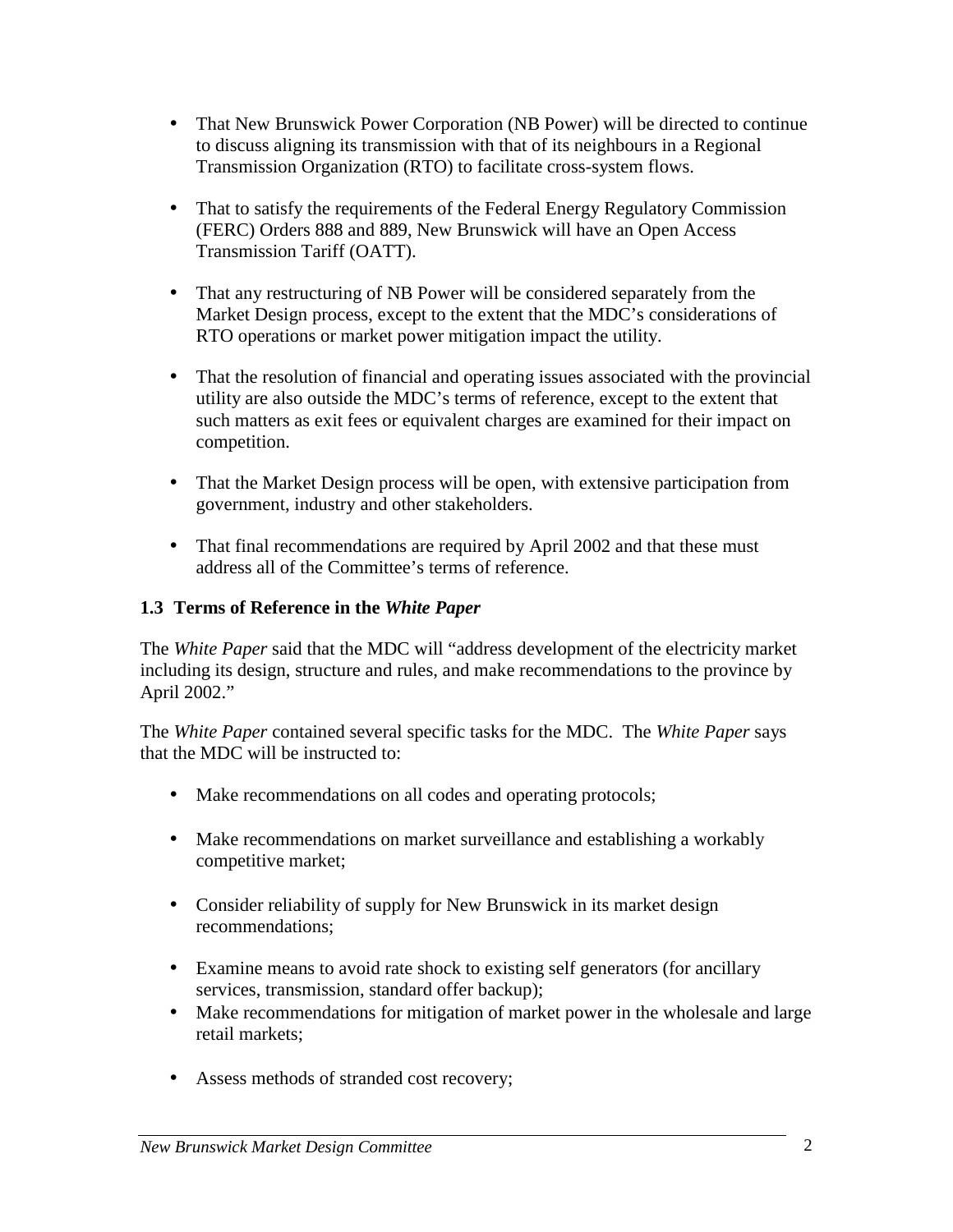- Examine and make recommendations on the need for reciprocity in New Brunswick electricity market design; and
- Review and make recommendations on the role and treatment of small-scale, onsite electricity generation.

The MDC understood these instructions to be within the context of the New Brunswick energy policy as set forth in the *White Paper*.

# **1.4 Contents of This Report**

The report is organized around the major topic areas the MDC has identified.

The first chapter addresses the Committee's terms of reference and its process.

The remaining chapters address the topic areas. They are, in order, basic market design including System Operator definition and governance, System Operator responsibilities, reliability, and reciprocity; standard offer service; environment and renewables; market power; regulator roles and responsibilities; transmission; and continuing processes including market rules. All of the MDC recommendations appeared in one of the three Interim Reports.<sup>2</sup> The numbers in square brackets after each recommendation refer to their source. The first number refers to the Interim Report where the recommendation appeared; the second number, after the colon, is the section of that report which contained the recommendation.

In addition, the MDC made resolutions that related to broad policy directions which the Committee felt should be followed.

The report has several appendices. The first appendix lists all recommendations made by the Committee, with cross references to the Interim Report where they first appeared. Appendix B lists the Committee members and their alternates. Appendix C contains a glossary. Appendix D has a list of the MDC's major publications which are available on its website (www.nbmdc-ccmnb.ca).

<sup>&</sup>lt;sup>2</sup> The wording of some recommendations has been altered slightly to be consistent in style or content with later recommendations of the Committee.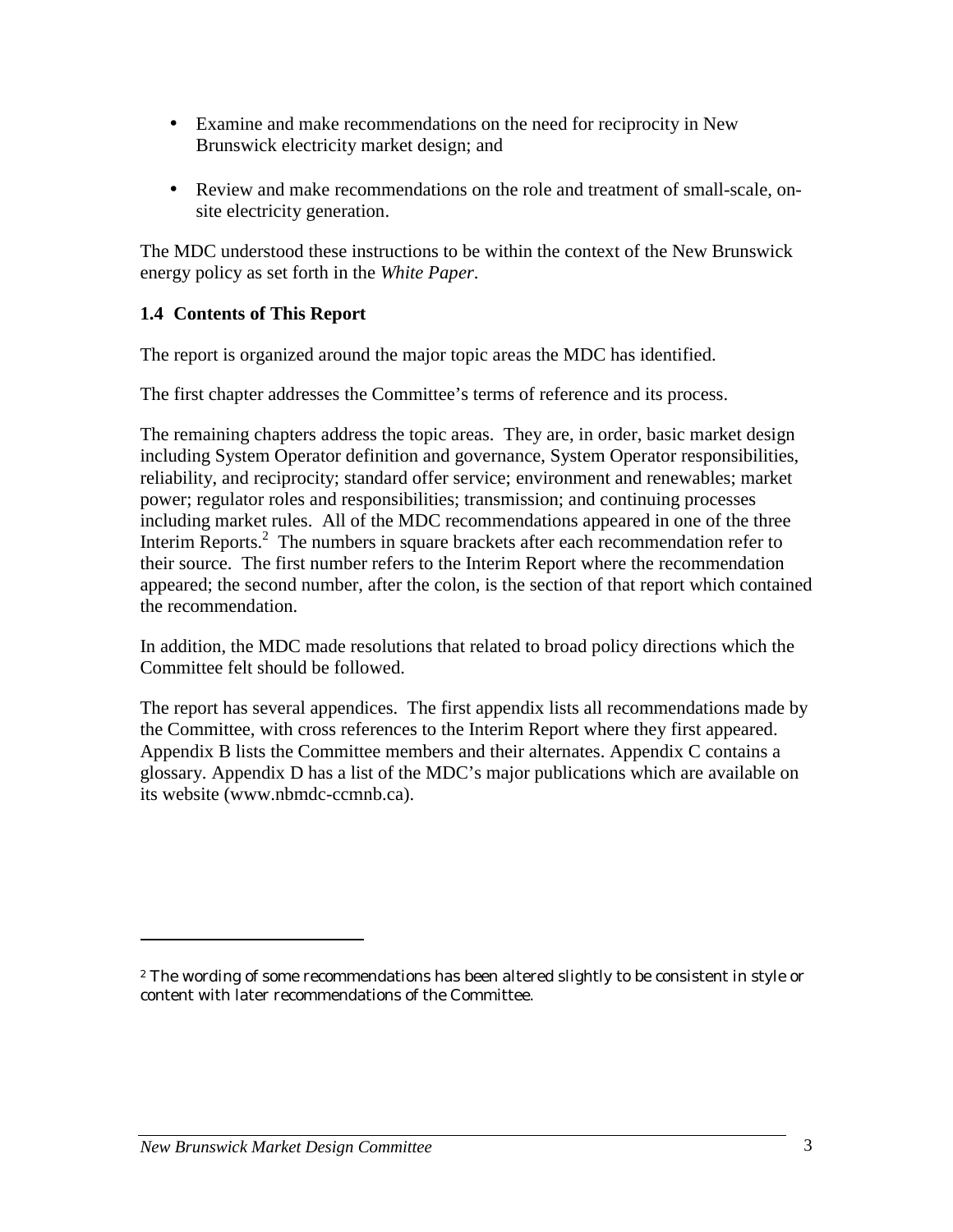# **2 MDC MEMBERSHIP AND PROCESS**

# **2.1 Membership of the Committee**

In keeping with the commitment in the *White Paper* to an open process, the Minister appointed a multi-stakeholder MDC. The Committee included members affiliated with generators, large industrial customers, municipal utilities, environmental groups, the Premier's Roundtable on Environment and Economy, the regulator (Board of Commissioners of Public Utilities (PUB)), the Department of Natural Resources and Energy (Department), and the Crown utility. A list of Committee members and their alternates is in Appendix B.

The members of the MDC represented both their own organizations and other stakeholders in their constituency group. The MDC members consulted with these stakeholders in order to bring wider participation to the MDC process.

The MDC also established a web site and posted on it many documents presented to the Committee. Interested parties were invited to provide feedback to the Committee through the web site (www.nbmdc-ccmnb.ca).

## **2.2 MDC Terms of Reference and Process**

The MDC debated, revised and adopted a document setting out its task and describing its decision making and internal process. The document is called the Terms of Reference and Process.

This document lays out the essentials of the MDC's tasks. It specifies the deliverables the Committee expects to produce, the issues that the Committee will address, a highlevel agenda assigning those issues to the three Phases of the Committee, and an agreed process for the deliberations and administration of the Committee. The deliverables are described in the Terms of Reference document as:

The design of the wholesale electricity market in New Brunswick, including all aspects required to make the market viable and workably competitive.

- The design structure and roles for the electricity market
- Codes and Operating protocols
- Oversight of the electricity market including
	- ο Market Surveillance
	- ο Mitigation of market power in the wholesale and large industrial retail market
- Transitional issues from regulated to competitive market
	- ο Method of stranded cost recovery
	- ο Exit fees (or equivalent charge) for self-generators
	- ο Exit fees (or equivalent charge) for large customers
	- ο Means to avoid rate shock to existing customers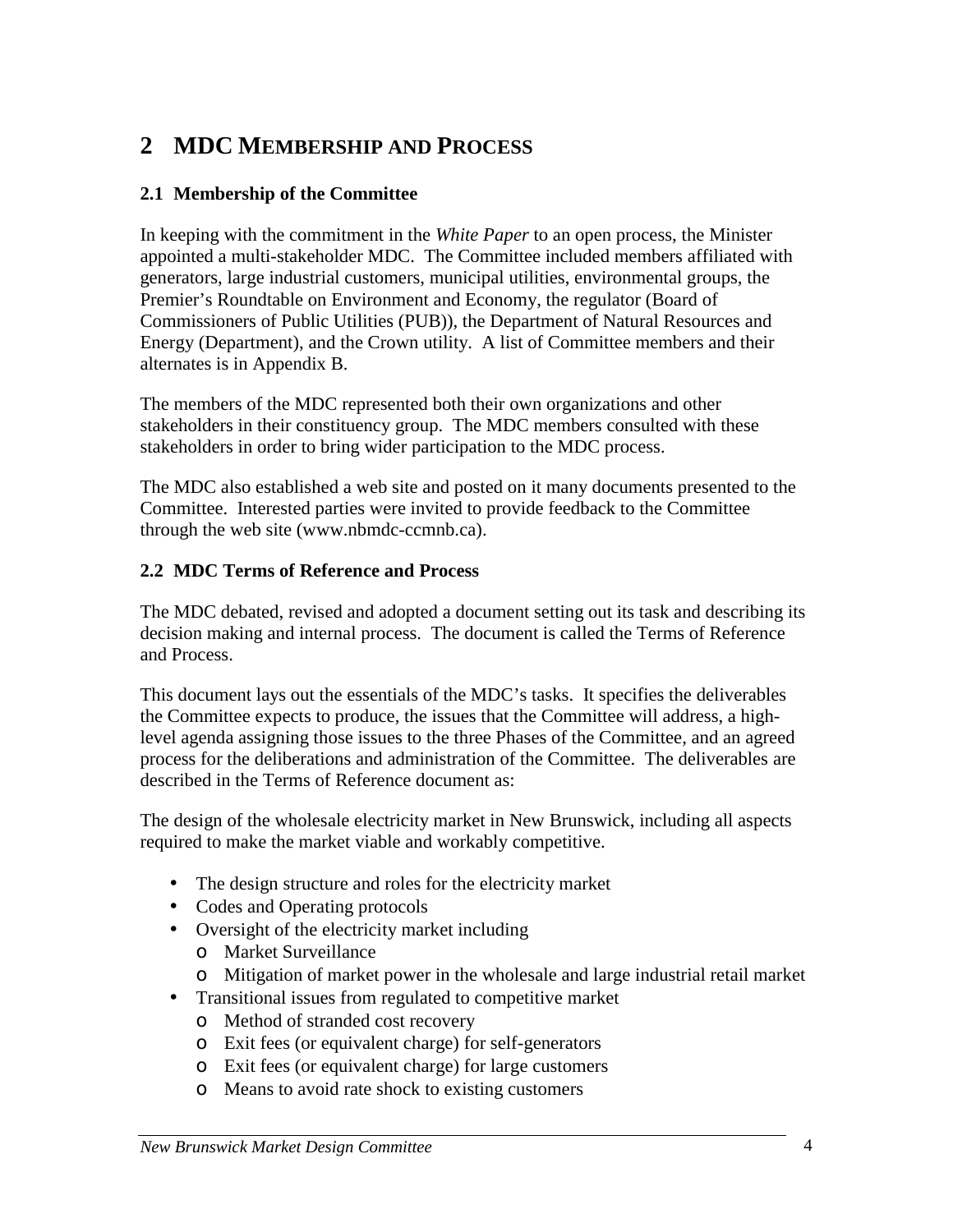- Issues related to neighbouring jurisdictions
	- ο Need for reciprocity in New Brunswick market

These deliverables cover the mandate given to the MDC in the *White Paper*.

The Committee organized its work into three phases, each taking one calendar quarter.

In the first phase, the Committee focused on basic issues of market design. These included the choice of a basic market design and identification of a System Operator, and first considerations of issues relating to transmission and to market power. The second phase dealt with institutional issues. Institutions addressed included the System Operator, the regulator, and the standard offer service and its supplier. During this phase the MDC also began discussion of environmental and market power issues. In its third phase, the Committee focused on transitional issues. Among these were considerations of how to deal with stranded costs, if any, and the process for creating the rules that will be needed to implement the market design. In the third phase, the MDC also concluded its discussions of policies for environmental protection and enhancement and for mitigation of market power.

In its discussions, the MDC considered a number of Issues Papers, each of which introduced an issue, its possible resolutions, and experience in other jurisdictions. All the Issues Papers are posted on the Committee's website.

For each of its three phases, the Committee issued an interim report. All the interim reports are on the website. This Final Report summarizes many of the Committee's discussions, which are reported in more detail in the interim reports.

## **2.3 Criteria for Decisions**

The Committee discussed and adopted criteria for decision making, as described in Issues Paper #1: Criteria for Decisions. The Issues Paper lists objectives of electricity restructuring in general, and a set of criteria for decision making.

The Issues Paper notes that generally the two major goals of electricity market restructuring are to achieve greater economic efficiency in the electricity supply system and to allocate risks to the parties best positioned to control or to absorb the risk.

Criteria for decisions are:

- reliability;
- transparency;
- fairness:
- robustness:
- enforceability;
- environmental protection and enhancement; and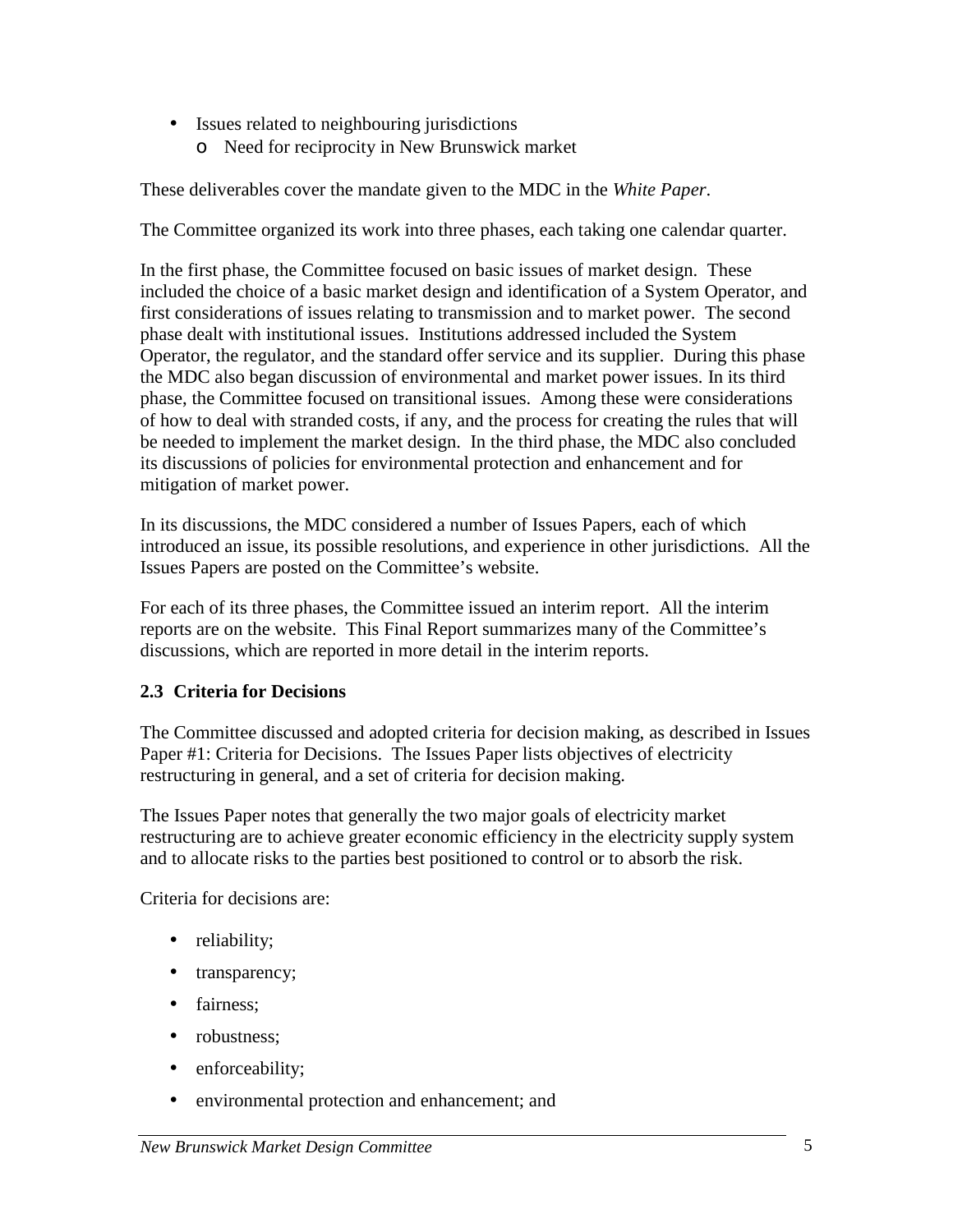• protection for non-contestable customers.

Issues Paper # 1: Criteria for Decisions elaborates on the dimensions of each of these criteria.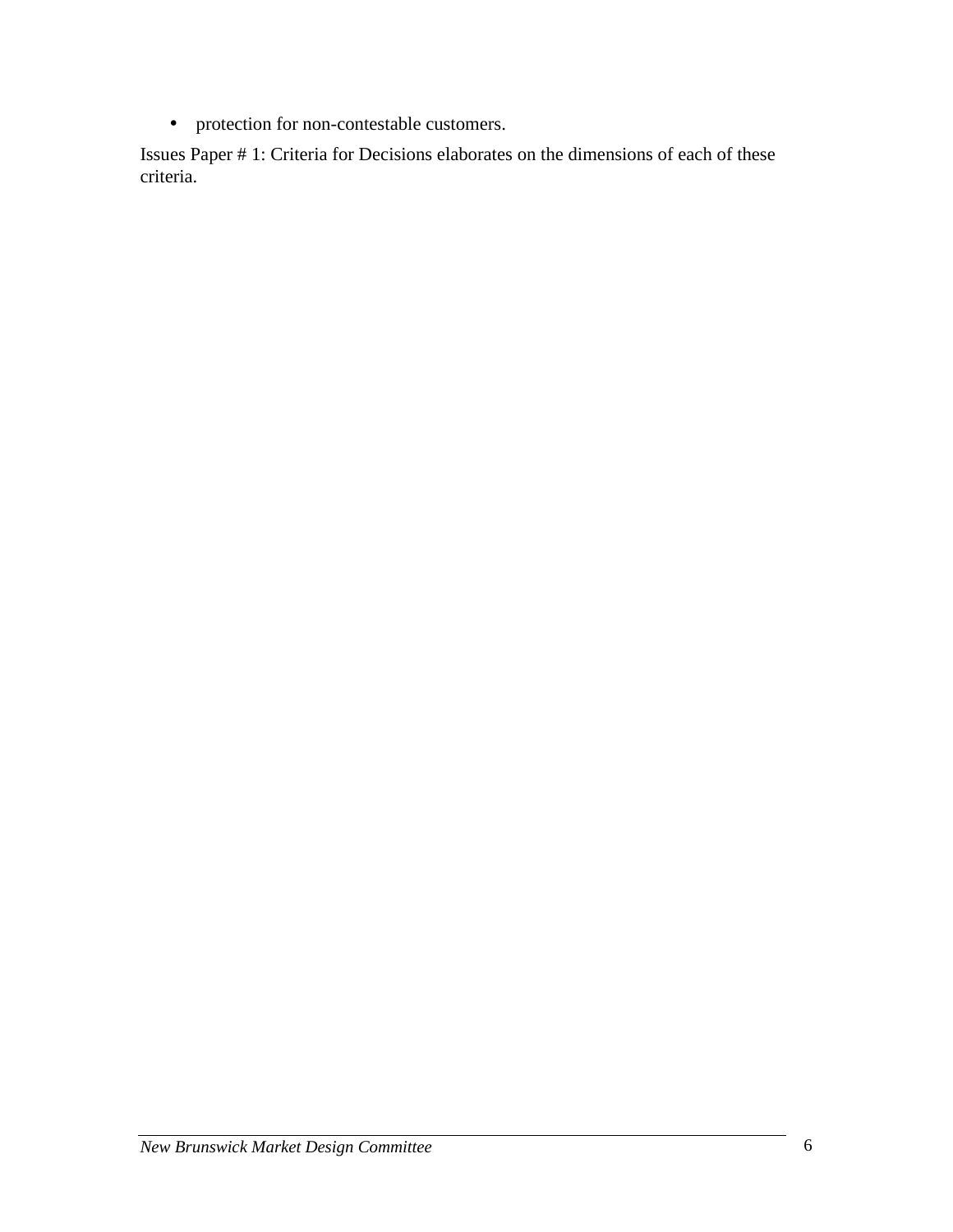# **3 MARKET DESIGN**

An electrical power system such as the one in New Brunswick consists of generation facilities, a transmission system, distribution systems, and end-use customers. The generation facilities produce power and the end-use customers consume power. The transmission system moves power in bulk from generation facilities to (1) a relatively small number of directly connected industrial end-use customers that have high volumes of consumption, (2) directly connected distribution systems, and (3) transmission systems in neighbouring jurisdictions which are also directly connected to the transmission system. The distribution systems are localized and provide paths for power to flow from the transmission system to the remainder of the end-use customers.

The choice of basic market model was the first major item on the MDC agenda. Having identified the model, the Committee made recommendations on the appropriate components to be included to establish a workably competitive market.

The *White Paper* clearly stated that the New Brunswick electricity market would allow all industrial customers connected to the transmission system with loads 750 kW or more, and all wholesale customers (the municipal utilities) the ability to choose their electricity supplier by April 2003. Any market design the Committee recommended would have to be able to perform that function within that timetable.

The *White Paper* also said that customers who do not (or cannot) choose an alternative electricity supplier will be entitled to purchase electricity under terms and conditions consistent with the service they now obtain. This condition led to the discussion of the standard offer service (SOS).

## **3.1 Basic Market Model**

l

The Committee considered several candidate models of electricity markets. Issues Paper #2: Choice of Market Model contributed to this discussion.

The existing model is that of a vertically integrated monopoly utility. In the case of New Brunswick, that utility is NB Power, a Crown corporation.<sup>3</sup> This model was not further considered, since it will not allow the degree of competition specified in the *White Paper*.

Three other models were described and discussed:

• A market based on bilateral contracts between generators and wholesale and large industrial retail electricity buyers;

<sup>&</sup>lt;sup>3</sup> A parallel project of the Department of Natural Resources and Energy is considering the future structure and ownership of NB Power.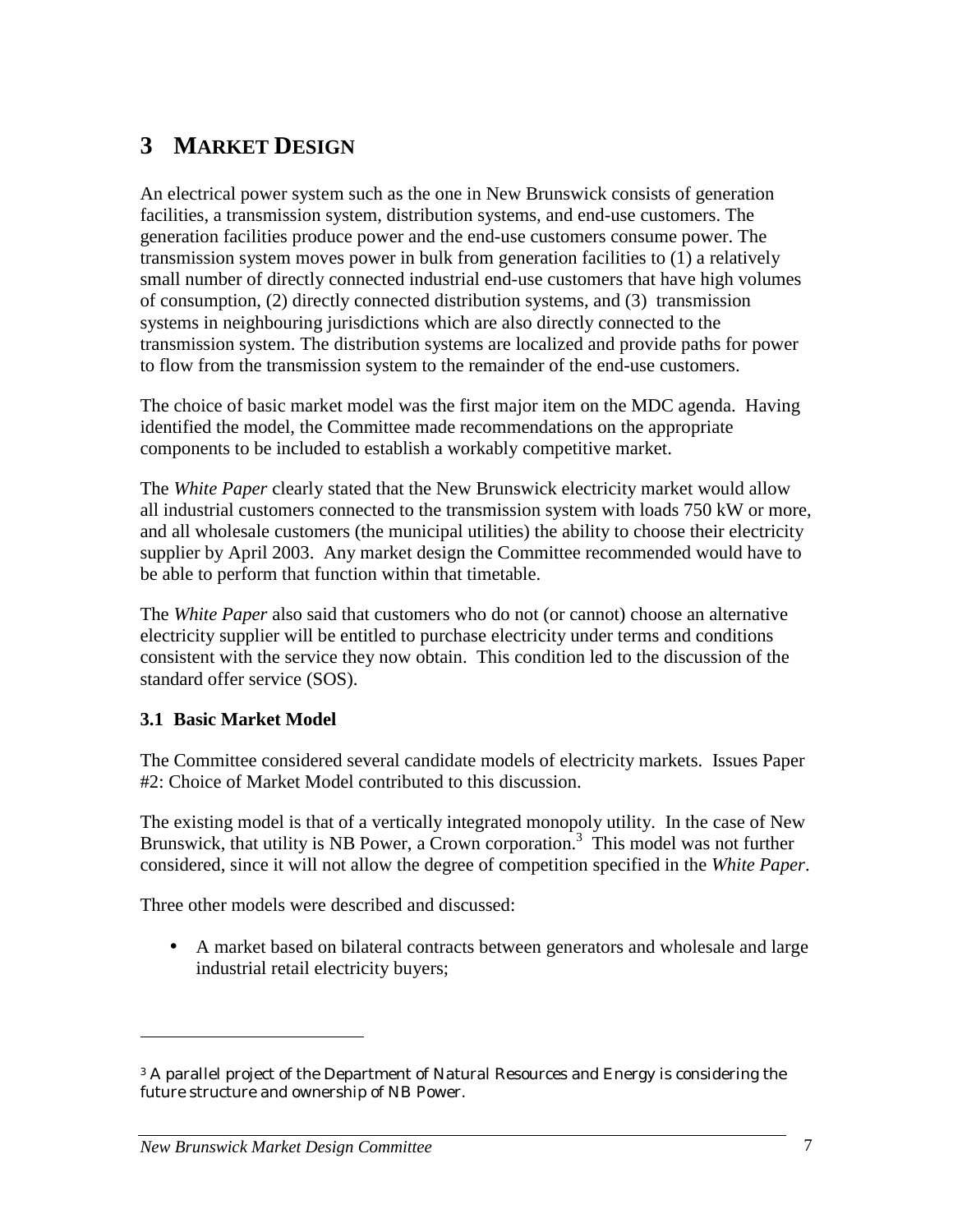- A spot market organized around a bid-based pool administered by an independent market operator  $(MO)$ ;<sup>4</sup> and
- A single buyer/reseller market.

Each of these markets is discussed in more depth in Issues Paper #2. That paper includes a description of how the market works, its advantages and disadvantages, and examples of markets in other jurisdictions which have used that model.

# 3.1.1 Bilateral Contract Market

Wholesale market bilateral contracts are agreements between electricity generators and wholesale customers for the delivery of electricity. They can be financial or physical bilateral contracts. A financial contract specifies the amounts and time of the delivery of electricity and the price or price formula for the settlement. The actual generation and delivery take place according to the rules of the market, and the participants to the financial bilateral contract then settle between them any differences between their contract price and the price in the market.

A physical bilateral specifies amounts of injections and withdrawals, the timing of the injections and withdrawals, and the nodes where they take place. These conditions are scheduled with the System Operator. To be an effective contract, a physical bilateral must also include transmission rights between the injection and withdrawal points.

The bilateral contract model allows for the bilateral contracts to be essentially fringe competition to an existing dominant generator. Over time, the bilateral contracts could be expected to increase as a fraction of the total market, creating more competition. Such a bilateral contract market represents one way to implement a gradual approach to introducing competition in electricity supply.

A bilateral contract market does require several other conditions. Most important is that there must be open and non-discriminatory access to the transmission system for all potential buyers and sellers. To fulfill the bilateral contracts, the seller must transmit electricity to the buyer. If the transaction is subject to either arbitrary pricing or arbitrary scheduling by a System Operator who is essentially a competitor of the supplier, the market is not likely to be competitive. Additional conditions for a competitive market to develop include a sufficient number of potential customers and market price sufficiently high to attract new entrants.

The MDC discussed the advantages and disadvantages for New Brunswick of adopting a bilateral contract market as its basic market design.

<sup>4</sup> In this report, a distinction is made between an IMO which administers the electricity exchange or bid-based pool and an independent System Operator (ISO) which is responsible for the operation of the system.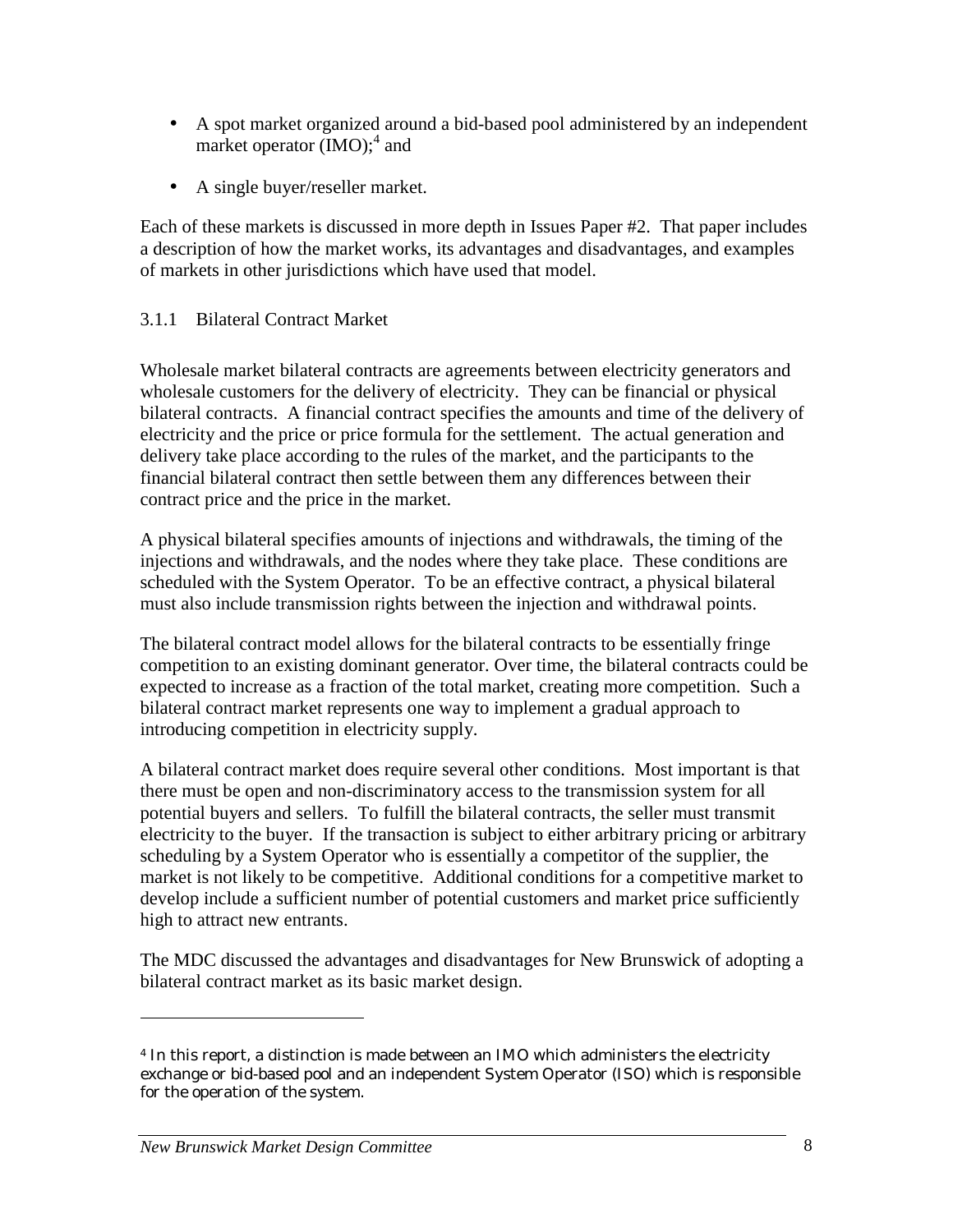## 3.1.2 Fully Competitive Wholesale Pool Market

This model requires the creation of a region-wide competitive wholesale "pool", in which an Independent Market Operator (IMO) administers a regional dispatch based on offers and bids submitted by market participants. This is the form of competition adopted by many jurisdictions that have restructured. The market has many sellers who compete with each other. There typically are multiple wholesale buyers.

Prices in the wholesale pool are based on competitive offers and bids submitted by market participants. The actual dispatch is based on the same offers and bids from buyers and sellers in the market. Prices are derived from the dispatch and the offers and bids, and generally define the price that exactly clears the market. For example, the marketclearing price may be that price at which the price for the last increment of electricity offered to sell is equal to the price of the last increment of electricity offered to buy.

The Committee discussed the advantages and disadvantages for New Brunswick of a competitive wholesale pool market.

# 3.1.3 A Single Buyer Market

The Single Buyer Model for electricity restructuring is centered on the principle of monopsony, a monopoly buyer facing competitive suppliers. It is a first step towards competition from a vertically integrated monopoly utility structure. This model can be implemented in a number of ways. The generation assets of the formerly vertically integrated utility can be sold to several investors, and long-term power purchase agreements (PPAs) established between the monopoly buyer and the new Gencos. Alternatively, the vertically integrated utility can be maintained and it can acquire power through a competitive bidding process or other market-based processes.

The MDC did not discuss this model at length because it does not give electricity customers any choice and hence, does not achieve the level of market reform dictated by the *White Paper*.

# 3.1.4 MDC Recommendation on Basic Market Model

The MDC held extensive discussions on the choice of basic market model. Through the discussion, the MDC decided that the most suitable model for the currently envisioned market in New Brunswick is the bilateral contract market model. The bilateral contract market allows eligible buyers and sellers to contract in any way they wish. It directly fulfills the requirements as set forth in the *White Paper* to allow wholesale and large industrial customers to choose their electricity supplier. It is consistent with the current direction of NB Power, which already has an Open Access Transmission Tariff (OATT) and is planning to produce a FERC-compatible tariff.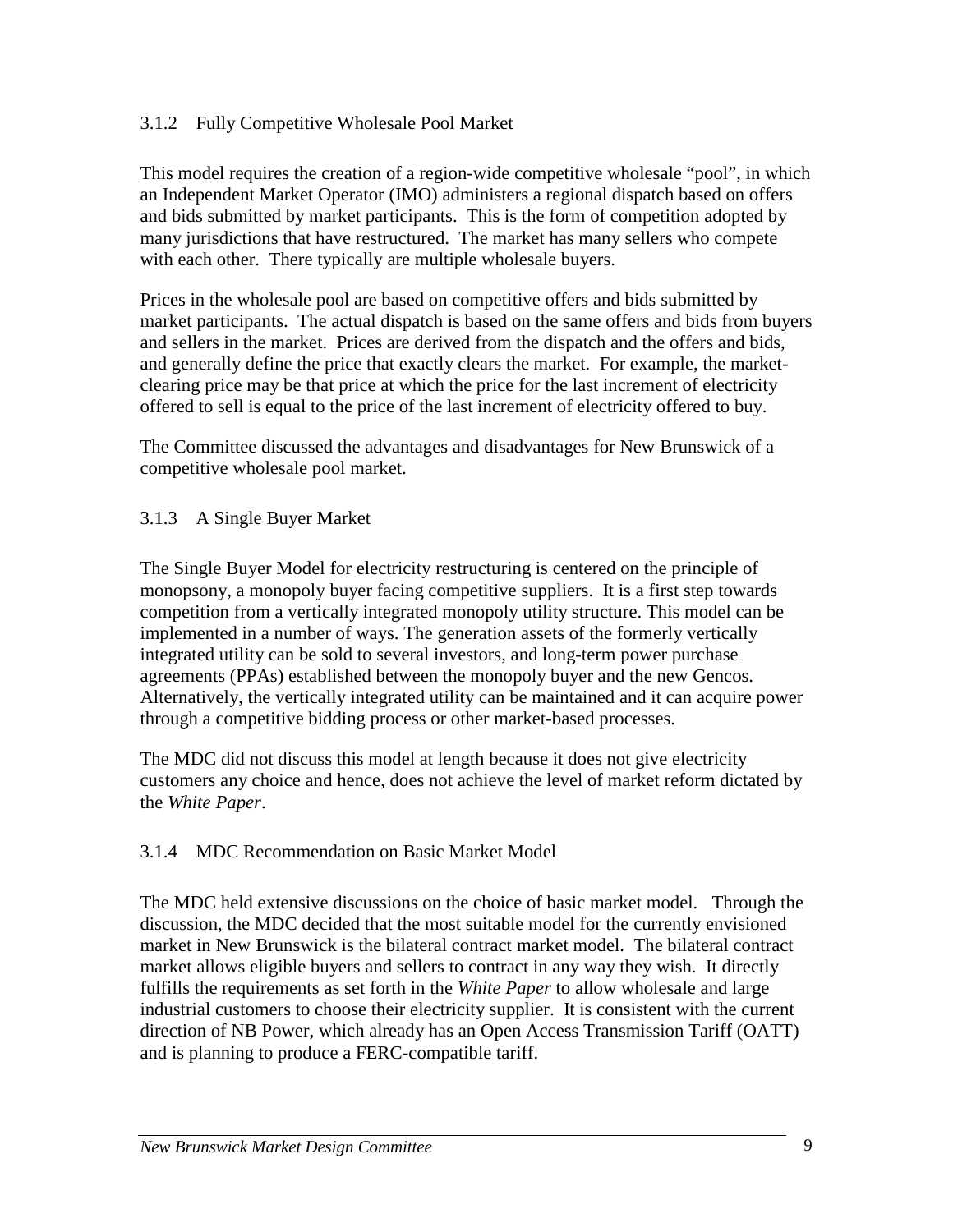One Member of the Committee held the view that New Brunswick should move directly to implement a wholesale pool market. This would be seen as being part of a larger pool market, incorporating at a minimum, New England. This option was seen by that member as fostering a more competitive market environment in a shorter period of time.

*Recommendation 3-1. The MDC will pursue the development of a bilateral contract market for New Brunswick. [1: 3.2]* 

# **3.2 Market Participants**

Buyers

The *White Paper* specified that all wholesale customers and all industrial customers with a minimum load of 750 kW, taking supply directly off the transmission network, would be eligible to choose their own electricity supplier

The *White Paper* did not specify any other entities as potential buyers of electricity in the contestable market. In order to encourage the development of a robust market, the MDC wanted to include participants other than end-use buyers, such as agents, brokers, traders, marketers and aggregators

*Recommendation 3-2. The MDC recommends that eligible buyers in the New Brunswick bilateral contract market will include wholesale customers and industrial end-use customers with a minimum load of 750 kW, taking supply directly off the transmission network. Participants will also include all agents, brokers, traders, generators, marketers and aggregators licensed in New Brunswick.[1: 3.3.1]* 

Sellers

The *White Paper* did not comment on who would be eligible to sell in the New Brunswick contestable market.

In some markets, participation is limited to generators of a certain size. Small generators may not be able to afford the infrastructure needed to participate in competitive wholesale pool markets. In a bilateral contract market, however, any generator can contract if it chooses to accept the costs of market participation.

Sellers can also include suppliers from outside New Brunswick. They will have access through the interties and the open access transmission system. Finally, if the agents, brokers, traders, marketers and aggregators are eligible to buy, they must (since they are not end users themselves) also be able to sell.

# *Recommendation 3-3. The MDC recommends that all eligible generators and all eligible importers may sell in the New Brunswick bilateral contract market.[1: 3.3.1]*

The MDC discussed whether generators who are embedded in a distribution system are eligible to sell into the bilateral contract market. They are only connected to the transmission system through their host utility. To be able to participate in the bilateral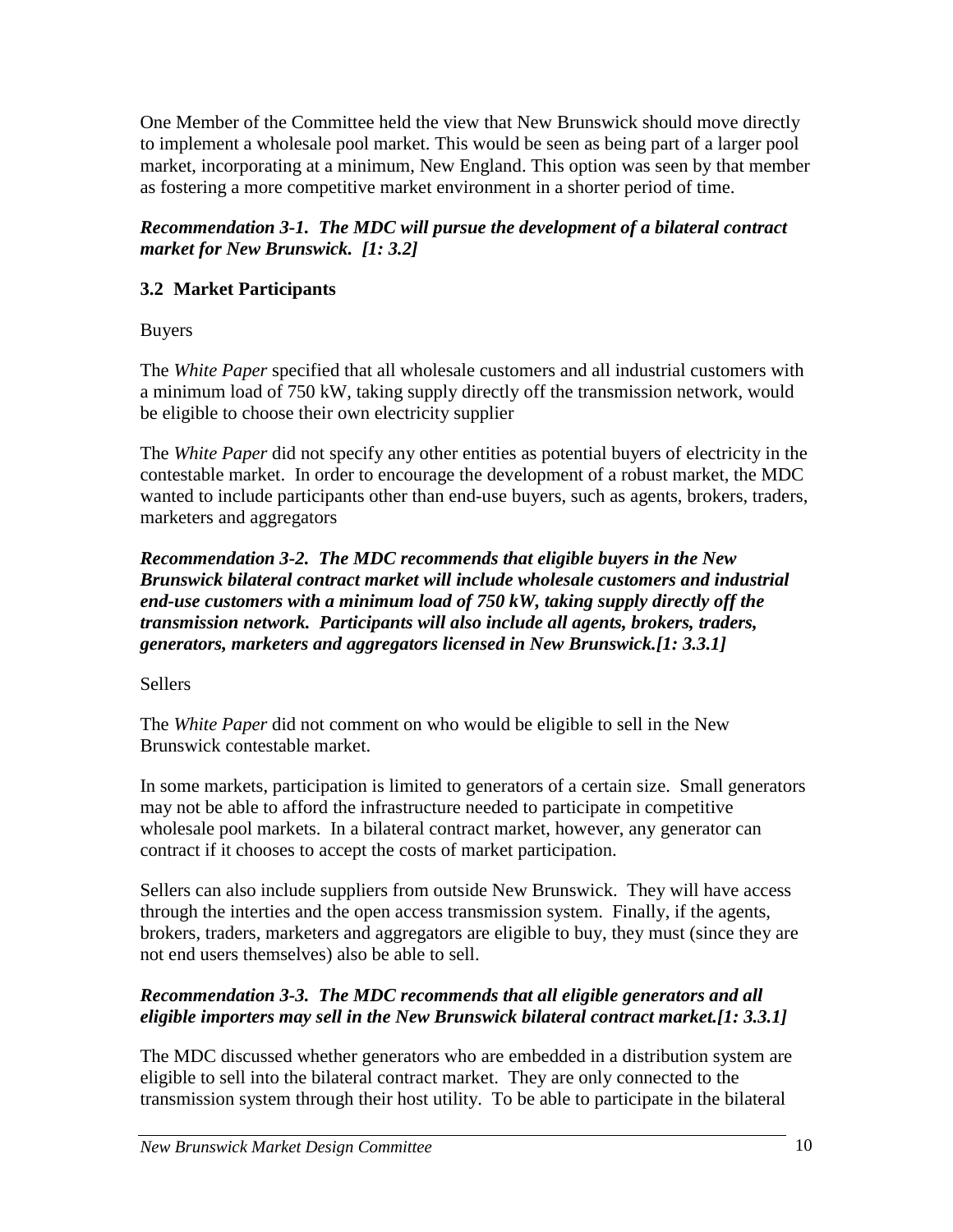contract market, they need to be able to contract with buyers. One potential buyer is the host utility itself. Other potential buyers are eligible customers in the bilateral contract market.

From the viewpoint of the system, the only effect of the operation of the electricity market embedded generator is to reduce the load of the host utility. To schedule a physical contract, the embedded generator should schedule with the System Operator. The System Operator will then schedule supply for the host net of the scheduled selfgeneration.

In light of these considerations, the MDC adopted the following recommendation.

# *Recommendation 3-4. The MDC recommends that generators embedded in distribution systems be eligible to participate in the bilateral contract market, subject to market rules. They must inform the host utility when they are injecting.[2: 6.2.5]*

Implementing this recommendation could give rise to disproportionate administrative costs. The MDC recognized that the host utilities should not have to bear these costs.

# **3.3 System Operator**

The MDC identified two sets of issues with relation to the System Operator: institutional and functional. The institutional issues include its identification, independence, governance, and funding and accountability. The functional issues are the System Operator's roles and responsibilities, including those with respect to the bilateral contract market, the transmission system, ancillary services, forward planning, and the market rules.

# 3.3.1 System Operator Institutional Issues

The institutional issues discussion began with the consideration of independence. Presentations and other information given to the Committee emphasized the importance of independence of the System Operator from other market participants, especially those owning or controlling generation.

The current situation in New Brunswick is that NB Power is a vertically integrated monopoly utility. It owns and controls generation, transmission, and distribution assets. NB Power has separate business units for each of nuclear generation, conventional generation, transmission, and customer service/distribution. To create complete corporate independence for the System Operator, therefore, requires some change in the corporate or operational structure of NB Power.

The Committee recognized the importance of keeping the System Operator independent of the owner and operator of any generation. The Committee considered three models with increasing degrees of independence:

• Functionally unbundled System Operator, part of a vertically integrated company,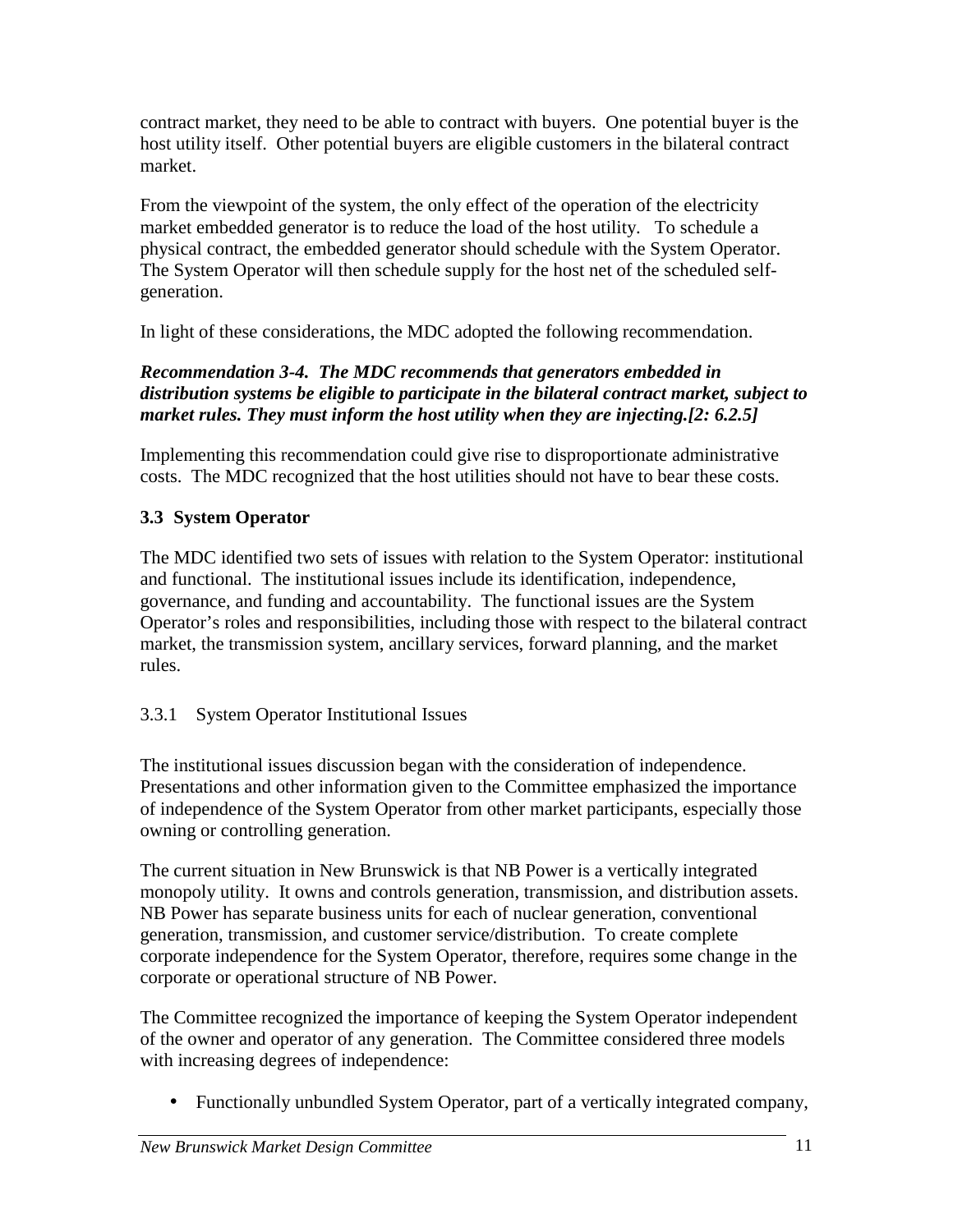- System Operator as part of corporately unbundled transmission owner and operator,
- Fully independent System Operator.

The MDC is aware that the New Brunswick government has underway a separate project to decide on the corporate structure of NB Power. This project will recommend to the Minister a corporate and ownership structure for NB Power.

To balance between independence of the System Operator and the cost of transition, the MDC decided to adopt a "transitional Transco."<sup>5</sup> The transitional Transco would incorporate the functions of transmission system owner and operator with those of the System Operator. The model can readily transition to a fully independent System Operator at some time in the future, when the development of the New Brunswick electricity market warrants it. To emphasize the importance it placed on independence of the System Operator, the MDC adopted Resolution 1.

#### *Resolution 1. The MDC agrees that the primary consideration in the implementation of the market is the assurance of total independence of transmission system and market operations from generation.*

The MDC also adopted Recommendation 3-5, which provides for a transitional Transco.

*Recommendation 3-5. The MDC recommends that the System Operator for the New Brunswick bilateral contract market be part of an organization that includes the transmission system owner and operator*.

*The MDC recommends that this be implemented as a functionally separate Transco business unit under separate "corporatized" accounts from the rest of NB Power (Generation, Distribution and Marketing). To realize the goal of independence of the transmission system and market operations from generation the Market Design Committee recommends that in the long run the Government pursue a Transco-based model or model that provides an equivalent level of independence (ISO).[2: 2.1.1]* 

Given this recommendation, the next issues were the corporate organization and governance of the Transco and its accountability. The MDC was uncertain of the direction that the government of New Brunswick will take with respect to the ownership and corporate organization of NB Power. In the absence of a clear indication from the Province, the Working Group chose to make recommendations on two different System Operator arrangements:

<sup>5</sup> In current usage, a Transco is an owner and operator of a transmission system and System Operator which is independent of other market participants.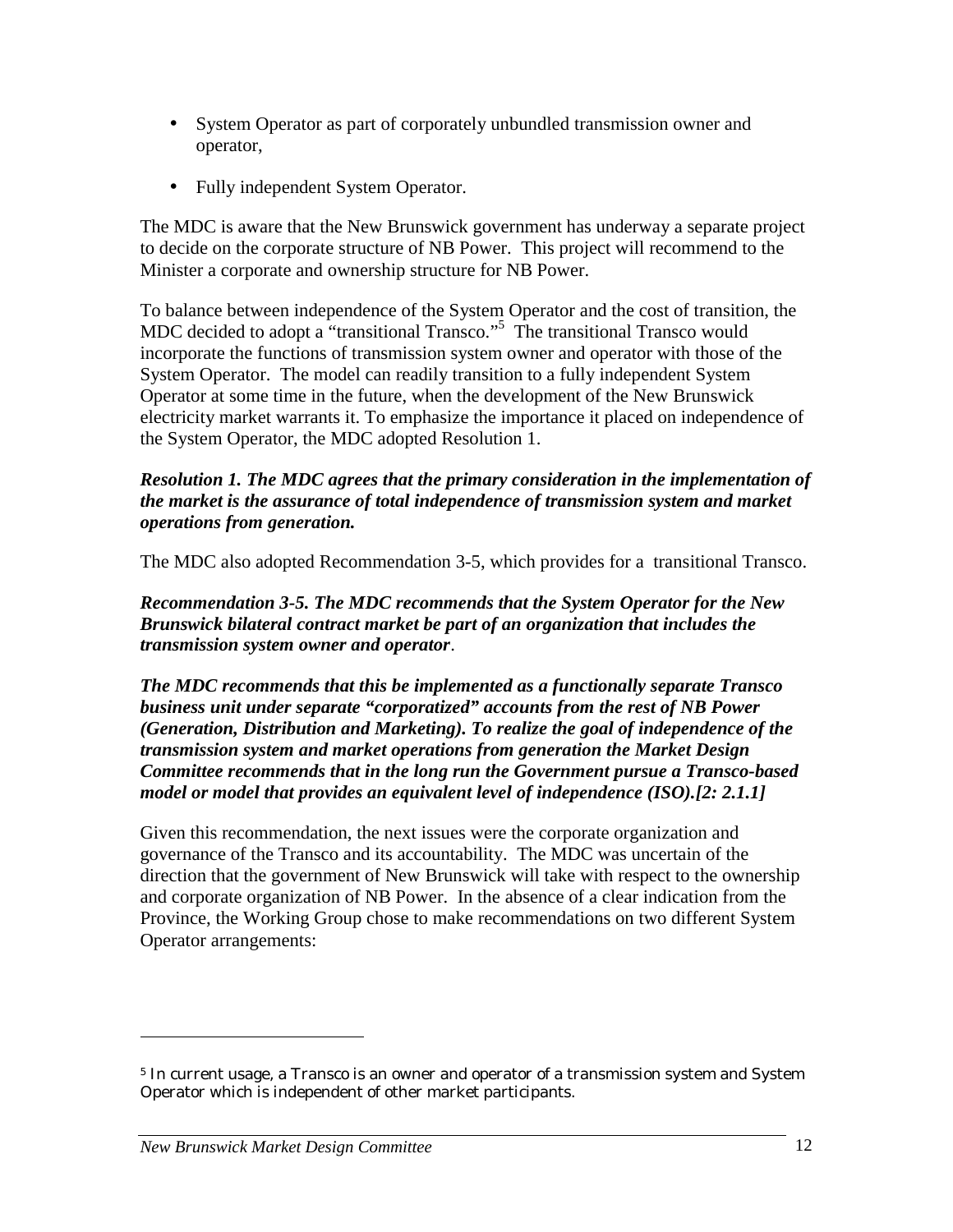- Independent Transco which involves combining transmission ownership and System Operator functions in a separate corporate entity to that of the generation owner, and
- Functionally Independent System Operator which involves establishing an independent governance arrangement for the System Operator function within a single corporate entity that owns both generation and transmission facilities as well as being the System Operator.

The MDC noted that independence from generation and other market interests is important for the transmission owner and System Operator.

For an Independent Transco that is a separate corporation, the MDC recommends an entirely independent Board of Directors.

#### *Recommendation 3-6. The MDC recommends that, if the entity containing the System Operator is a corporation independent of the corporations responsible for generation, the Board of Directors of that corporation consist entirely of members who have no direct connection with or beneficial interest in any participant in the New Brunswick electricity market. [2: 2.1.2]*

Alternatively, if the System Operator function remains part of a vertically integrated corporation that owns and operates both generation and transmission assets, the MDC still strongly held the opinion that at least the System Operator functions need to be assured of independence from the conflicting pressures that the generation ownership could create. The management of the overall corporation, and therefore of the transmission function, would necessarily be reporting to a Board of Directors with a fiduciary duty to maximize returns for the corporation as a whole, including its generation operations, which poses a clear conflict of interest with the System Operator's obligation to ensure proper market function. The System Operator's Code of Conduct will require that it not favor generation from its affiliate.

The MDC recommended a Governance Panel to give the System Operator function some independence from the management of the Transco owner. The management of the System Operator would be responsible to the Governance Panel on all matters relating to the market. The MDC still had concerns with the degree of independence afforded by this model.

*Recommendation 3-7. The MDC recommends that, if the System Operator is part of a corporation that owns generation resources in New Brunswick, it should report with respect to its market functions to a Governance Panel that is separate from the corporation's Board of Directors.* 

*Market functions include:* 

- *Making and revising the market rules;*
- *Operating the bilateral contract market;*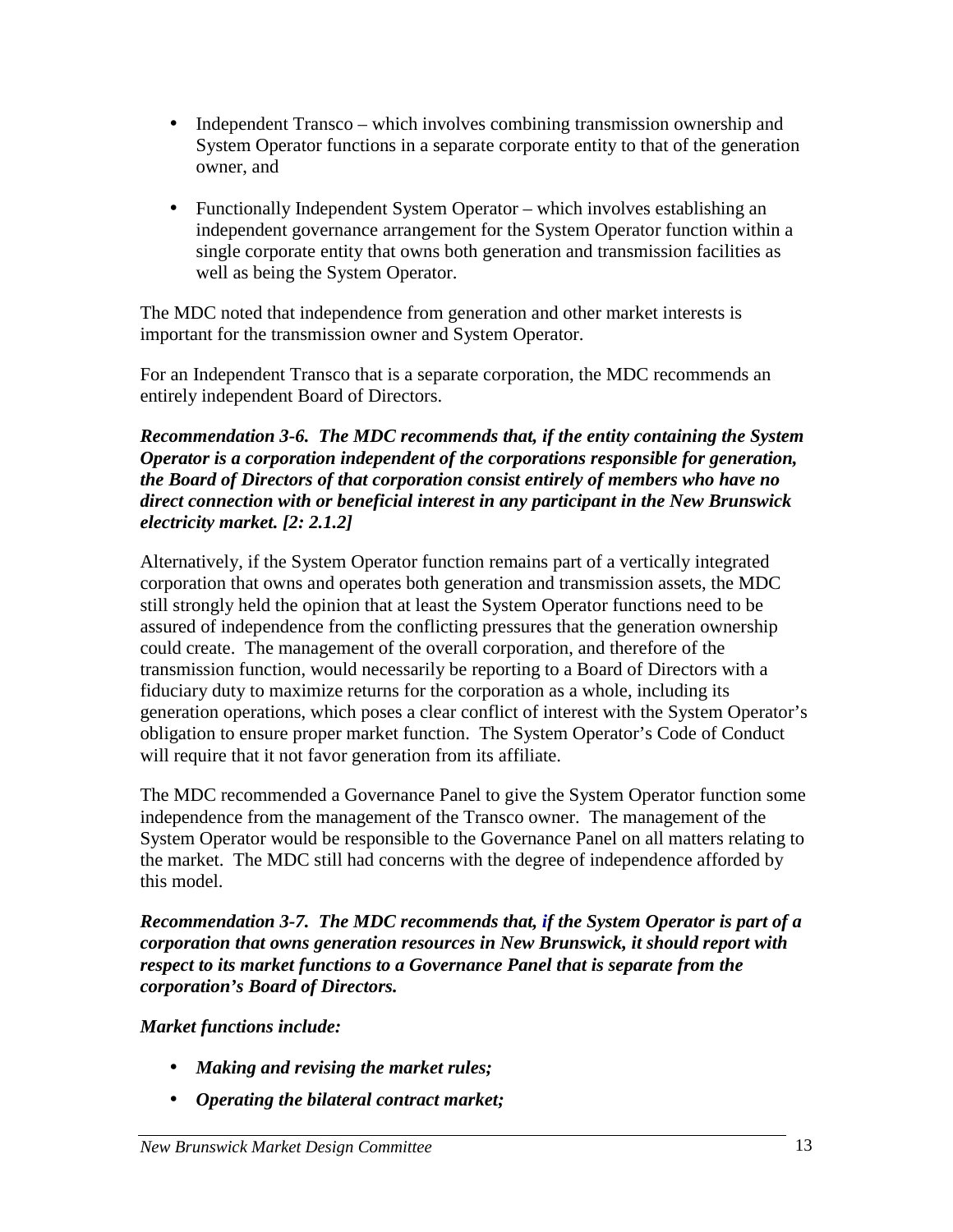- *Operating the balancing market;*
- *Market monitoring and market surveillance;*
- *Operating the system including scheduling generation dispatch.*

*Employees performing System Operator functions have primary reporting responsibility to and are accountable to the Governance Panel, and* 

- *The Governance Panel are not employees of the System Operator;*
- *Panel members are chosen as experts by government;*
- *Panel members must be independent of participants in the New Brunswick electricity market [2: 2.1.2]*

The System Operator must also be accountable both financially and for its function. Since the regulator, the New Brunswick Board of Commissioners of Public Utilities (PUB) will in any case regulate the transmission system owner, it can readily also be the locus of accountability for the System Operator is therefore consistent with its other roles. The MDC adopted the following recommendation.

#### *Recommendation 3-8. The MDC recommends that the System Operator be subjected to an independent audit with regards to the application of the market rules and tariffs as directed by the PUB. The terms of reference for the audit and selection of the auditor will be the responsibility of the PUB.[2: 2.1.2]*

# 3.3.2 System Operator Roles and Responsibilities

Three entities are largely responsible for the operation of the electricity market. They are the System Operator, the transmission owner and operator (if different from the System Operator) and the regulator. Among these three, some roles and responsibilities can be allocated in different ways.

The first concern of a System Operator is with the security and reliability of the electricity system. To ensure system security, the System Operator must have the authority to direct its operation, though it might not directly operate any of the system elements.

Many other roles and responsibilities could be given to more than one of the three entities mentioned. The MDC discussed these options, and made recommendations on the assignment of roles and responsibilities for the System Operator in several areas. These are the System Operator's roles in relation to the routine operation of the market, market surveillance, compliance monitoring, licensing, market rules, the role of the System Operator in relation to any Regional Transmission Organization (RTO), and complaints and dispute resolution.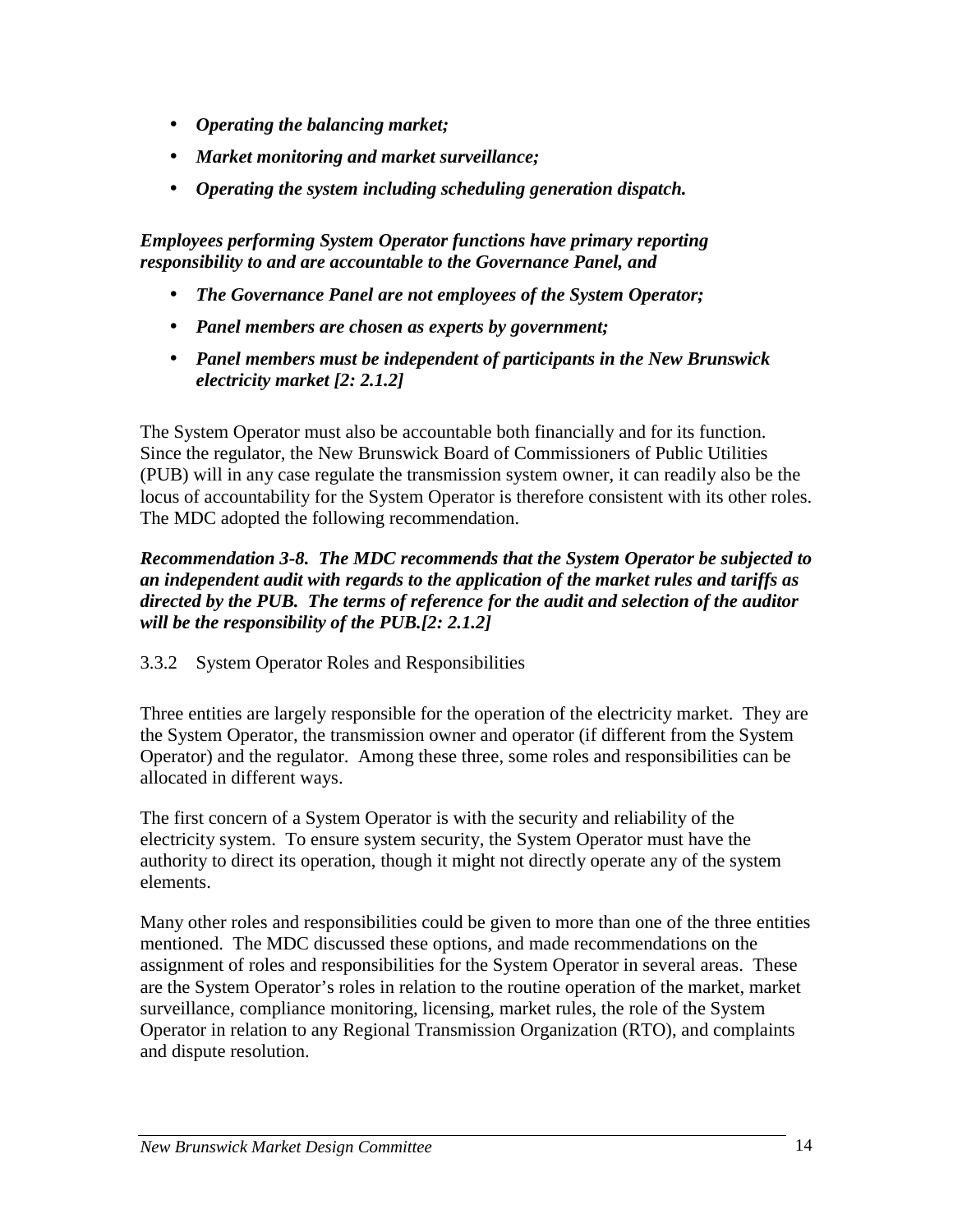#### Routine Operation of the Market

To operate the bilateral contract market as the MDC has defined it, the System Operator must have a wide range of roles, responsibilities and functions. The MDC discussed and agreed on a list of roles and responsibilities with respect to the operation of the market. The MDC adopted two recommendations in this regard, one with respect to roles and one with respect to responsibilities. Both recommendations list broad categories.

#### *Recommendation 3-9. The MDC recommends that the System Operator be given the following roles:*

- *Recorder and publisher of information (load, system requirements, system capabilities, etc.)*
- *Planner (system expansion, etc.)*
- *Setting requirements (metering, performance, etc.)*
- *Administrator (tariff, settlement, etc.)*
- *Facilitator (bilateral contracts, etc.)*
- *Decision maker (transmission expansion, etc.)*
- *Representative of Maritime Control Area (in NPCC, NERC, etc.)[2: 2.2.7]*

*Recommendation 3-10. The MDC recommends that the System Operator be given the responsibility to:* 

- *Ensure system reliability;*
- *Implement and administrate open access transmission;*
- *Administer a bilateral market for electrical energy;*
- *Interface with other system and market operators;*
- *Act as an operating authority for the generation and transmission system.[2: 2.2.7]*

For the System Operator functions, the MDC adopted both a recommendation listing the functions in general and an appendix with more detail on each of the functions. The recommendation is shown here.

#### *Recommendation 3-11. The MDC recommends that the System Operator perform the functions of:*

- *After-the-fact administrator of system, tariff, and market;*
- *Real-time System Operator;*
- *Before-hand administrator of system, tariff, and market;*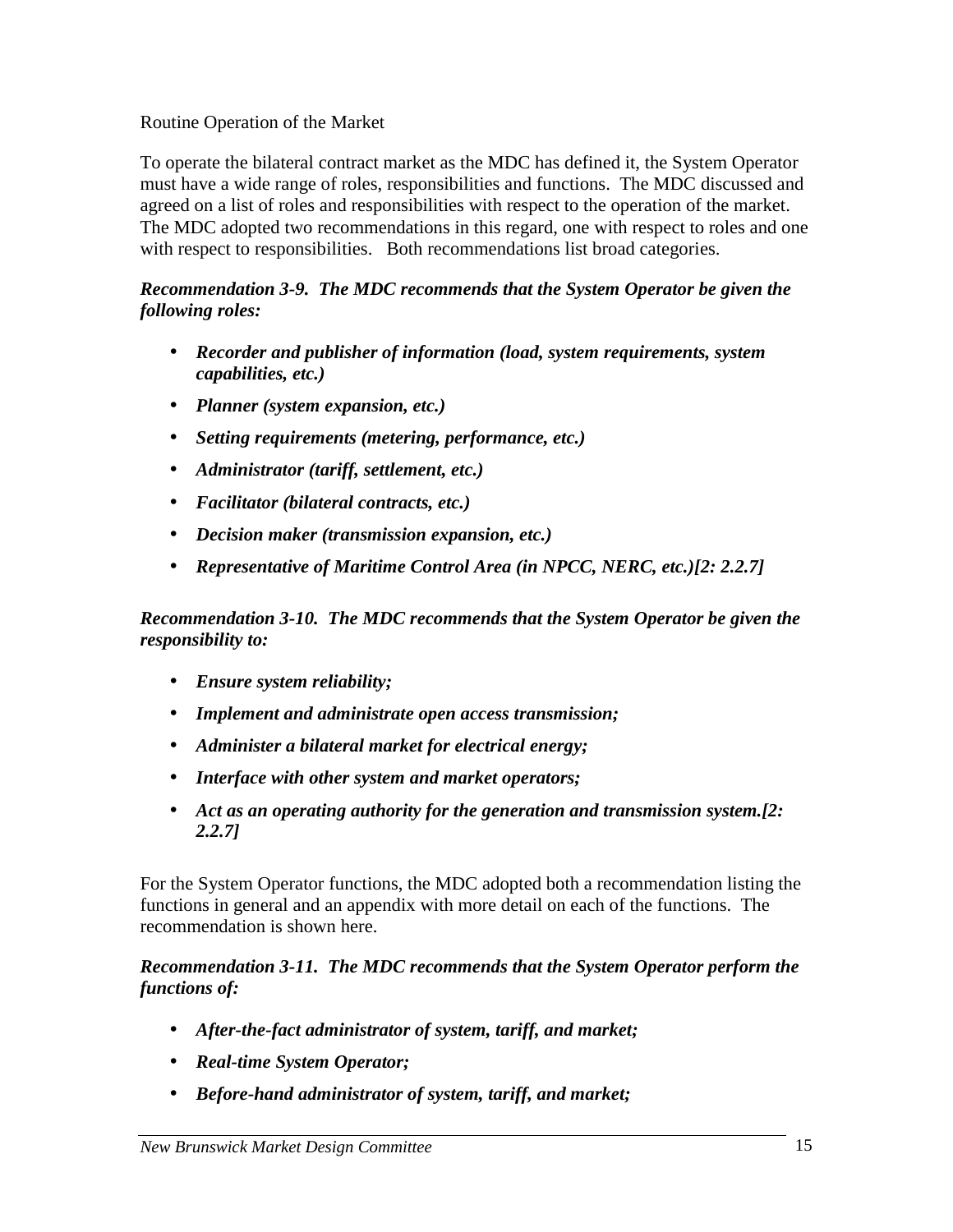- *Short-term system planner;*
- *Long-term system planner;*
- *Development and submission to PUB of the transmission and ancillary services tariff.[2: 2.2.7]*

#### Market Surveillance

Market surveillance entails gathering and analyzing information with respect to both market power and market functionality.

Market power is the ability of one or more market participants to raise the market price by a significant amount and to sustain that increase to increase their profitability. Market functionality measures whether the market is working.

The *White Paper* indicated that three entities would have a role in market surveillance: the PUB, the Competition Bureau, and the System Operator. It stated directly that

"…the Province will give the Board the authority to monitor the competitiveness of the wholesale market and ensure that the Crown utility is unable to exercise market power. This role is likely to be in coordination with the Competition Bureau and the System Operator who will have real-time data necessary to oversee the behaviour of market participants."<sup>6</sup>

This gave the PUB the primary role in market surveillance. However, it is also clear that the System Operator will have most of the data necessary to perform market surveillance. The MDC discussed whether the System Operator should undertake any independent analysis of these data, or should only react to data requests from the PUB. The MDC felt that the System Operator should be making periodic public reports on the functioning of the market. Those reports would be general and would not disclose any confidential data. The MDC also felt that the System Operator should be monitoring and reporting to the PUB, on an exceptions basis, information it gathered on the functioning of the market.

The MDC discussed handling and transferring confidential data by the System Operator. The Committee agreed that the market rules should have a policy statement on confidentiality. The statement would define what data are confidential, how they are to be treated, and how they are to be shared among the responsible agencies.

The result of these discussions was the following recommendations.

*Recommendation 3-12. The MDC recommends that the System Operator be given the authority and the responsibility to provide information (including confidential* 

<sup>6</sup> *White Paper,* pg. 27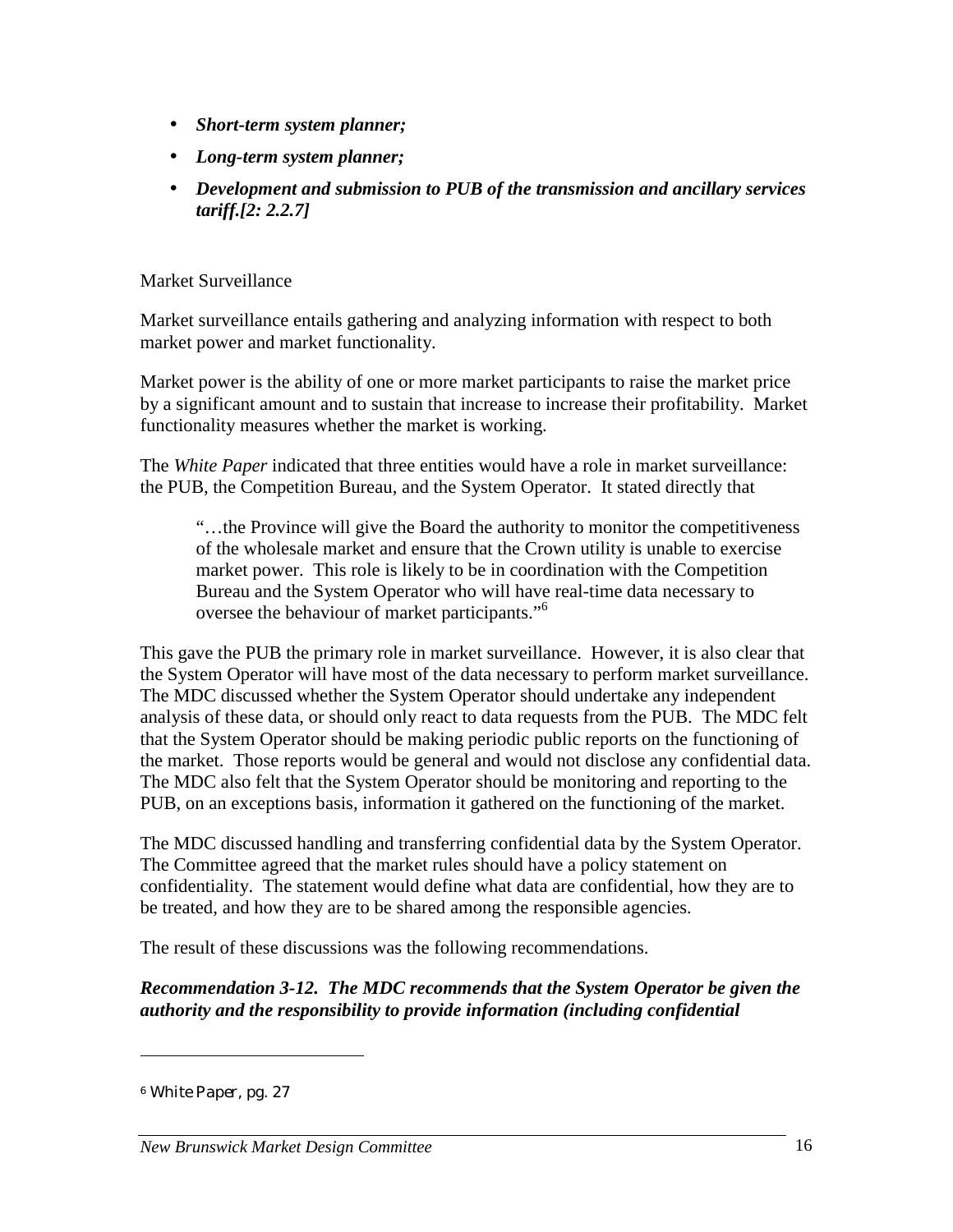*information) as requested by the PUB in its role of monitoring the competitiveness of the New Brunswick market with respect to both market power and market functionality.[2: 2.2.1]* 

*Recommendation 3-13. The MDC recommends that the System Operator be given the authority and the responsibility to release information that is not confidential to the public in a non-discriminatory, open access, same-time fashion.[2: 2.2.1]* 

# Market Monitoring

To implement the market, there will be a set of market rules. The rules will define the precise responsibilities of all market participants. For the rules to be effective, some agency must monitor observance. Potential agencies include the System Operator, the PUB, or some other agency specifically created for this purpose. Since the System Operator is the agency at the center of the market, interacting constantly with market participants, it will have the information needed to monitor compliance.

The System Operator will be continuously monitoring the market for violations of the market rules. Many violations of the market rules are expected to be technical, which may be subject to summary penalties (fines, etc.). The System Operator should have the authority to impose penalties for minor offenses related to violations of the market rules. These penalties can be appealed to the PUB.

These considerations are set out in the following recommendations from the MDC.

## *Recommendation 3-14. The MDC recommends that the System operator be given the authority to:*

- *Monitor compliance of the market participants to the market rules;*
- *Document non-compliance and make this information available to the PUB, as requested by the PUB; and*
- *Apply penalties and sanctions as per the market rules.[2: 2.2.2]*

# Licensing

The primary responsibility for licensing rests with the PUB. It is expected to set license conditions, issue the licenses, and administer the licensing system. The System Operator will have to be able to exclude unlicensed entities from participating in the New Brunswick market. The following recommendation gives it that authority.

*Recommendation 3-15. The MDC recommends that the System Operator be given the authority and the responsibility to disallow entities from participating in activities in the New Brunswick market for which they are not licensed.[2: 2.2.3]*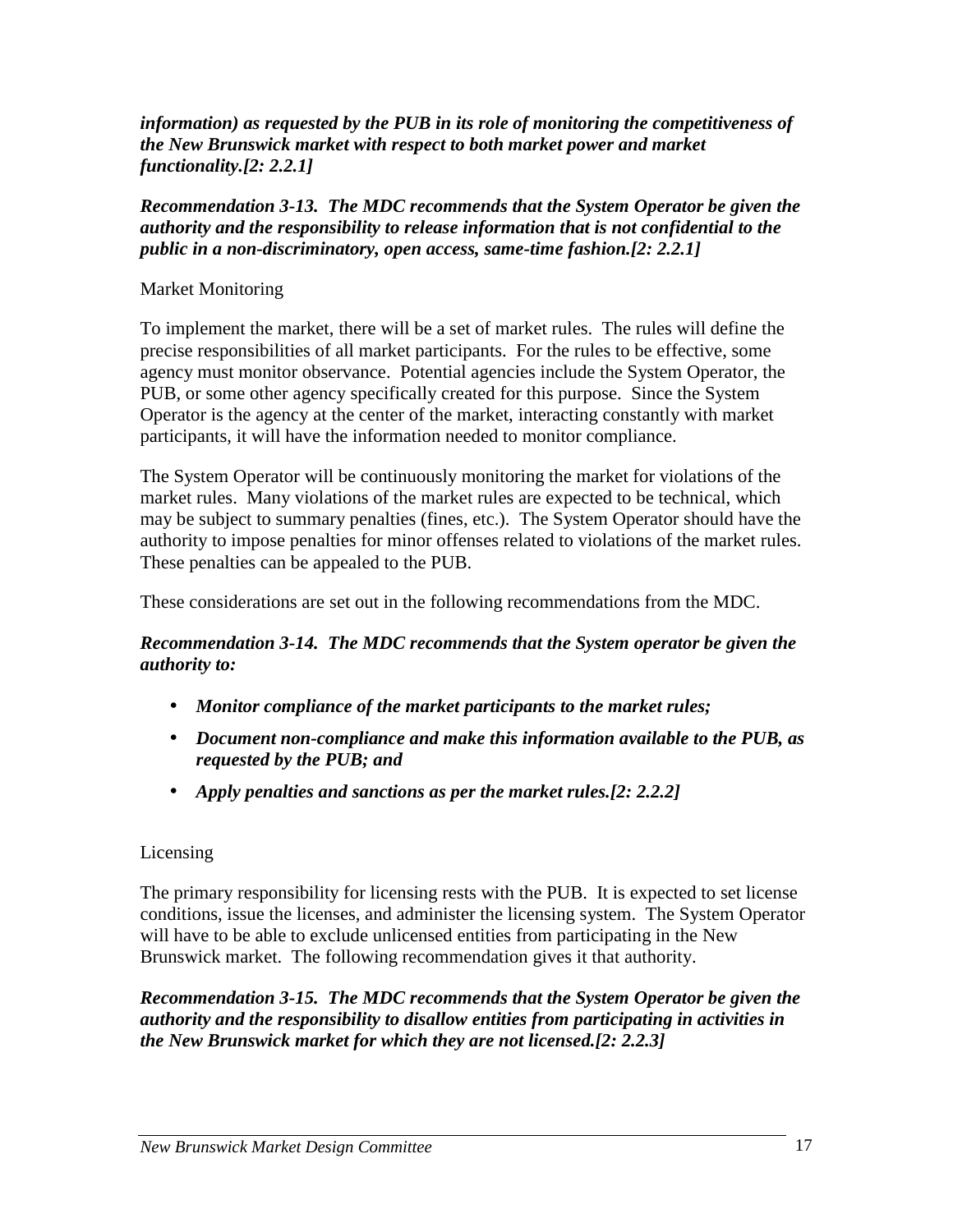#### Market Rules

The *White Paper* charged the Market Design Committee with developing the "design, structure and rules"<sup>7</sup> of the electricity market. Many of the rules and operating protocols will be defined in the transmission tariff. The entity responsible for filing the tariff will be the NB Power transmission unit, which will draft the elements of market rules included in the tariff. By virtue of its authority and responsibility to approve the transmission tariff, the PUB will have oversight of these aspects of behavioral rules.

The entity in the market most involved in the market rules will be the System Operator. Because of its centrality to the market, it will be the agency for changes in the rules, when necessary.

#### *Recommendation 3-16. The MDC recommends that the System Operator be given the authority and the responsibility to issue, update and maintain the market rules.[2: 2.2.4]*

The market rules affect market participants, who should have input into any changes. In addition to market participants, the interests of other groups such as environmental advocacy groups and consumers could be affected by changes in the market rules. They should therefore also have input into the change process.

After some discussion, the MDC recommended a Market Advisory Committee as the mechanism for stakeholder input. It is the first step in both the market rule change process and in dispute resolution with respect to the market rules.

The first recommendation deals with the establishment and roles of the Committee, the second with its membership, and the third with dispute resolution in relation to changes in the market rules.

#### *Recommendation 3-17. The MDC recommends that a Market Advisory Committee be created to advise the System Operator on matters including:*

- *Changes to the market rules;*
- *Issues with respect to System Operator functions in relation to the market;*
- *Issues with respect to market monitoring and market surveillance;*

#### *and furthermore, that:*

• *Issues can be brought to the Market Advisory Committee by members, by the System Operator, or by other interested parties;* 

<sup>7</sup> *White Paper,* pg. 14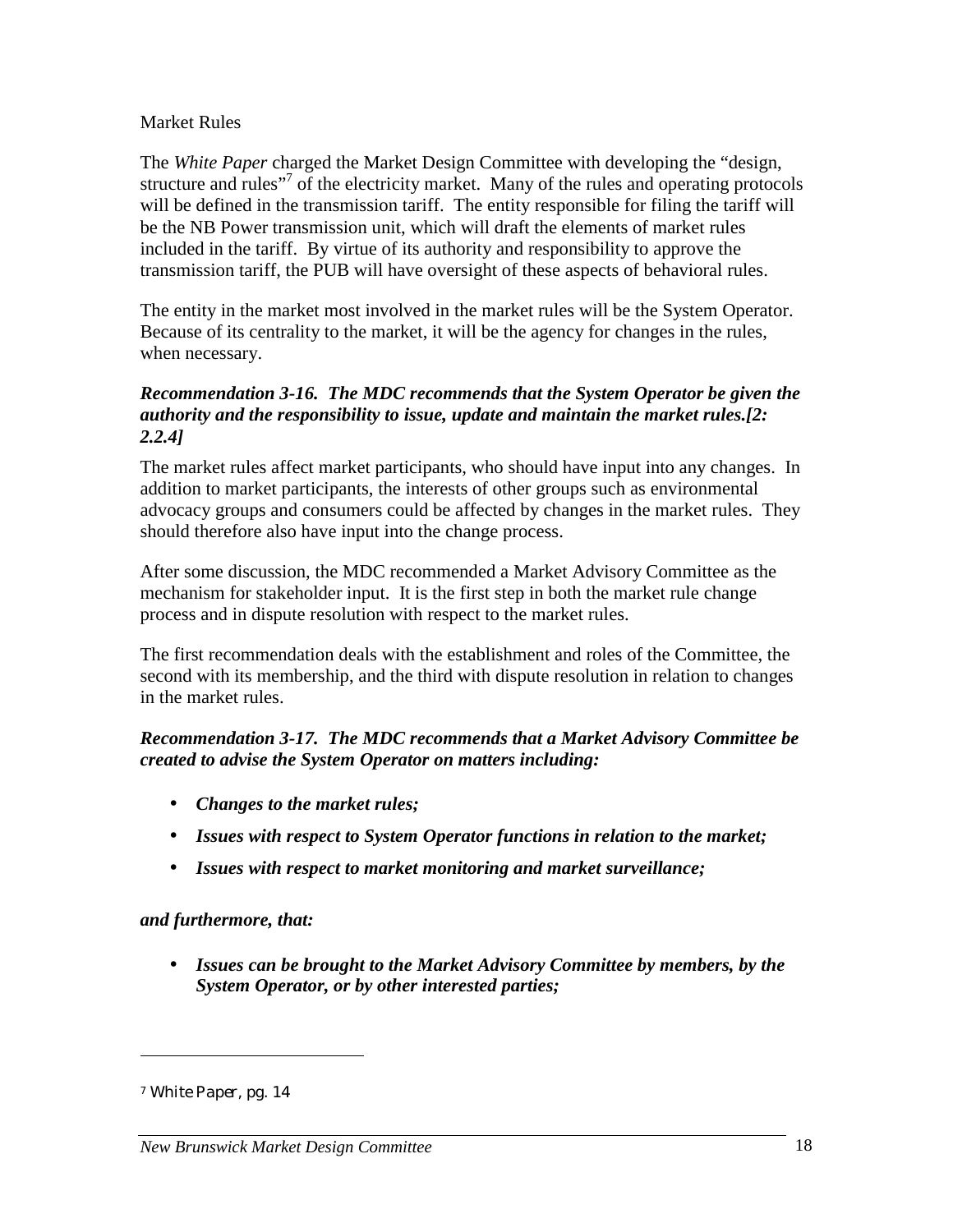- *The Market Advisory Committee will recommend changes in the market rules to the Board of Directors of the Independent Transco System Operator Board or the Governance Panel of the System Operator function, as the case may be;*
- • *The Market Advisory Committee will make other recommendations to the System Operator Board or Governance Panel. [2: 2.2.4]*

*Recommendation 3-18. The MDC recommends that the Market Advisory Committee should be a standing committee composed of representatives of market participants, stakeholders, and the System Operator.* 

*Representatives will be chosen in three ways:* 

- *Each registered market participant group will have representatives chosen by voting within the group;*
- *Designated stakeholder groups (e.g., consumers, environmental advocacy groups) will have representatives chosen by Government;*
- *Representatives of the System Operator will be chosen by the Board of Directors of the Independent Transco or the Governance Panel of the System Operator, as the case may be. [2: 2.2.4]*

#### *Recommendation 3-19. The MDC recommends that:*

- *The System Operator, as advised by the Market Advisory Committee, will have the authority to propose and implement changes in the market rules;*
- *Any market participant or stakeholder who objects to the changes must, in the first instance, raise their objections with the Market Advisory Committee;*
- *If the response of the Market Advisory Committee is unsatisfactory to the market participant or stakeholder, an appeal may then be made to the Board of Directors of the Independent Transco or Governance Panel of the System Operator, as the case may be;*
- *Having not received satisfactory remedies from within the System Operator organization, the market participant or stakeholder can then appeal to the PUB.[2: 2.2.4]*

Regional Transmission Organization

As a result of recent FERC orders, markets in the United States are being amalgamated into large Regional Transmission Organizations (RTOs). New York and New England have begun discussing formation of their own RTO. The *White Paper* directed the Crown utility to discuss forming an RTO with neighboring jurisdictions. New Brunswick has been involved in discussions with various potential participants in an RTO. The directive from the *White Paper* is still relevant, therefore.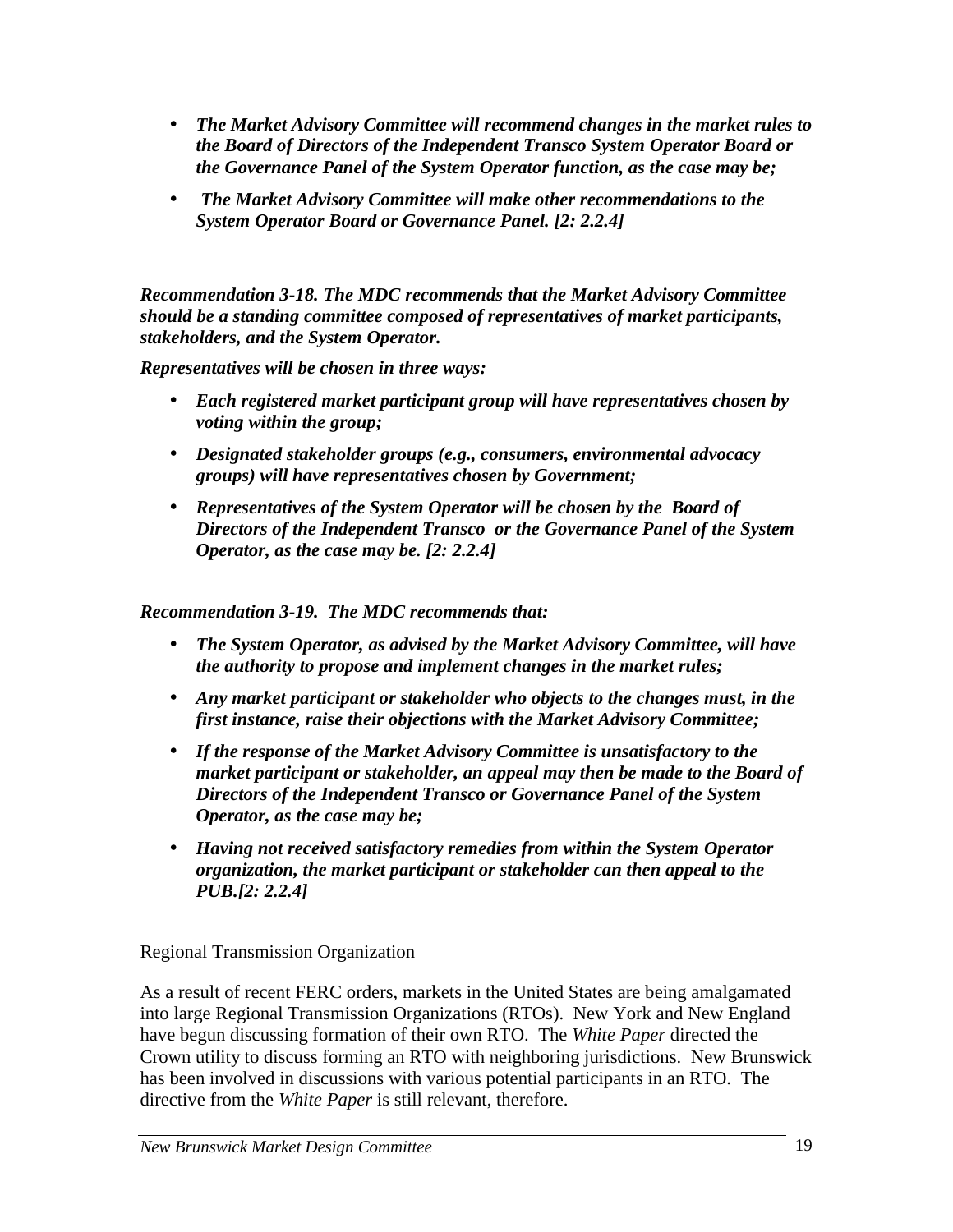Talks to date on forming a large RTO in the Northeast have been between system/market operators. The logical representative for New Brunswick to these RTO discussions is therefore the System Operator, which will be responsible for administering the market whether or not New Brunswick joins the RTO.

*Recommendation 3-20. The MDC recommends that the System Operator be given the authority and the responsibility to:* 

- *Continue discussions with neighboring jurisdictions to enhance the overall level of access among these systems;*
- *Present options and recommend decisions with respect to participation in an RTO or similar organization to the Minister of Natural Resources and Energy;*
- *Consult as well as brief stakeholders on the process of participating in such an arrangement. [2: 2.2.5]*

# Complaints and Dispute Resolution

Several areas of application in the electricity market could give rise to disputes. Two separate dispute resolution mechanisms may be needed for the System Operator and the transmission owner and operator. The obvious locus for resolving disputes relating to the transmission owner and operator is with the PUB, because it will have jurisdiction over the transmission tariff, including the code of conduct.

The first steps in resolving any dispute between market participants and the System Operator should be internal to the System Operator. Only after exhausting internal mechanisms should the dispute go outside the System Operator, when it would be taken to the PUB. The MDC did not adopt a specific recommendation on such a process. It did note that the process for resolving disputes relating to the System Operator's application of the market rules and other disputes between the System Operator and market participants should be spelled out in the market rules.

# **3.4 Market Design to Ensure Reliability**

Ensuring "a secure, reliable, and cost effective energy supply" is a primary policy objective expressed in the *White Paper*. In the *White Paper* the Government directed the MDC "to consider reliability of supply for New Brunswick in its market design recommendations."

The MDC reviewed an Issues Paper on reliability. There are two primary aspects of power system reliability: (1) the security of supply; and (2) sufficient generation and transmission resources to ensure an adequate supply of power to customers.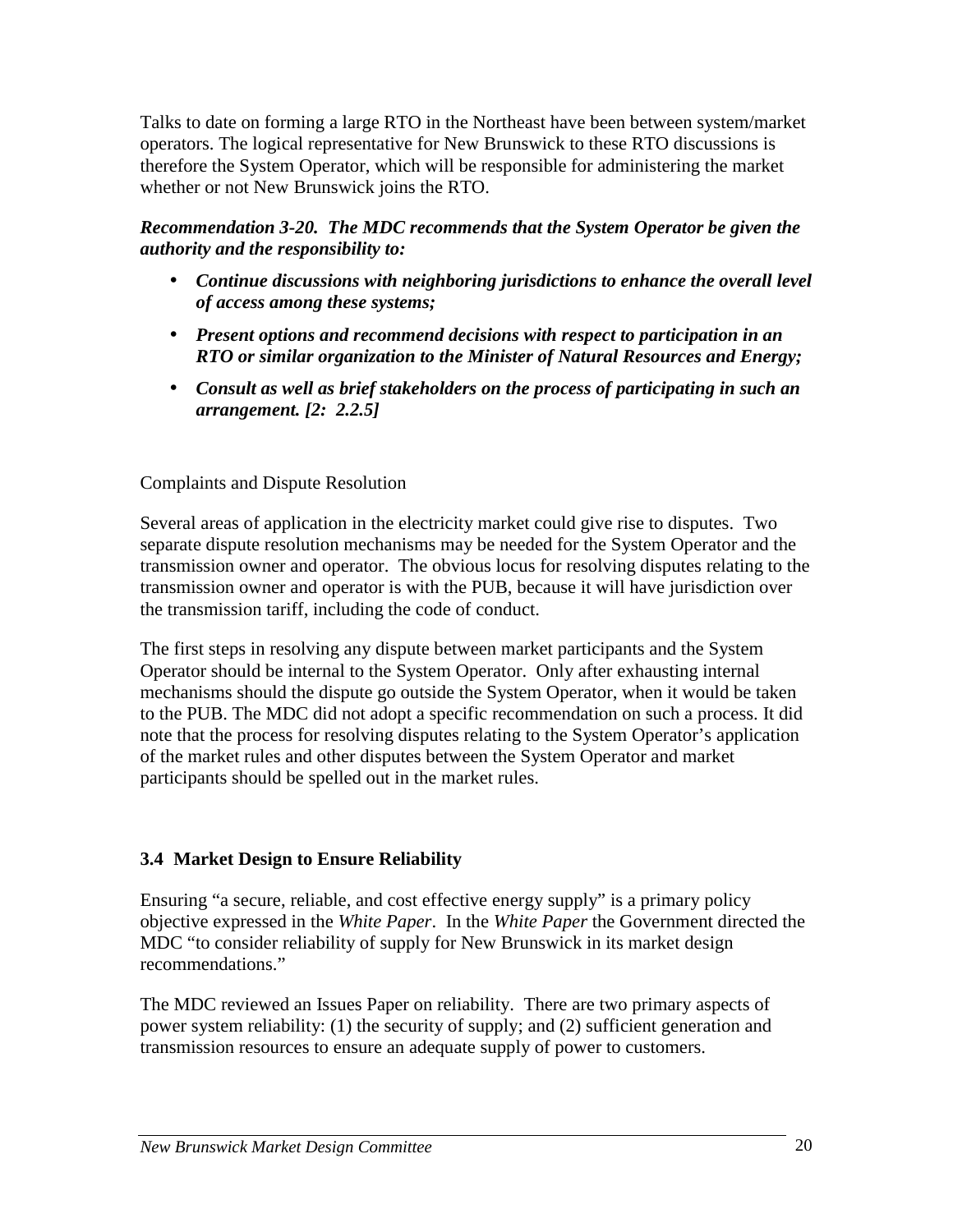#### 3.4.1 System Security

The security of supply is an operations issue. System security rules and procedures are specified by the North American Electric Reliability Council (NERC) and the Northeast Power Coordinating Council (NPCC) and standards need not change because the market structure changes. Therefore, the MDC needs only to make decisions regarding who will be responsible for maintaining system security, but does not need to make decisions regarding these rules and procedures. NB Power Transmission serves in this role under the current market structure. Under the new market structure the most obvious candidate for these responsibilities is the System Operator.

To allow it to fulfill these functions the Market Design Committee makes the following recommendation.

*Recommendation 3-21. The MDC recommends that the System Operator will have the responsibility and authority to ensure system security. To accomplish this, it will be empowered to:* 

- *Maintain system security within criteria as set by NERC and NPCC or other responsible standards body;*
- *Determine security requirements for the New Brunswick system;*
- *Procure and provide ancillary and security services;*
- *Represent New Brunswick at committees of NERC and NPCC or other responsible standards bodies;*
- *Provide, under a FERC Order 888 compatible OATT, ancillary services required for system security;*
- *If necessary for system security:* 
	- ο *Cause any generator to inject or not to inject electricity or any load to withdraw or not to withdraw electricity into or from the system;*
	- ο *Cause any transmission owner to operate or not operate its transmission system;*
- *Perform any other functions necessary to ensure system security.[2: 2.3.1]*
- 3.4.2 Adequacy of Supply

Any electricity system needs reserve capacity for unanticipated peak loads and capacity outages if it is to ensure a reliable supply for customers. While operating reserve is used to mitigate the impacts of the next outage, installed capacity in excess of forecasted peak firm load accounts for the combined effect of generation outages as well as abnormally high peak loads due to extreme weather and major transmission outages. The capacity in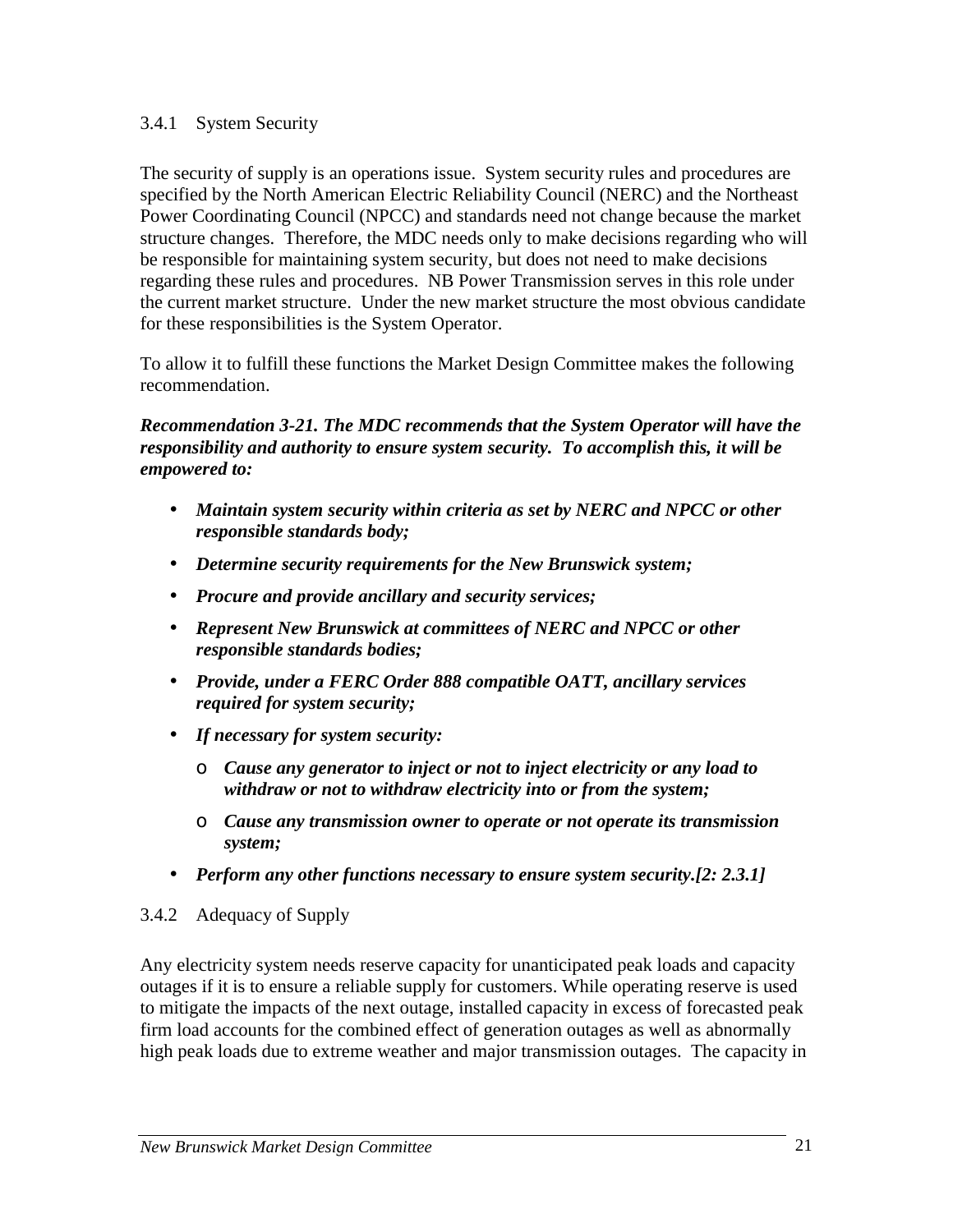excess of the forecast firm load is often referred to as planning reserve.<sup>8</sup> In New Brunswick there is currently an installed capacity requirement of 120 percent of the projected peak firm load. This criterion roughly corresponds to a reliability standards target of having sufficient generation to assure generation adequacy-related outages occur no more frequently than one day in ten years.

The Committee determined that continuing to participate in NERC and NPCC and adhere to their standards is an important element of assuring continuation of historic reliability. It was determined that vesting the organizational responsibility for adequacy of supply with the System Operator best balanced the objectives of ensuring accountability, independence and flexibility.

The following recommendation was made to enable the System Operator to be able to evaluate capacity adequacy.

*Recommendation 3-22. The MDC recommends that the System Operator have responsibility and authority to ensure that an adequate level of capacity is available in the New Brunswick market. To accomplish this, it should be empowered to:* 

- *Determine NB market system installed capacity requirement;*
- *Monitor available and committed capacity;*
- *Project future capacity surpluses and deficits;*
- *Publish periodic reviews (e.g., 18 month and 10 year);*
- *Report to NPCC and NERC;*
- *Assess penalties for shortages;*
- *Review capacity criteria;*
- *Receive and monitor information from market participants on their capacity provided to the market;*
- *Propose changes to capacity ratings system (based on forced outage history) if deemed necessary in the future;*
- *Verify Dependable Maximum Net Capacity (DMNC) ratings for capacity providers; and*
- *Perform other related functions as necessary to provide for capacity adequacy.[2: 2.3.2]*

<sup>8</sup> The NERC glossary defines planning reserve as "Planning Reserve: The difference between a Control Area's expected annual peak capability and its expected annual peak demand expressed as a percentage of the annual peak demand."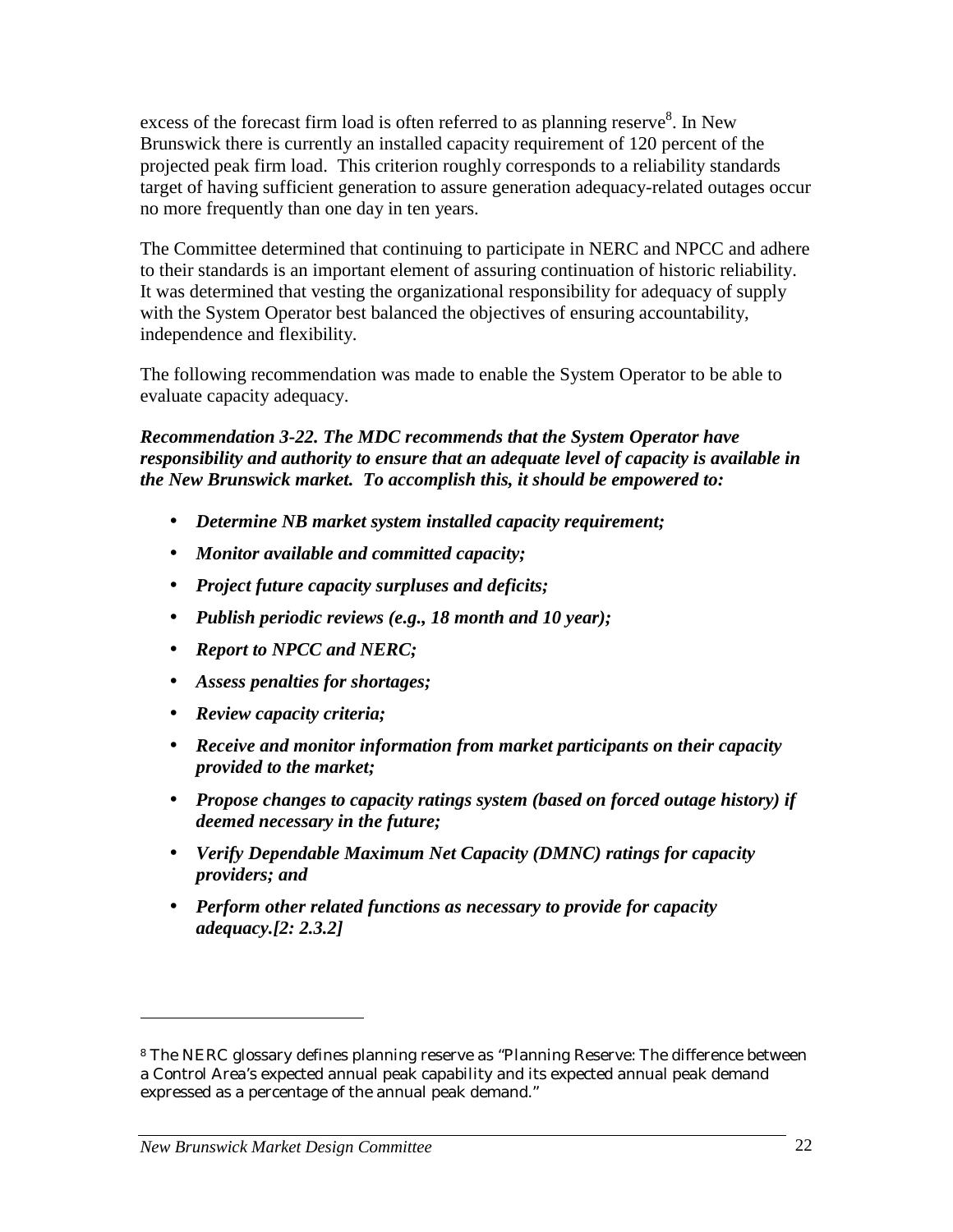Once the System Operator has determined the level of capacity required to maintain system reliability, there are three basic strategies for providing for an adequate supply of capacity: (1) relying solely on market price signals and establishing no enforced capacity requirement; (2) establishing a capacity requirement with bilateral contract market; and (3) establishing an installed capacity (ICAP) market operated by the System Operator. Each of these approaches is discussed in depth in Issue Paper #7: Reliability Issues.

Recognizing the importance of capacity adequacy to the performance of the wholesale power market, there was a general consensus among the MDC that market participants should be required to provide sufficient installed capacity to ensure system reliability.

# *Recommendation 3-23. The MDC recommends that all market load participants in New Brunswick have the obligation to:*

- • *Provide capacity:* 
	- ο *Equal to their load ratio share of the system installed capacity requirement;*
	- ο *Based on the projected peak load; and*
	- ο *Subject to penalty for under supply, determined ex post.*
- *Cause to be reported to the System Operator continuously operational parameters and availability of the capacity including:* 
	- ο *DMNC ratings;*
	- ο *Deratings and forced outages;*
	- ο *Maintenance schedules; and*
	- ο *Daily and seasonal operational schedules.*
- *Capacity responsibility of a load entity can be administered on its behalf by other market participants. [2: 2.3.2]*

Installed capacity located outside of New Brunswick can contribute to the reliability of the New Brunswick system, as indicated in the recommendations below.

*Recommendation 3-24. The MDC recommends that any firm capacity for supply in New Brunswick which qualifies as accredited capacity under NERC and NPCC rules be eligible to provide required capacity:* 

- *Such capacity must be certified by the System Operator* 
	- o *Initially when constructed and then*
	- o *On some periodic basis;*
- *Such capacity can be acquired by building generation and/or purchasing installed capacity (ICAP);*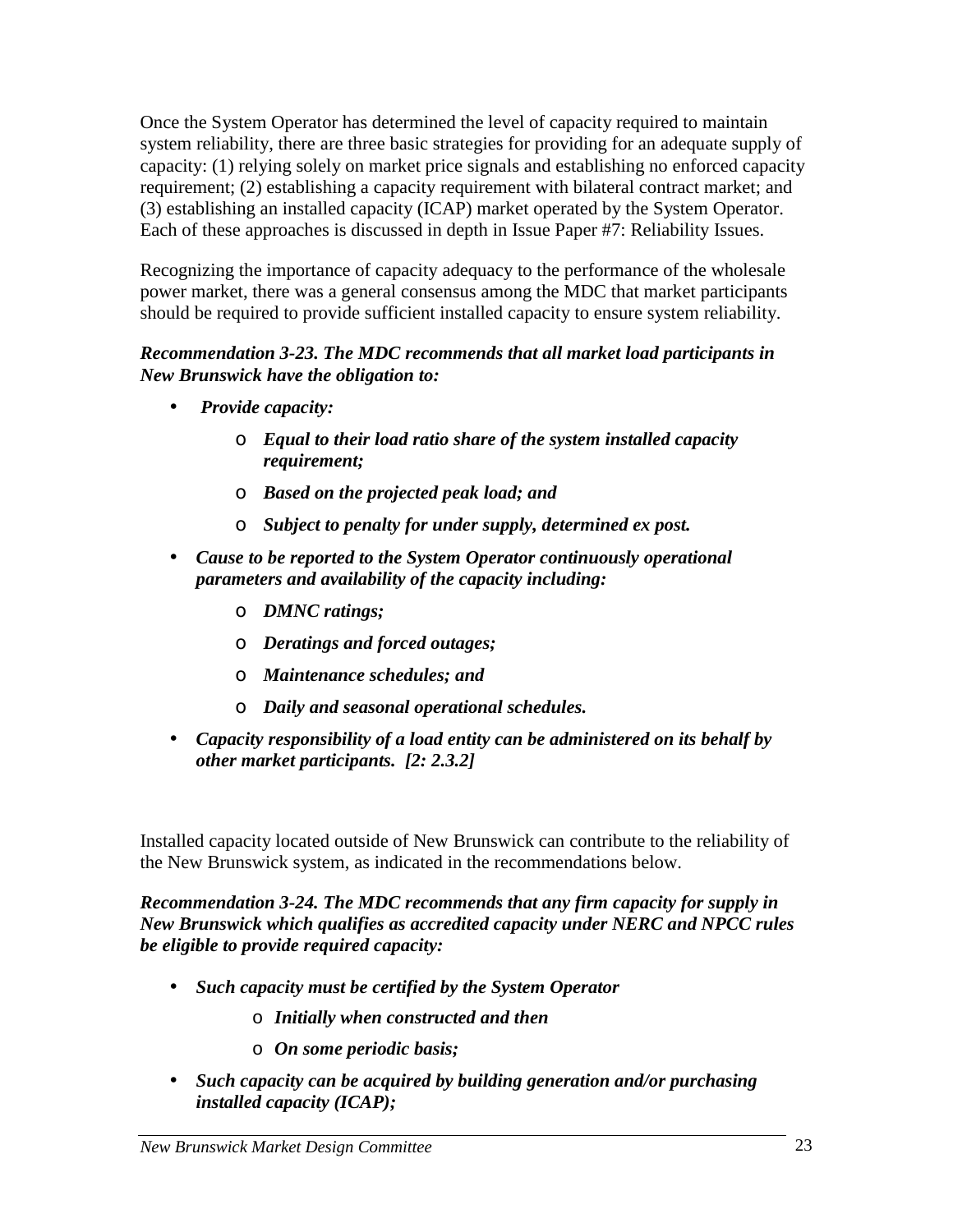- *Such capacity can be acquired from outside NB if it* 
	- o *Is supported with firm transmission for delivery to NB; and*
	- o *Meets accredited capacity requirements.[2: 2.3.2]*

*Recommendation 3-25. The MDC recommends that capacity suppliers in the New Brunswick market have the following responsibilities:* 

- *They must notify the System Operator if they are not available;*
- *If available, they must supply energy and/or ancillary services if called upon by System Operator.*

*Penalties would apply for failing to provide if called upon and available.[2: 2.3.2]* 

3.4.3 Market Structures to Assure Transmission Adequacy

One goal identified in the *White Paper* was to assure continued reliability of the bulk power system. Achieving this goal requires continuation of the transmission adequacy criteria employed today.

The MDC recommended that the System Operator be vested with the authority and responsibility to ensure transmission adequacy. To accomplish this the MDC made the following recommendations.

*Recommendation 3-26. The MDC recommends that the System Operator have the authority and responsibility for ensuring transmission system adequacy in the New Brunswick market. To accomplish this, it should be empowered to:* 

- *Set transmission adequacy criteria, having regard for standard criteria in interconnected systems;*
- *Study future transmission and generation systems in New Brunswick and adjacent market areas and conduct system studies to determine if additional transmission is required;*
- *Publish periodic reviews (tri-annual as minimum);*
- *Report to NPCC and NERC;*
- *Review planning criteria and change the criteria if necessary;*
- *Consult with transmission owner(s) to set interconnection standards;*
- *Perform system studies for proposed new generation or load connections to determine if new transmission is required;*
- *Request and receive proposals for potential solutions from*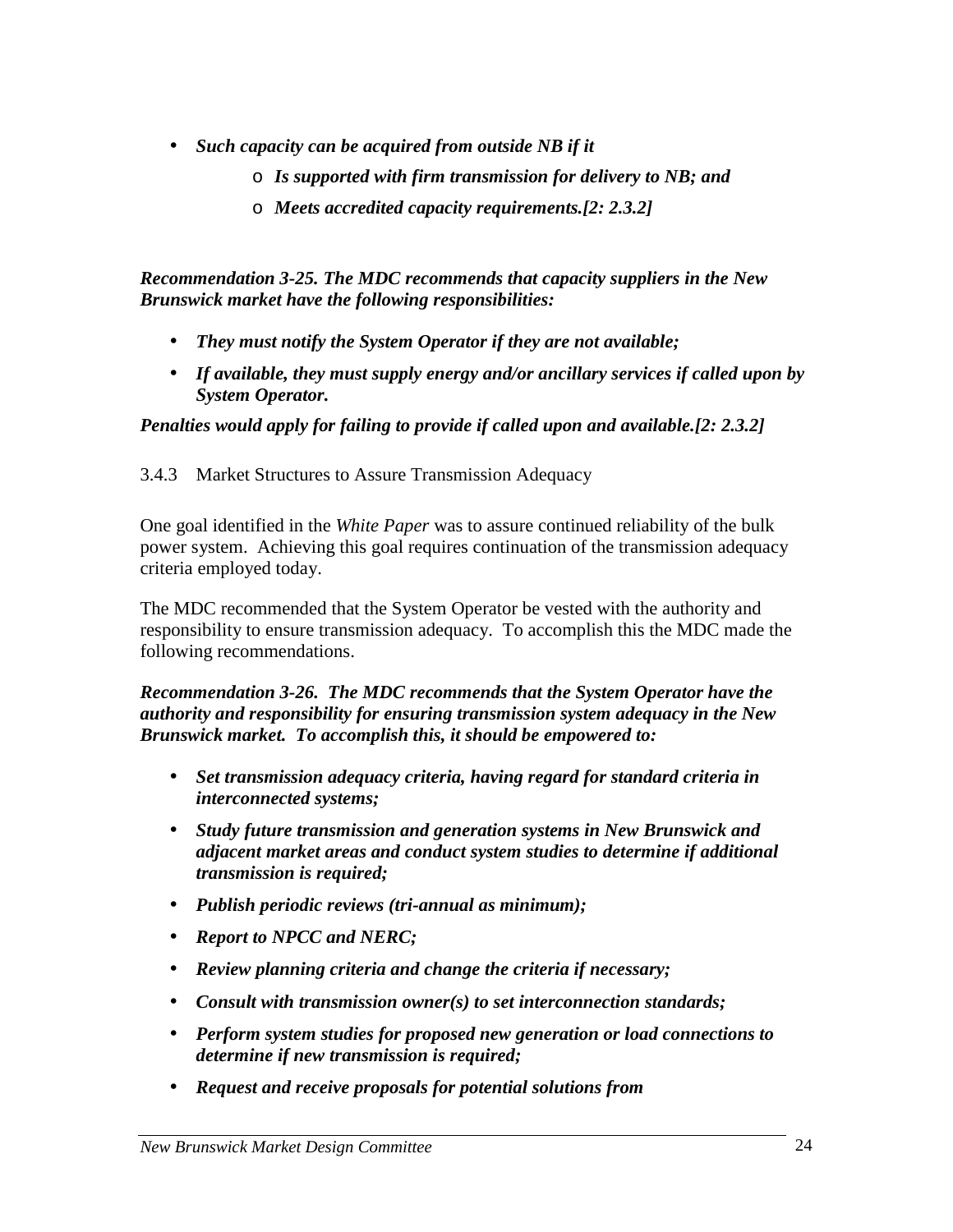- o *Transmission*
- o *Generation*
- o *Demand Side*
- *Evaluate proposals using criteria including environmental impact; and*
- *Perform other related functions necessary for transmission adequacy.[2: 2.3.3]*

#### Transmission Construction

As part of its long-term planning function, the System Operator will be charged with ensuring that there is adequate capacity in the system. Transmission is a crucial element of the system and will continue to be a regulated monopoly.

To reinforce the System Operator's role with respect to system adequacy, and to ensure that the System Operator could address transmission needs if necessary for the operation of the market, the MDC adopted the following recommendation.

#### *Recommendation 3-27. The MDC recommends that the System Operator be given the responsibility and authority to cause new transmission to be constructed if necessary for system adequacy or efficient operation of the market. If the transmission owner will not build the transmission, the System Operator can contract for its construction and ownership with a third party. [2: 2.2.8]*

Since the System Operator may not own transmission assets the transmission owner must coordinate with the System Operator and have responsibilities for ensuring the adequacy of the transmission system. To ensure this coordination between the System Operator and the transmission owner, the MDC made the following recommendation.

#### *Recommendation 3-28. The MDC recommends that transmission owners have the following responsibilities:*

- *Provide transmission system operating information to the System Operator;*
- *Operate the transmission system under direction of System Operator;*
- *Comply with tariff requirements;*
- *Comply with code of conduct requirements;*
- *Consult with the System Operator to set interconnection standards; and*
- *Comply with procedures and protocols, set by the System Operator, which are necessary for transmission adequacy and security.[2: 2.3.3]*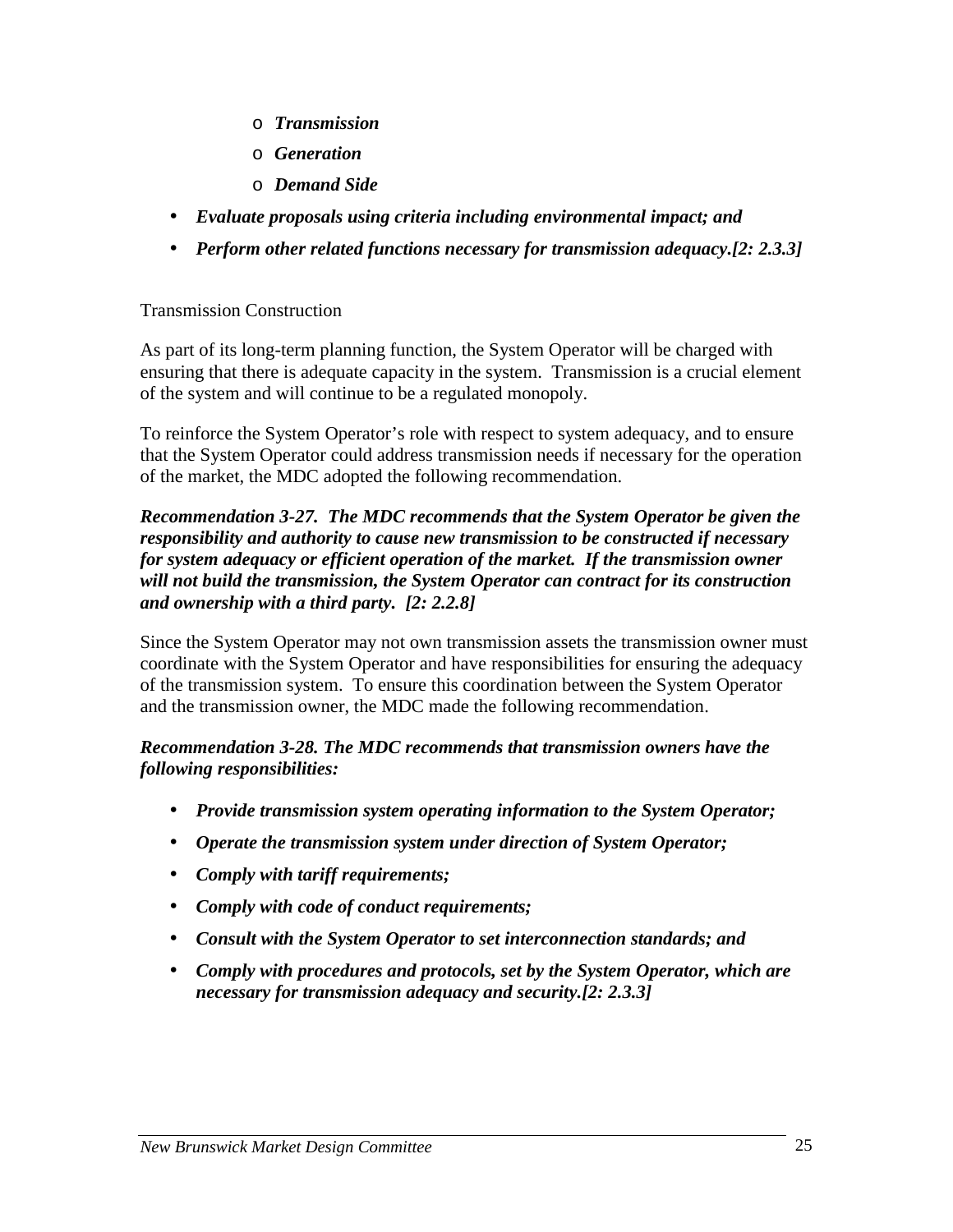#### **3.5 Ancillary Services**

#### 3.5.1 Energy Imbalances

In the New Brunswick market, all market participants must file balanced schedules energy with the System Operator. Energy imbalances arise when the actual amounts injected or withdrawn differ from those scheduled. Given the uncertain nature of electricity supply and demand, some level of inadvertent imbalance is inevitable. The System Operator must be able to keep the system in balance, and it typically does so through the use of such ancillary services as automatic generation control.

In an effort to use the energy imbalance service as a move towards a market, the MDC recommended treating energy imbalances as a market-based service, with the following recommendation.

*Recommendation 3-29. The MDC recommends that the System Operator shall operate an energy imbalance service. The System Operator can procure energy imbalance service from market participants, buying at the lowest available price within operating constraints. The energy imbalance service shall be priced at a proxy value recognizing cost and could move towards market-based pricing. The purpose is to encourage development of an efficient and effective service.[1: 3.3.2]* 

The MDC recognized that energy imbalance requirements could not create a true real time market. The amount of energy to be settled would be small.

During Phase 3, the MDC looked more closely at the physical and operating mechanisms for such a market, realizing that it would be more limited than first envisioned. The Committee concluded that it preferred to recognize the limitations, but to recommend moving towards a market if possible, as indicated in the following recommendation.

*Recommendation 3-30. The MDC recommends that balancing energy service be initially provided as an ancillary service through the transmission tariff and that its provision be based on the following principles:* 

- *It should efficiently provide economic signals that will drive behaviours appropriate for reliable operation of the system;*
- *Pricing of the service should be market-based where possible through:* 
	- o *Offers for increments and decrements*
	- o *A proxy market price*
	- o *Ceilings and floors as necessary to protect participants.[3: 2.2]*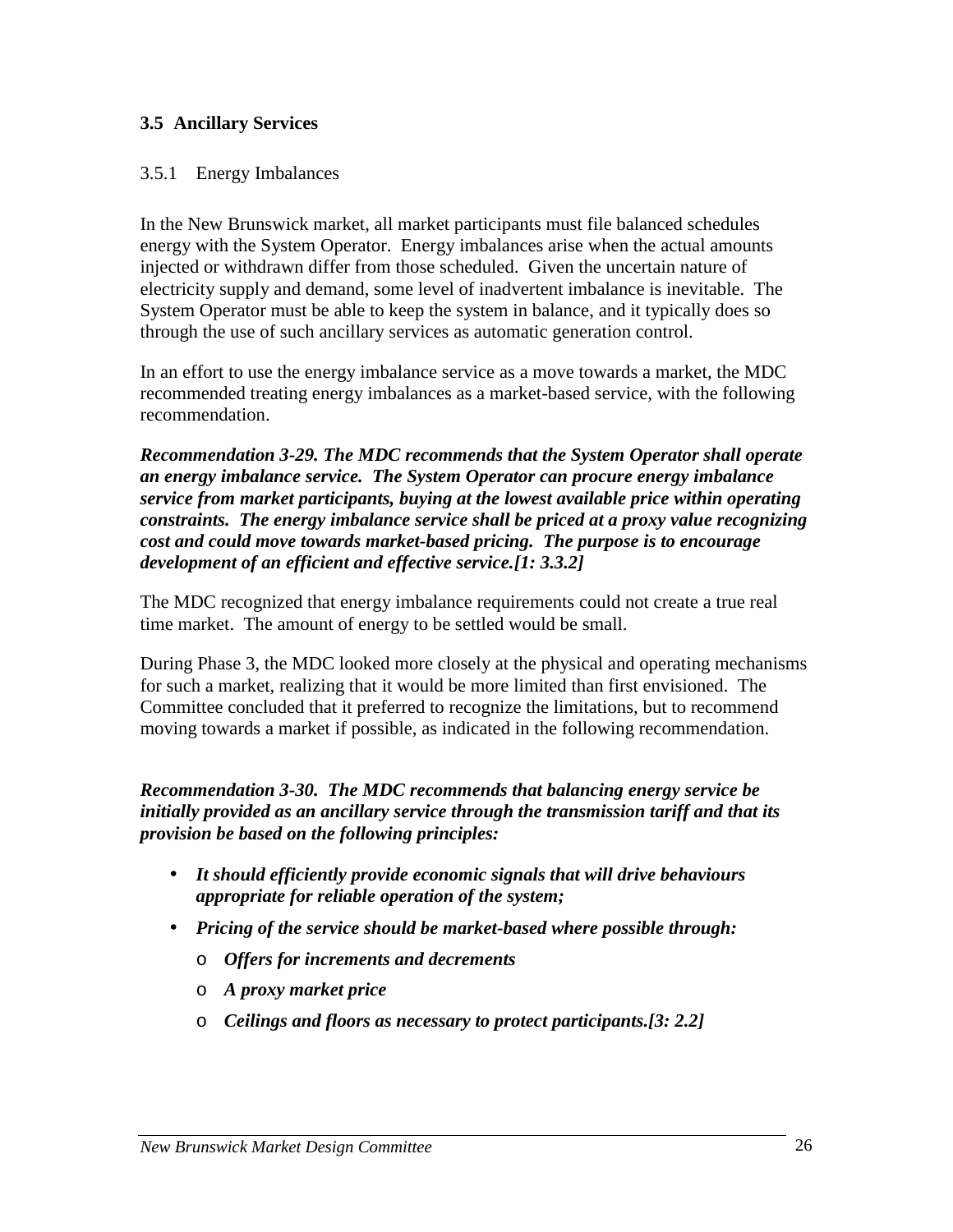#### 3.5.2 Other Ancillary Services

Several other ancillary services must be provided to make the bilateral contract market work. When transmission and distribution tariffs are separated from energy costs, ancillary services costs must also be unbundled. In the bilateral contract market, the System Operator will offer all the ancillary services. Aside from energy imbalance service, the major ancillary services are:

- Operating reserves;
	- o Ten-minute spinning reserve
	- o Ten-minute non-spinning reserve
	- o Thirty minute reserve
- Regulation or AGC (Automatic Generation Control), the ability to vary output quickly in response to a signal from the System Operator;
- Reactive support, the maintenance of system voltages within required levels;
- Black start, the ability to restart the system after a system-wide outage.

To help develop the market, the MDC decided that ancillary services should be purchased on a competitive basis where possible and where the costs of the competitive purchase process are not excessive.

*Recommendation 3-31. The MDC recommends that ancillary services shall be provided by the System Operator, with tariffs approved by the PUB and subject to an audit. The System Operator will procure the contract ancillary services from the market participants at least cost possible, including by competitive contract processes.[1: 3.3.3]* 

## **3.6 Reciprocity**

Recognizing that reciprocity requirements have significant implications for the competitiveness of the New Brunswick market and could affect the risks associated with stranded cost recovery, the *White Paper* directed the MDC "to examine and make recommendations regarding the need for reciprocity requirements in its design of the New Brunswick market."<sup>9</sup>

Reciprocity can help with two objectives: opening export markets so domestic producers can compete there, and creating more competition in domestic markets by allowing producers from other markets to enter.

<sup>9</sup> *White Paper*, pg. 38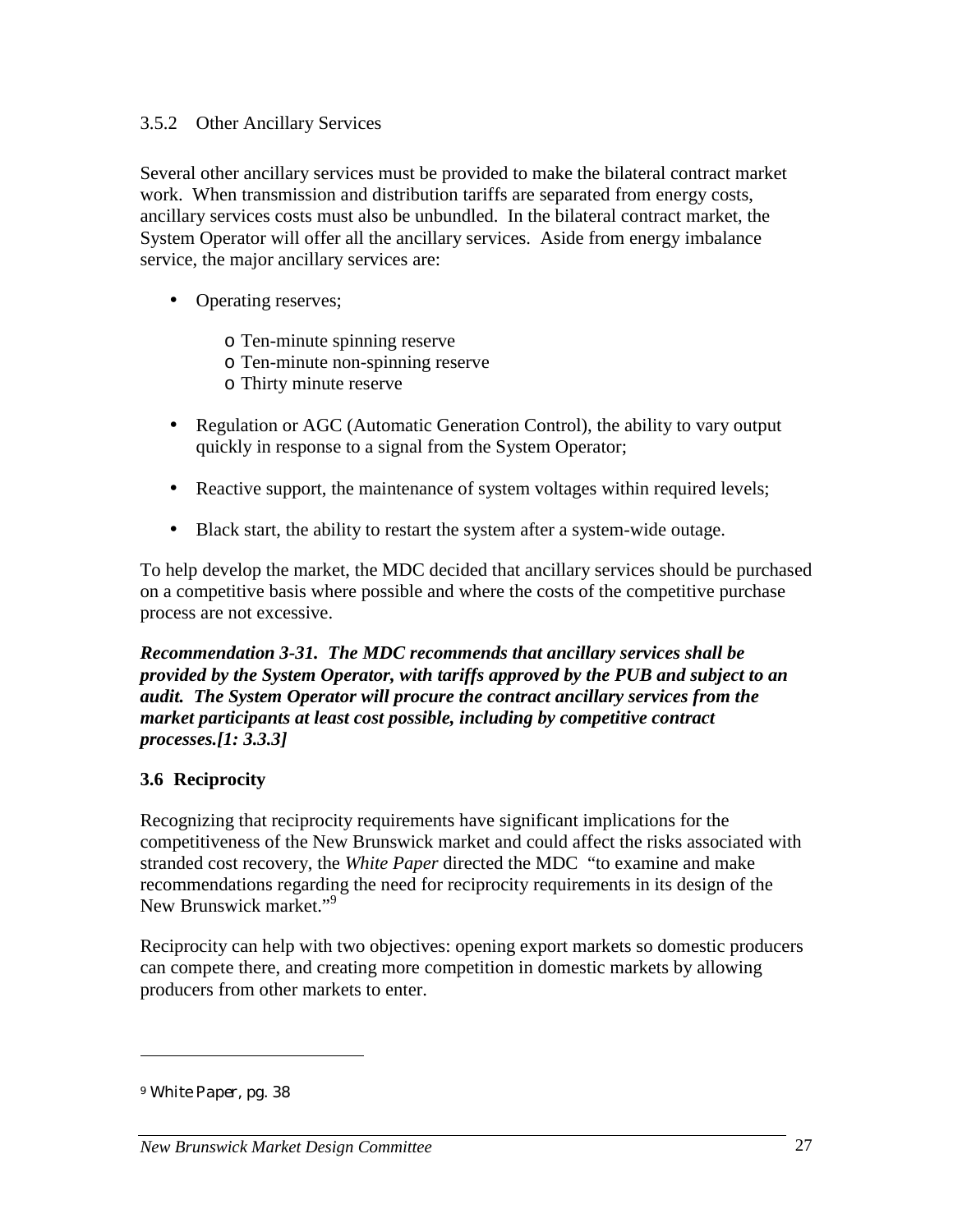Reciprocity is a cornerstone of the U.S. Federal Energy Regulatory Commission's (FERC) Order No. 888. FERC mandated reciprocity to ensure that all transmission systems, including those exempt from its jurisdiction, opened their transmission systems under consistent terms and conditions. FERC's authority to impose market reforms in the U.S. has no parallel in Canada. Canada's closest federal equivalent, the National Energy Board (NEB), has very limited authority over electricity policy compared to that of the individual provinces. It is likely that a number of provinces will continue to base electricity policy decisions more on provincial self-interest than on broader regional interests.

If a province expects economic gain from increased electricity trade with U.S. or Canadian markets, it is likely to make sure it meets at least their minimum reciprocity requirements. So reciprocity will continue to be an effective lever to promote greater opening of some markets.

Two jurisdictions where reciprocity might create an opportunity for New Brunswick are Quebec and Nova Scotia. Neither province has opened or presently proposes to open its retail markets to the level called for by the New Brunswick *White Paper*. Therefore, if New Brunswick were to require an equivalent level of access it could exclude generators in both provinces from the New Brunswick market.

While reciprocity can be used to preclude access to utilities that do not provide an equivalent level of access, it will not necessarily prevent the power available from these utilities from ultimately being sold in New Brunswick through marketers, traders or retailers who buy at the border. Therefore, a reciprocity provision is not likely to represent a major foregone opportunity to these utilities or to New Brunswick consumers. However, it would likely result in fewer possible competitors in New Brunswick.

In summary, the MDC concluded that a reciprocity provision is not likely to be effective in inducing Quebec and Nova Scotia to provide an equivalent level of access as is being pursued in New Brunswick. However, if enforced it could reduce the number of possible suppliers available to New Brunswick customers. Furthermore, there are no major stranded cost risks if an exit fee is imposed on customers that create such stranded costs.

Therefore, to increase the possibility of more suppliers and hence the prospects for achieving a workably competitive market and provide greater opportunity for customers to obtain competitive prices, the Market Design Committee adopted the following recommendation.

*Recommendation 3-32. The MDC recommends that reciprocity not be a requirement for participation in the New Brunswick retail markets at this time. The System Operator shall have the authority to invoke any reciprocity provisions in the Open Access Transmission Tariff that it administers.[2: 2.4]*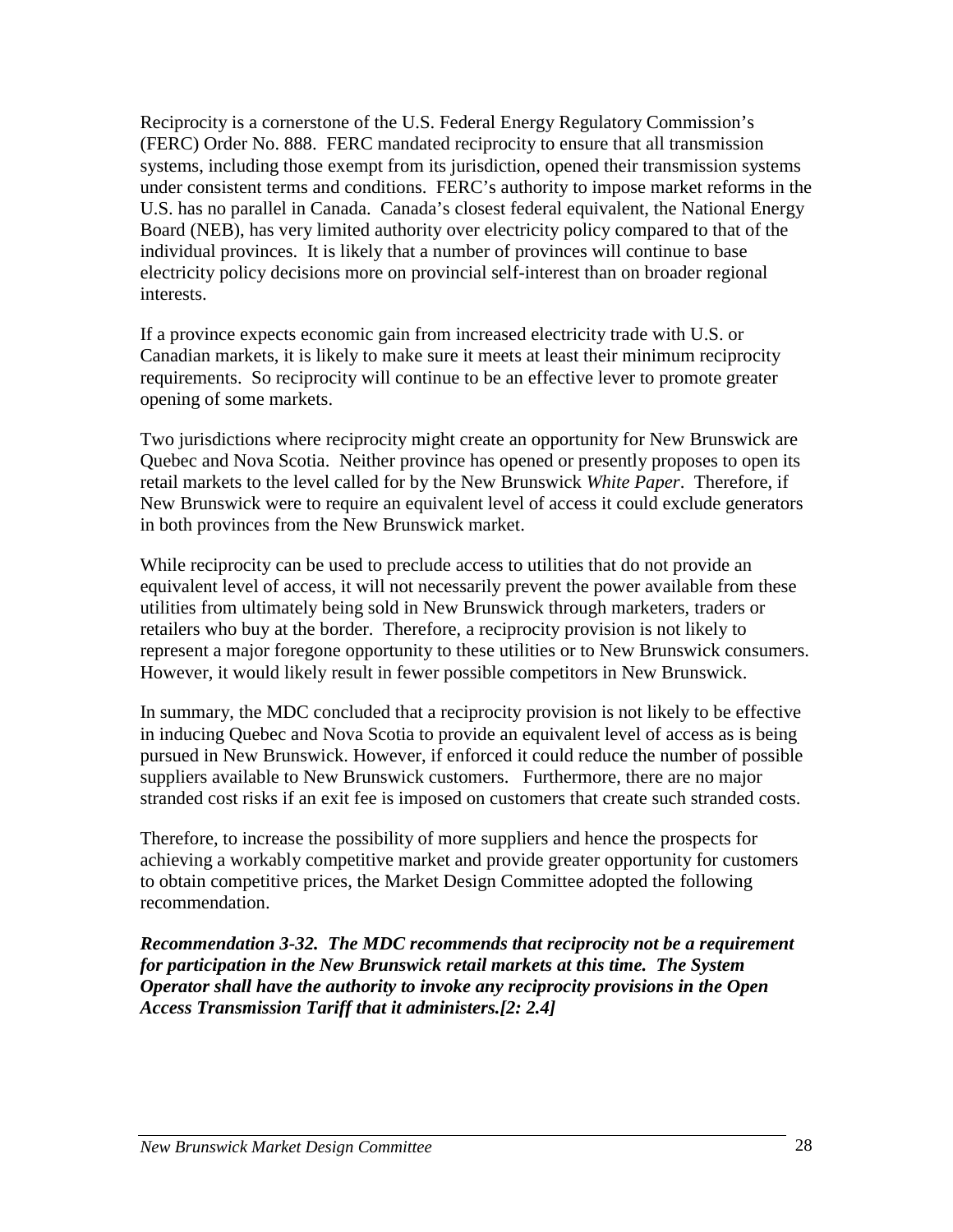# **4 STANDARD OFFER SERVICE**

The mechanism envisioned in the *White Paper* to protect customers that are not eligible to choose an alternative supplier and those that do not choose an alternate supplier will be the Standard Offer Service (SOS). The *White Paper* said that such customers should be entitled to "standard offer service under regulated prices and terms that are consistent with the service they now obtain."<sup>10</sup> The issues associated with the provision of standard offer service are among the most important in determining price of the service and the competitiveness of New Brunswick wholesale and retail markets.

# **4.1 MDC Process**

The MDC discussed the issue of SOS extensively. The discussion began with Issues Paper #6: Standard Offer Supply.

Some aspects of SOS supply in the models the Committee considered will be impacted by the corporate organization structure of NB Power or its successors. *The Committee therefore felt that its discussion of these aspects was hampered, since the future structure of NB Power was not known.* 

# **4.2 Models for Provision of Standard Offer Service in New Brunswick**

The system for provision of SOS in New Brunswick must perform several functions. How it does that can be an important determinant of the speed of movement towards competition in the province.

After some discussions of various models of SOS supply, the MDC focused on consideration of two models, called for discussion purposes Model A and Model B. These two models evolved from the several which had been introduced.

The two models had many features in common. Both rested initial supply for SOS service on the concept of a Heritage Pool of existing assets, electricity from which would be sold under vesting contract(s). They both continued to assign to the local distribution utility serving the geographical areas responsibility for retail connections and energy supply to their customers at a cost-based rate. Both provided that there be a market for new supplies of capacity and energy.

The requirements placed on an entity which was described for conceptual purposes as NB Power Genco<sup>11</sup> were the same in both models. NB Power Genco would be obliged

<sup>10</sup> *White Paper*, pg. 34

<sup>11</sup> The MDC assumed that NB Power would be at least functionally unbundled into a generator, a transmission function, and a distribution function. In the consideration of SOS supply, the MDC assumed that the customer service functions of NB Power will remain with the distribution function, which was characterized as NB Power Disco.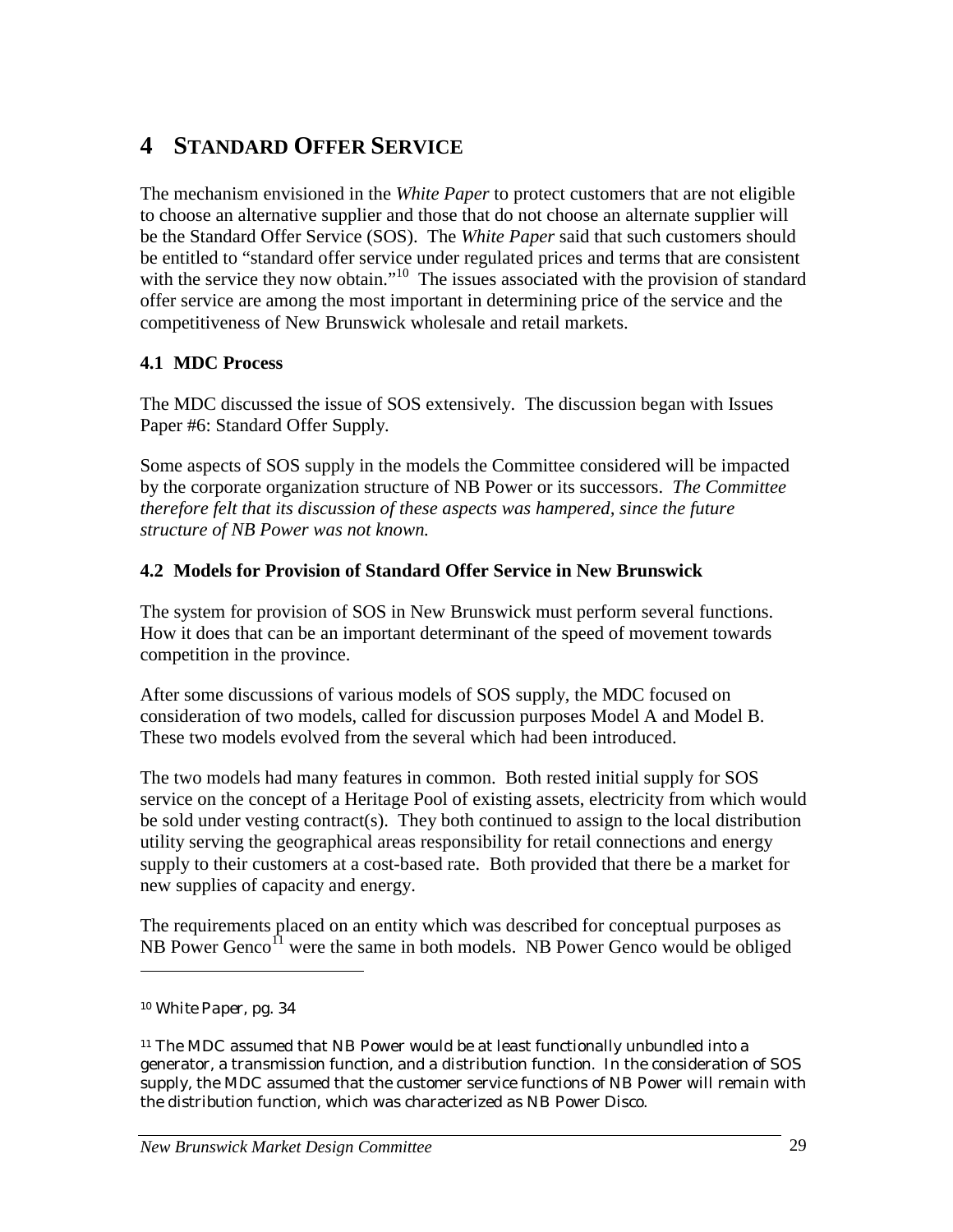to deliver the amount of capacity and energy represented by the Vesting Contract(s) at the regulated price. Both models returned unused energy from the Heritage Pool to NB Power Genco for sale elsewhere.

The models differed, however, in identifying the counterparties for the basic supply contracts and in how long the obligation to provide SOS lasts.

In Model A, NB Power Genco would contract directly with each customer eligible to participate in the bilateral contract market. In Model B, it would contract only with an SOS supplier (described in the Second Interim Report as NB Power Disco).

New supply could be required either to deal with load growth or as a result of assets being removed from the Heritage Pool. The models differed in their approach to obtaining new supply. Under Model A, when new supply is required the eligible customers (including NB Power Disco) would have to contract for it individually. In Model B, the SOS supplier would contract (through a supervised RFP process) on behalf of all customers.

After new supply is required, therefore, customers would be paying a blended (old and new) price under both models. In Model A, each contestable customer would be responsible for the price of its new supply, while in Model B the price would be determined collectively. The result would be that each customer's actions would have a more direct effect on its own effective electricity acquisition cost under Model A, while under Model B the customer acquisition cost would be determined collectively.

The MDC compared the two models along many dimensions, including the criteria adopted in Issues Paper #1: Criteria for Decisions. It analyzed how each model would perform the vital functions of the market.

Concern for the protection of customers through continued access to regulated rates was weighed against the risks of introducing new stranded costs and of discouraging new supplies. After much discussion, the MDC indicated that it would pursue development of Model B. In subsequent discussions, the MDC further refined both the model and its ideas on the Heritage Pool and the Vesting Contract. A diagram of the adopted model is given below in Figure 1.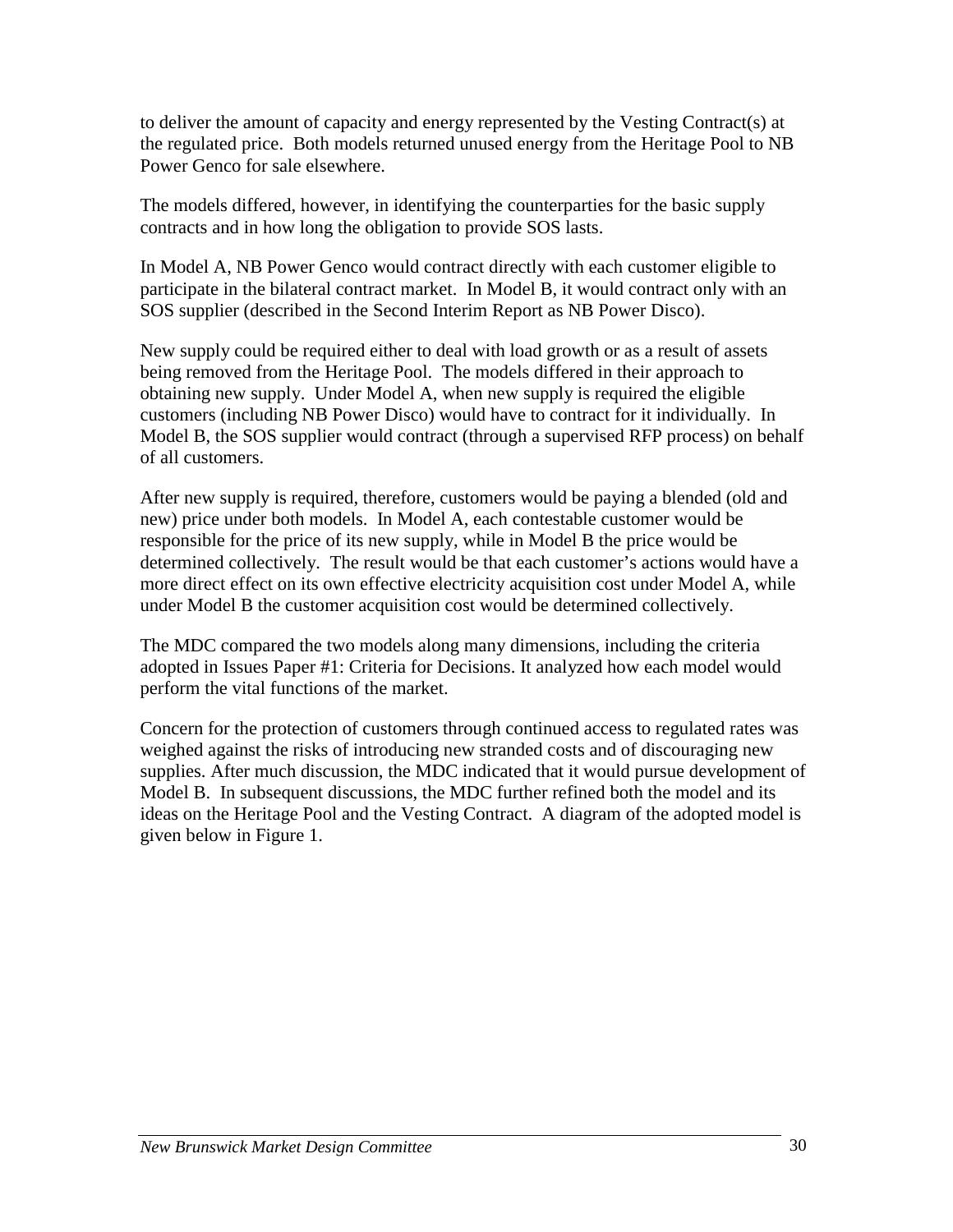

To adopt the model, the MDC made the following recommendation. Some members of the MDC dissented from the model choice and some abstained from choosing one model over another.

# *Recommendation 4-33: The MDC recommends that Standard Offer Service:*

- *Be provided by the SOS supplier to all customers who decide not to choose or are unable to choose an alternative supplier;*
- *Be offered at rates based on the SOS supplier's blended cost of providing that service;*
- *In the first instance, be obtained by the SOS supplier from the Heritage Pool at a price to be established by the Minister;*
- *Insofar as insufficient energy or capacity is available from the Heritage Pool be obtained through an RFP issued by the SOS supplier;*

# *and further that:*

• *NB Power Disco make public independently audited annual statements that demonstrate that all SOS supply to its own distribution system is priced the same as to other distribution systems.[2: 3.4]*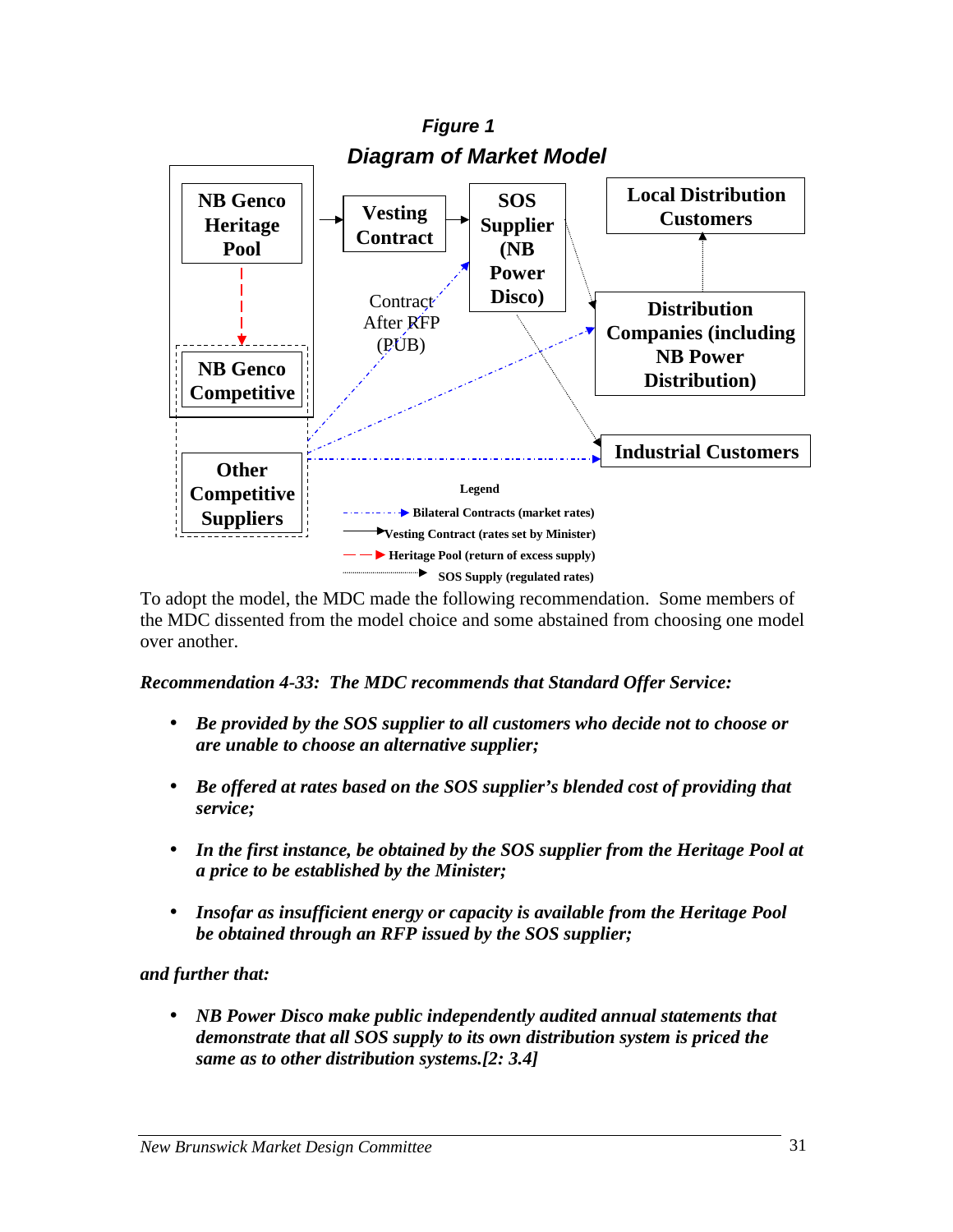# **4.3 Heritage Pool**

The Heritage Pool is a mechanism for isolating the assets of the existing system, which resulted from past decisions under an older regime, from those obtained under a new market regime. The Heritage Pool was conceived of as an amount of electricity that could be delivered by the existing NB Power generation assets. These assets were called "Heritage Assets" because they exist at the start of the competitive market. The recommendation on SOS (4-33above) supply uses, but does not define, the term Heritage Pool.

The MDC defined the Heritage Pool as the capability of the existing generating assets and purchase contracts to deliver power and energy to consumers in New Brunswick.

### *Recommendation 4-34. The MDC recommends that the Heritage Pool be defined initially as the quantity of energy and capacity determined by the capability of the generation assets existing in 1999 to supply all in-province load at a system load factor of 61%. [3: 2.1.2]*

This definition leaves open the question of the change in size of the Heritage Pool over time. The MDC has been clear that the Heritage Pool obligation diminishes as the underlying assets are retired. It had also discussed the concept that assets requiring major refurbishment in lieu of retirement would come out of the Heritage Pool, and the delivery obligation of NB Power Genco to the SOS supplier would diminish correspondingly.

Within the Heritage Pool, all the assets and all their costs are pooled. Therefore, if plants are included in the Heritage Pool after major capital expenditures for refurbishment, then the capital cost will be included with all the other costs of the Heritage Pool assets, and recovered as part of the supply delivered under the Vesting Contract. If refurbished facilities are not in the Heritage Pool both sellers and buyers will be forced to contract on the competitive market.

The following recommendation preserves the idea that assets facing retirement should be removed from the Heritage Pool, whether they are retired or refurbished.

### *Recommendation 4-35. The MDC recommends that, as assets retire, or require major capital expenditure in lieu of retirement, their capacity is removed from the Heritage Pool. [3: 2.1.2]*

During its discussions on the Heritage Pool, the MDC focused on two current NB Power plants facing major capital expenditures. NB Power is in the process of applying for approvals for conversion of Coleson Cove and refurbishment of Point Lepreau. The MDC discussed the implications of whether one, both, or neither of these plants would be included in the Heritage Pool if these major capital expenditures are incurred.

Since the Coleson Cove expenditure is not considered to be in lieu of retirement, it would be included in the Heritage Pool under the definition in Recommendation 4-35 above. At issue, therefore, is Point Lepreau.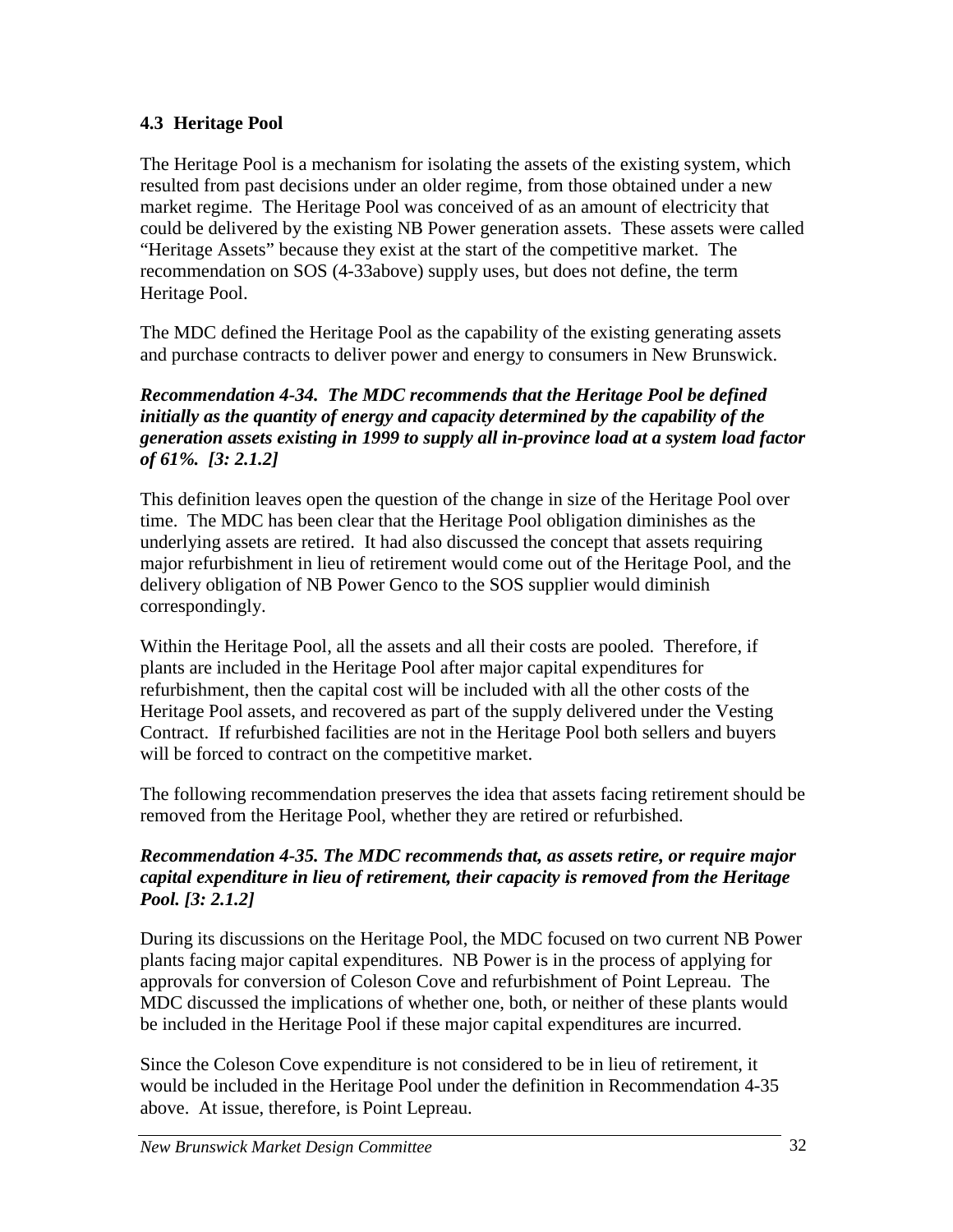The following recommendation is consistent with the expectation that the Minister will review the New Brunswick market, and will be able to decide in the future whether or not to include specific assets in the Heritage Pool.

# *Recommendation 4-36. The MDC recommends that the Minister decide prior to a commitment for refurbishment of Point Lepreau in lieu of retirement whether it will be included or excluded from the Heritage Pool.[3: 2.1.2]*

Another alternative discussed was the removal of a specified amount of assets from the Heritage Pool. The amount removed and the timing could be linked to an expected physical event, like the refurbishment of Point Lepreau. The MDC suggested that, if Point Lepreau is included in the Heritage Pool after refurbishment, the Minister consider decreasing the Heritage Pool by a fixed amount that is close to the capacity of Point Lepreau. This would help to promote a competitive electricity market in New Brunswick. For example, the Minister could consider reducing the Heritage Pool by 200 MW every other year for six years, to reach a total reduction of 600 MW.

# **4.4 Terms of the Heritage Pool Vesting Contract**

Figure 1 shows that the vehicle for the delivery of the Heritage Pool supply to the SOS supplier is a vesting contract. The Vesting Contract will be between NB Power Genco and the SOS supplier.

The MDC discussed three aspects of the Vesting Contract: whether the SOS supplier has an option or an obligation for the Heritage Pool amount, what is the disposition of any capability in excess of the in-province load, and prices for supply under the contract.

# 4.4.1 Obligation of the SOS Supplier

The risk could all be placed on the SOS supplier by making the Vesting Contract take or pay. On the other hand, the contract could specify the Heritage Pool amount as an option. To protect the owner of the assets, the SOS supplier should be subject to the same exit fee requirement as other customers.

After some discussion, the MDC decided that the generator would have the risk of low demand, while the SOS supplier is responsible for stranded costs it causes. It approved the following recommendations, which treat the SOS supplier in a way consistent with other contestable customers.

*Recommendation 4-37. The MDC recommends that a Vesting Contract be put in place between NB Power Genco and the SOS supplier. Such a contract will specify that the SOS supplier has an option to acquire supply from the Heritage Pool assets up to their defined capability.[3: 2.1.3]*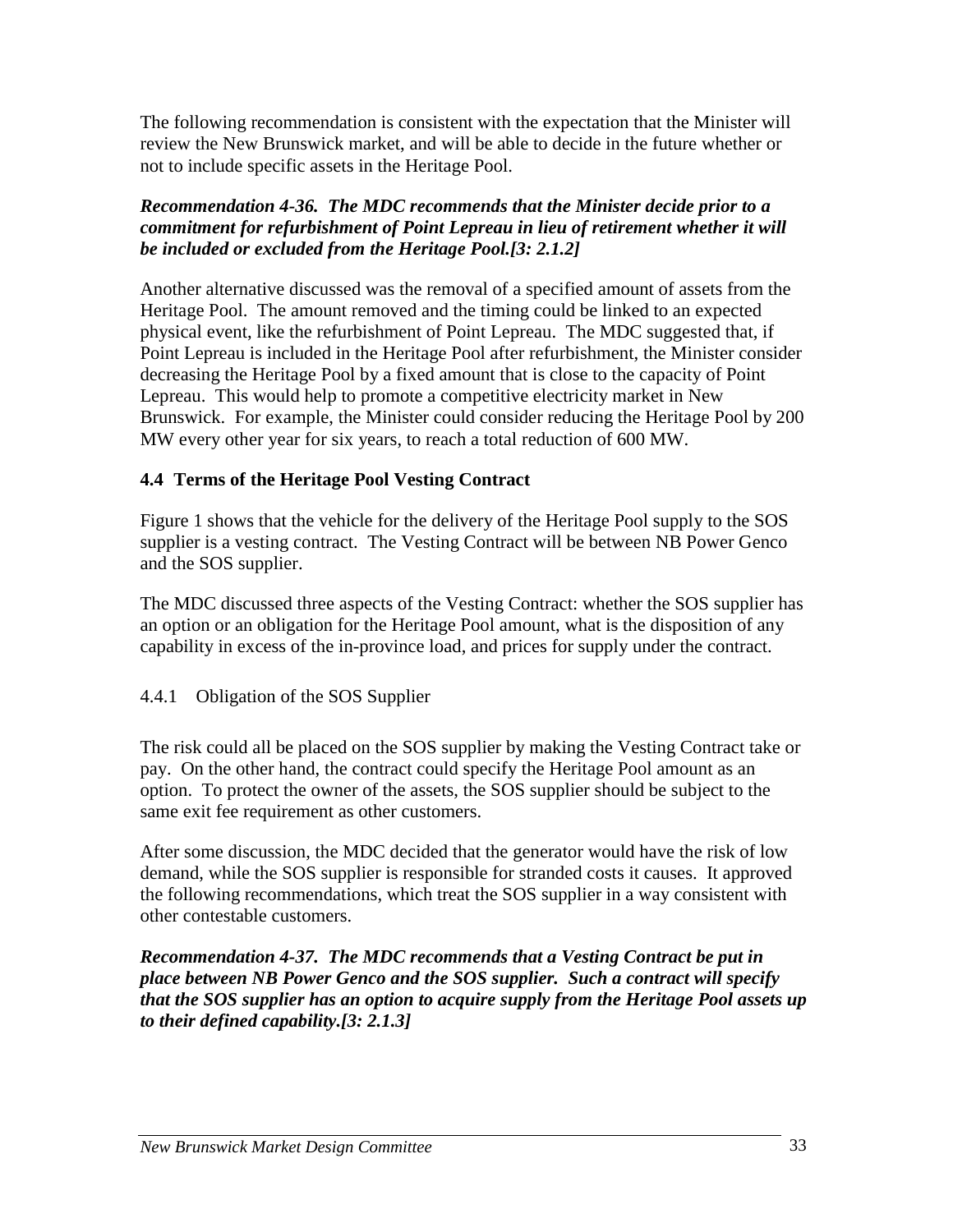### *Recommendation 4-38. The MDC recommends that the obligation on the SOS supplier to take power from the Heritage Pool assets is the same as that on any other contestable customer; it pays an exit fee if it creates stranded costs.[3: 2.1.3]*

# 4.4.2 Disposition of Excess Supply from the Heritage Pool

The SOS supplier is not expected always to need the full amount of supply available from the Heritage Pool. The Heritage Pool amount is in excess of anticipated demand for at least the first years of the market. The Vesting Contract does not obligate the SOS supplier to take the full amount of Heritage Pool supply. Current practice is to sell such surplus supply in adjacent markets. Figure 1 shows that power from the Heritage Pool in excess of needs under the Vesting Contract is returned to NB Power Genco for sale in the competitive market.

The MDC adopted the following recommendation to make clear that it recommends that NB Power Genco could continue to sell surplus supply.

# *Recommendation 4-39. The MDC recommends that any amount of supply from the Heritage Pool assets which is in excess of current SOS supplier needs can be sold by NB Power Genco in the market. [3: 2.1.3]*

# 4.4.3 Pricing the Vesting Contract

Recommendation 4-33 gives the Minister the responsibility for pricing the Heritage Pool amount under the Vesting Contract. The MDC decided that an incentive-based form of regulation would be appropriate for pricing the Vesting Contract.

Such an approach would set changes in price according to a formula. The formula would take into account the impact of fuel price changes on generation costs, the general rate of input price increases for other resources used in generation (labor, other materials, etc.), and an incentive to improve productivity. The resulting price formula would be similar to the Performance Based Regulation formula currently being widely applied for regulated wires (transmission, distribution) utilities in competitive markets.

If there is to be a form of performance-based pricing for the Vesting Contract amounts, some entity must be responsible for monitoring its administration. As with the initial pricing, the MDC felt that the government must monitor and control these prices directly on an ongoing basis. The Committee did not expect that such monitoring would impose an undue burden on either the government or NB Power Genco.

These decisions are reflected in the following recommendation.

*Recommendation 4-40. The MDC recommends that the Vesting Contract price for supply from NB Power Genco to the SOS supplier, beyond the initial price set by the Minister, be under a form of incentive regulation (similar to performance-based*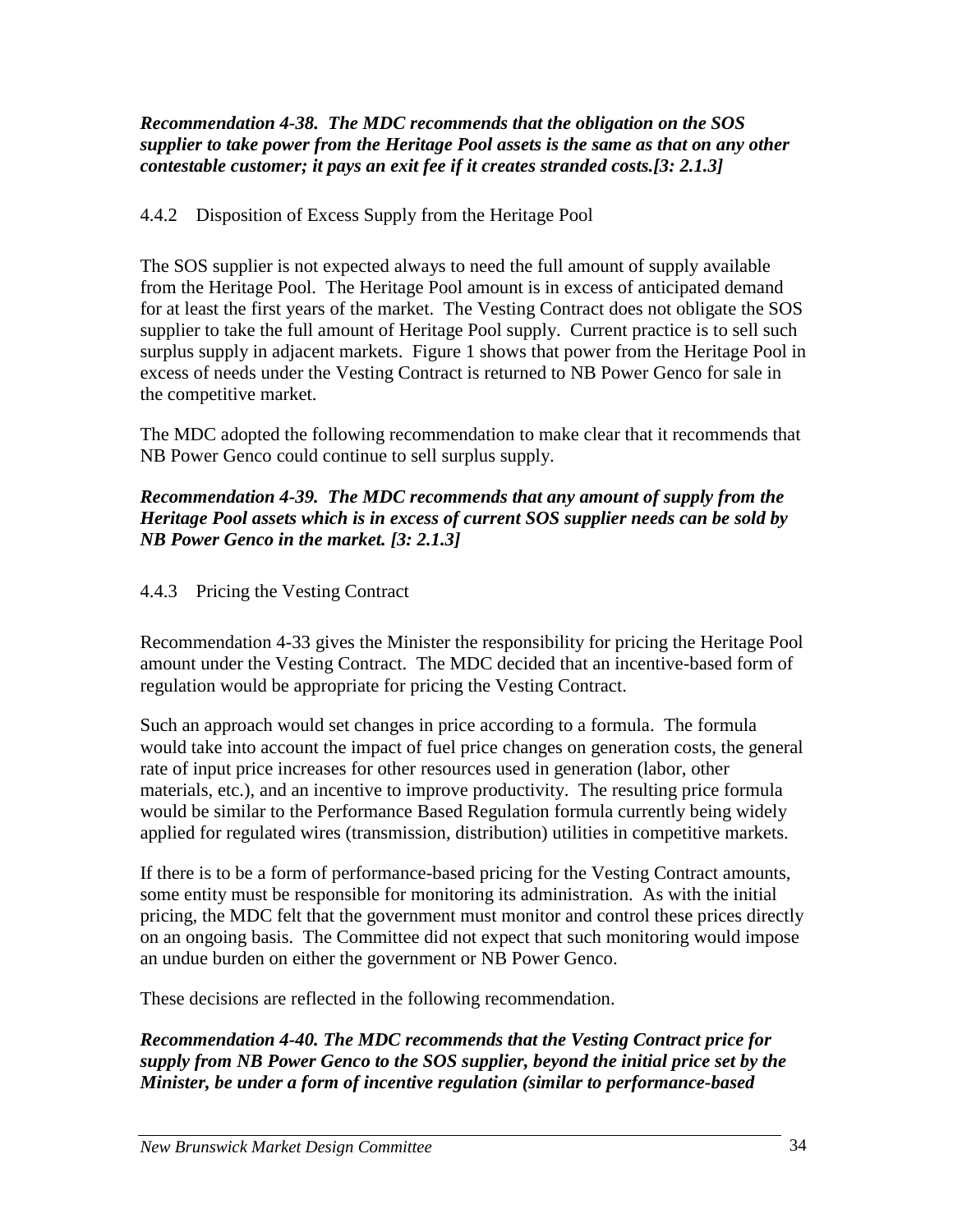# *regulation), to be administered by the Minister, for changes after the initial period.[3: 2.1.4]*

The *White Paper* says that "The Province will direct the Crown utility to produce and file time-of-use rates with the Board [PUB] by autumn 2002."<sup>12</sup> Since in the initial years at least the Vesting Contract will likely supply a large fraction of their total needs, the distributors would have difficulty arriving at a cost base for time-of-use pricing unless the Vesting Contract is priced on a time-of-use (or at least seasonal) basis. To encourage that kind of pricing, the MDC adopted the following recommendation.

# *Recommendation 4-41. The MDC recommends that the Vesting Contract consider time-of-use pricing.[3: 2.1.4]*

The MDC also noted the *White Paper* commitment to time-of-use pricing for retail customers, and adopted a recommendation relating to time-of-use pricing for the SOS supply.

*Recommendation 4-42. The MDC recommends that SOS supply adopt an option to the customer for time-of-use pricing as soon as the supply under the Vesting Contract is priced on that basis.[3: 2.1.5]* 

# **4.5 Other Conditions of SOS Supply**

# 4.5.1 SOS Duration and Rate Structure

Recommendation 4-33 implies that some form of standard offer supply will be available indefinitely. The vehicle for SOS supply at the start of the market will be the Vesting Contract between NB Power Genco and the SOS supplier. The SOS supplier will have one source of supply at first, but will have multiple sources as soon as load growth or asset removal from the Heritage Pool leads to the need for new supply.

Supply from the SOS supplier to its customers will be regulated, as specified in the *White Paper*. The MDC recommended that the SOS supply be offered at regulated rates based on the blended cost of providing the service. The blending refers to the combination of supply from the Heritage Pool and from the results of a request for proposal (RFP) processes undertaken by the SOS supplier.

The MDC noted that the SOS rates should be carefully designed. They should reflect the conditions of cost to the SOS supplier, including the costs of acquiring the reserve capacity required under the MDC's Phase 2 reliability recommendation.

The rates for such supply will be proposed by the SOS supplier and approved by the PUB. For that reason, the MDC did not make any specific recommendations on this matter.

<sup>12</sup> *White Paper*, pg. 54.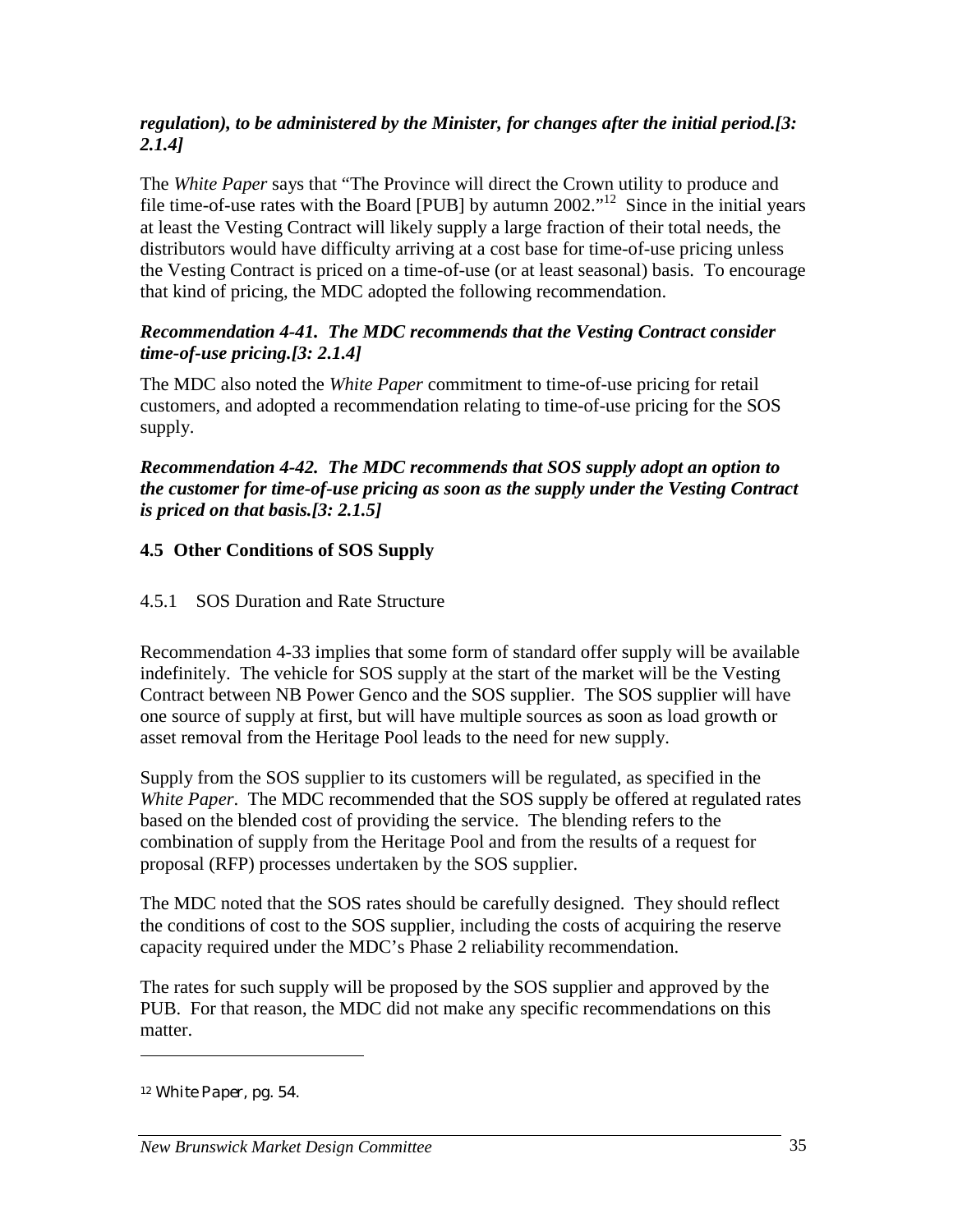### 4.5.2 Splitting Supply Sources

The MDC discussed whether or not to allow contestable customers to choose whatever portion of competitive supply and SOS supply best meets their needs.

Forcing contestable customers either to stay on SOS supply or go off it deters the customer from abusing the fixed-price SOS supply by switching frequently between it and competitive supply. It also simplifies billing. Finally, allowing split supply could create a burden for the SOS supplier by forcing it to supply only at the peak period, when generation is the most expensive.

On the other hand, there are several advantages to allowing contestable customers to split their supply sources. The most important of these is that not allowing split supply could become a serious deterrent to the development of competitive supply sources.

On balance, the MDC felt that not allowing eligible customers to split supply would inhibit the development of a competitive market, so it adopted the following recommendation.

### *Recommendation 4-43. The MDC recommends that contestable customers be able to procure both energy and capacity supply from the SOS provider, from the competitive market, or from any mix of these sources.[3: 2.1.6]*

# 4.5.3 Leaving from and Returning to SOS Supply

When a customer leaves SOS supply, it may create conditions of stranded costs or stranded benefits. Under the principle of user pays, the *White Paper* states that the departing customer would pay as an exit fee any costs it imposes on the system.<sup>13</sup>

The SOS supplier is obligated to be able to supply all the needs of its customers. That obligation extends to growth in demand from old customers and to new customers. At issue is whether customers who had left should be able to return to SOS supply and if so should they be treated differently from other customers.

A policy that permits customers to exit and re-enter SOS supply can impose a burden on the SOS supplier because they are likely to leave when SOS prices are high and to return to SOS supply when SOS prices are below market.

One area of cost for the SOS supplier is the demand uncertainty. The supplier could carry enough capacity to serve returning load, and risk having an excess. Or, the supplier could not carry enough capacity, and risk a shortfall if the contestable loads return. Further, letting customers freely leave and return creates the risk that the SOS

<sup>13</sup> The *White Paper* also asked the MDC to consider exit fees or other appropriate mechanism to recover these costs.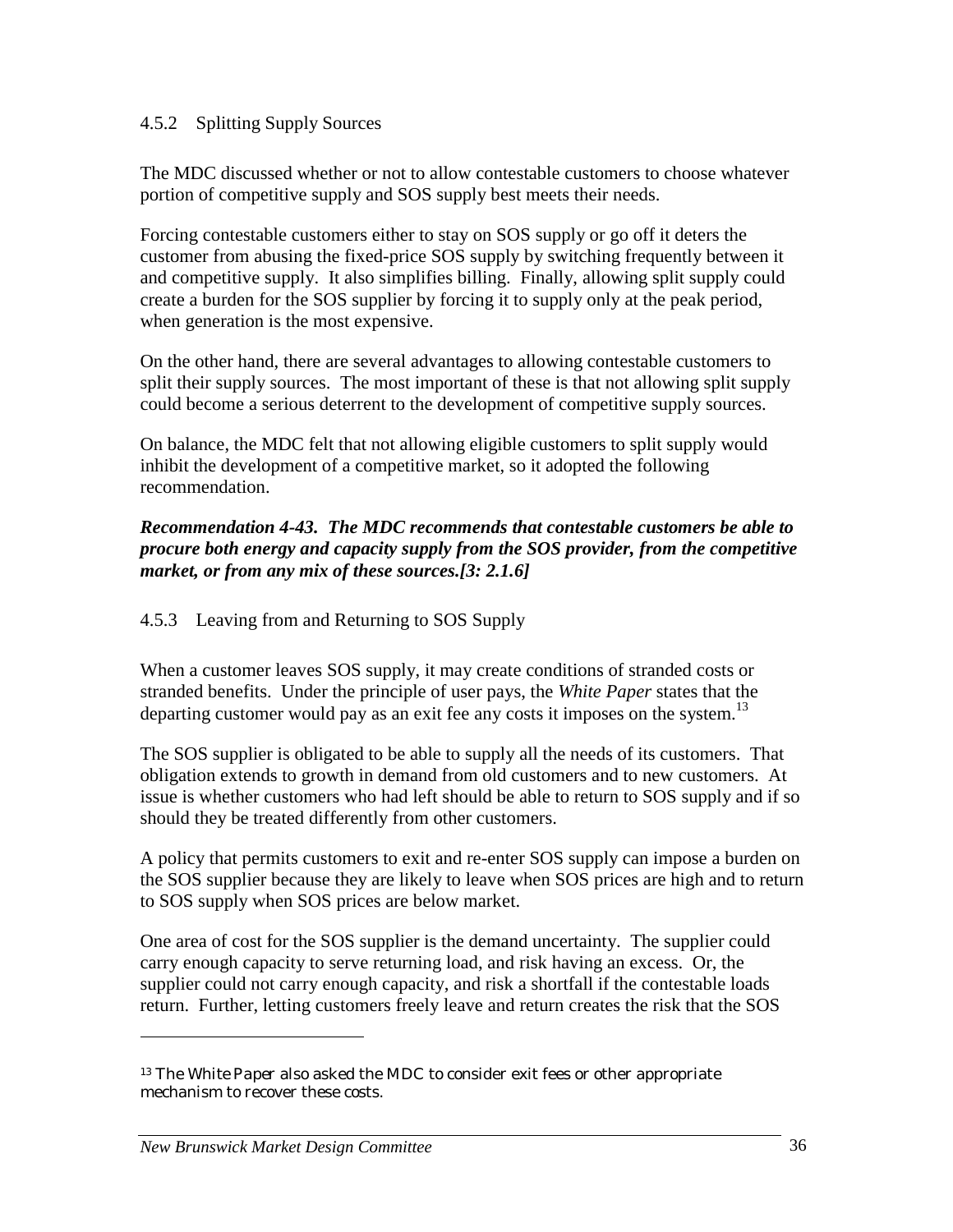supplier will have insufficient capacity at times of high demand (and therefore high prices in the competitive market) and excess capacity at times of low demand (and therefore low prices in the competitive market).

These costs, associated with the right of customers to return to SOS supply, will be carried either by the owner of NB Genco (the Province) and thus paid for by taxpayers, or reflected in the Vesting Contract rates and thus included in the rates for SOS supply. The latter imposes a cost on those that choose not to leave standard offer, and on those that do not have an opportunity to leave. The imposition of this cost is inconsistent with the *White Paper* objective to "entitle all customers that do not select a competitive supplier to standard offer service under regulated prices and terms that are consistent with the service they now obtain."

The customer who leaves SOS supply should have left other SOS customers effectively neutral. If there is an appropriate structure in place to make exiting neutral, then there is no particular reason to treat returning customers differently from other new SOS customers.

Having the right to leave from and return to SOS supply too freely could create a problem of cost shifting, however. Even if they are based on time-of-use, the prices of the SOS supply are not likely fully to reflect variance in cost of generation over a year. A customer that could switch without penalty at any time could exploit the difference between the relatively fixed SOS price and the variable market price. One way to prevent it would be to restrict frequent switching between SOS and competitive supply.

Balancing these considerations, the MDC approved the following recommendations.

*Recommendation 4-44. The MDC recommends that any new customer who wants to obtain SOS supply can do so under the same conditions as existing SOS customers.[3: 2.1.7]* 

*Recommendation 4-45. The MDC recommends that a load leaving SOS is not eligible to receive service from the SOS supplier for 12 months. The SOS supplier has an obligation to supply any contestable customer that has left SOS for at least 12 months.* 

*The principles for the provision of this service are:* 

- *The pricing for this service should prevent cost shifting between existing SOS customers and returning customers;*
- *The terms of this power supply agreement will be negotiated with the SOS supplier;*
- *The price for this service should be based on the SOS supplier's cost; and*
- *The SOS supplier's pricing for this service should be subject to regulatory review.[3: 2.1.7]*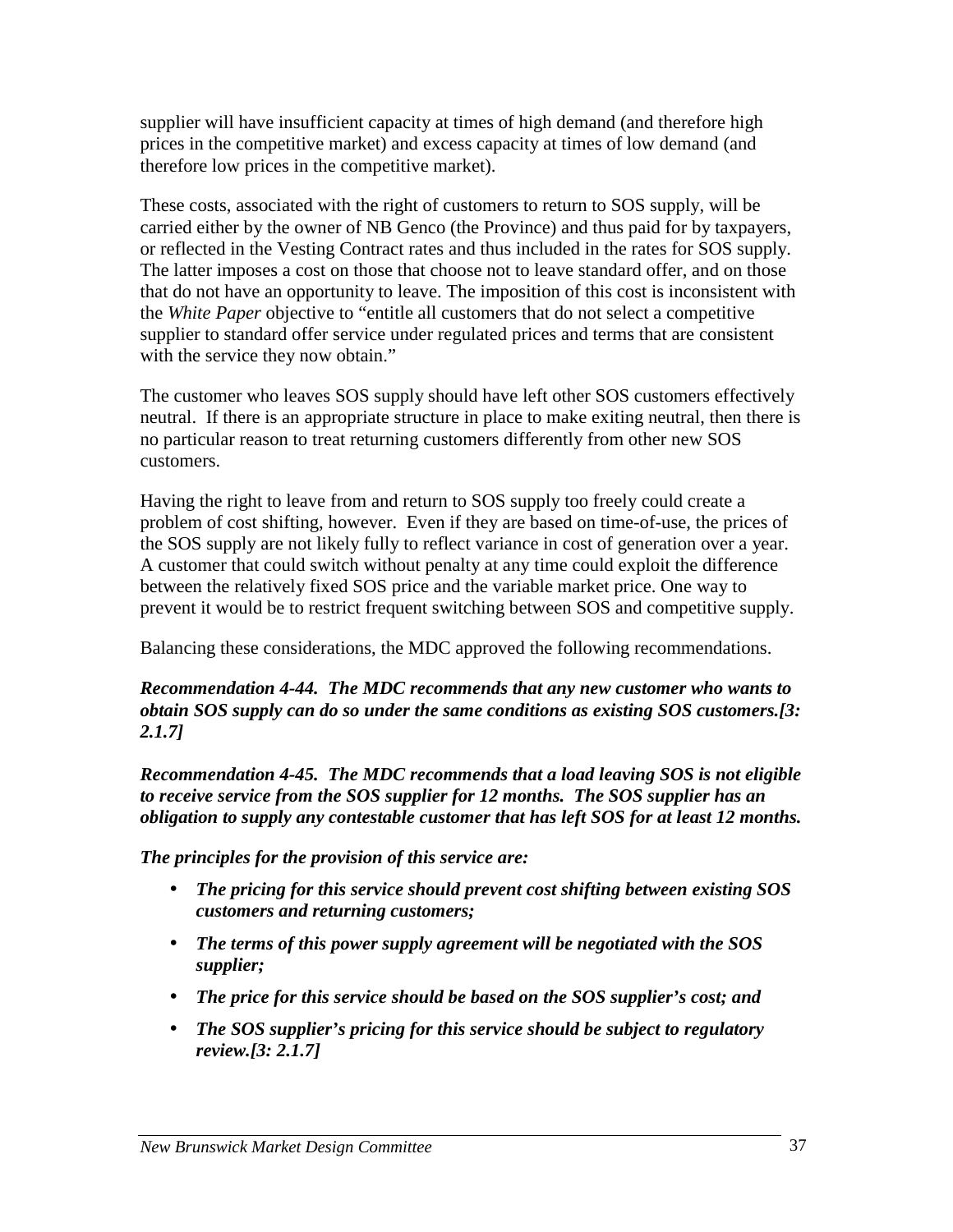# **4.6 Acquisition of Supply by the SOS Supplier**

#### 4.6.1 The RFP Process

Recommendation 4-33 specifies that the SOS supplier is required to use an RFP process for acquisition of supply beyond the Heritage Pool amount. The MDC was concerned for several reasons to ensure that the RFP process is open and fair. This concern is especially important if the SOS supplier is affiliated with a generator. It is also important to help prospective suppliers be confident that they have an equal opportunity to compete to supply the SOS supplier.

The Committee considered recommending specific processes for the acquisition of supply. All such mechanisms carried risks. Therefore, the Committee felt that it was inappropriate to prescribe guidelines regarding  $SOS$  supplier contracting practices.<sup>14</sup> Rather than stipulate the terms and conditions of such competitive supply processes, the MDC decided to delegate responsibility to the PUB.

#### *Recommendation 4-46. The MDC recommends that the PUB be given authority to approve the SOS supplier's process and procedures with respect to RFPs for power supply for SOS. In doing so, the PUB will apply criteria of fairness and transparency. [3: 3.3.2]*

### *Recommendation 4-47. The MDC recommends that the PUB be given authority to hear complaints regarding the process, procedures and content of the RFPs for power supply for SOS. [3: 3.3.2]*

The MDC also discussed whether to limit NB Power's participation in any long term RFP process to limit its market power and promote competitive entry. Many members felt that preventing NB Power from participating could limit a lower cost supplier. Furthermore, there was a concern that at a minimum NB Power should have a role as "builder of last resort" to ensure the adequacy of supply for New Brunswick customers. Reflecting these concerns the MDC made the following recommendation.

#### *Recommendation 4-48. The MDC recommends that NB Power Genco be required to offer capacity and/or energy in response to an RFP by the SOS supplier.[3: 3.3.2]*

4.6.2 Offers to the SOS Supplier

l

At times other than when an RFP is issued, generators or other market participants may want to offer supply to the SOS supplier. The MDC felt that there should be no barrier to such an offer. The MDC therefore approved the following recommendation.

<sup>&</sup>lt;sup>14</sup> A decision to establish purchase guidelines would have been inconsistent with a subsequent decision by the MDC that the SOS service provider would have to bear all stranded cost risks for resources purchase commitments other than the Heritage Pool.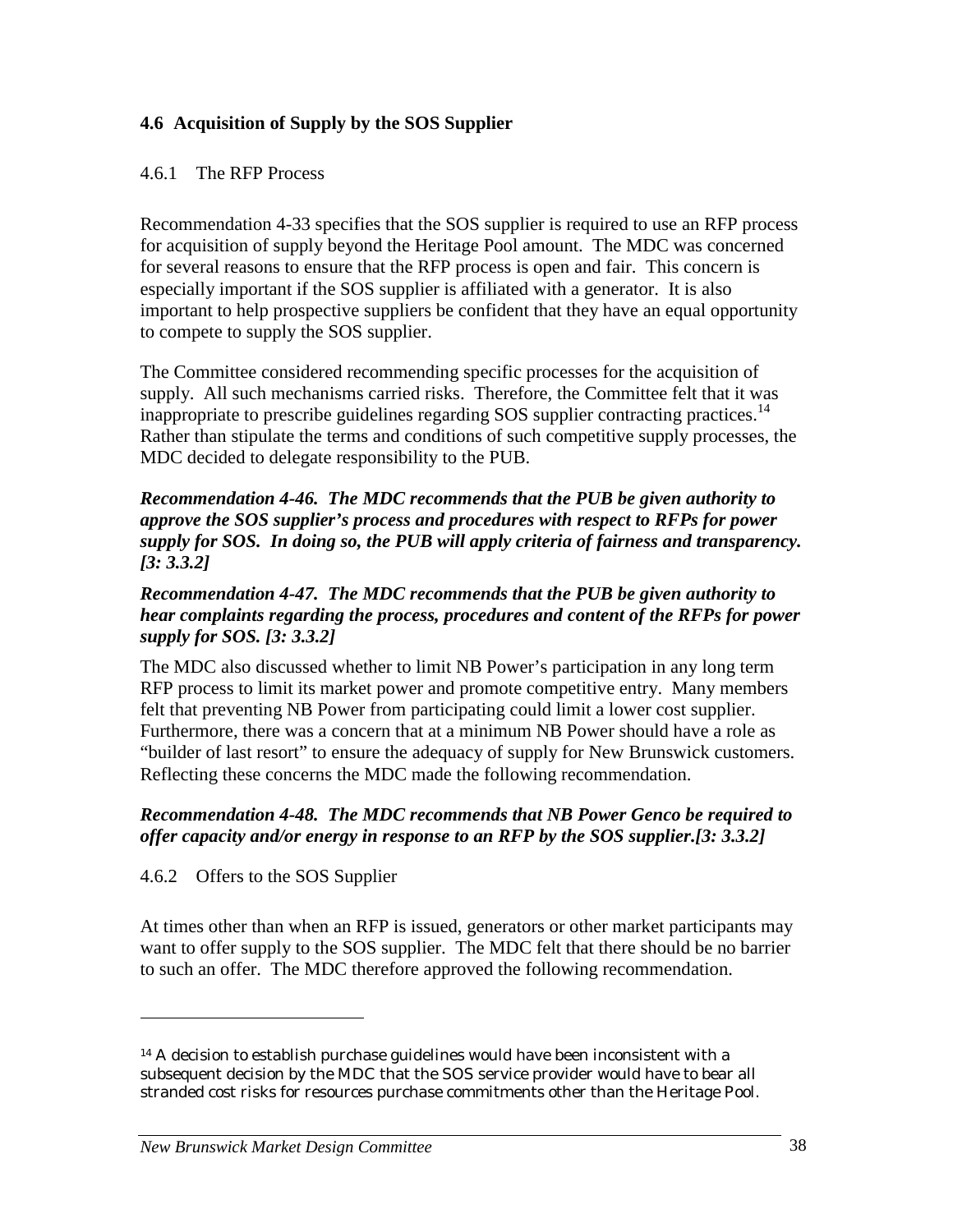*Recommendation 4-49. The MDC recommends that, at any time, any market participant can offer to the SOS supplier to supply energy or capacity to meet its SOS requirements.[3: 2.1.8]*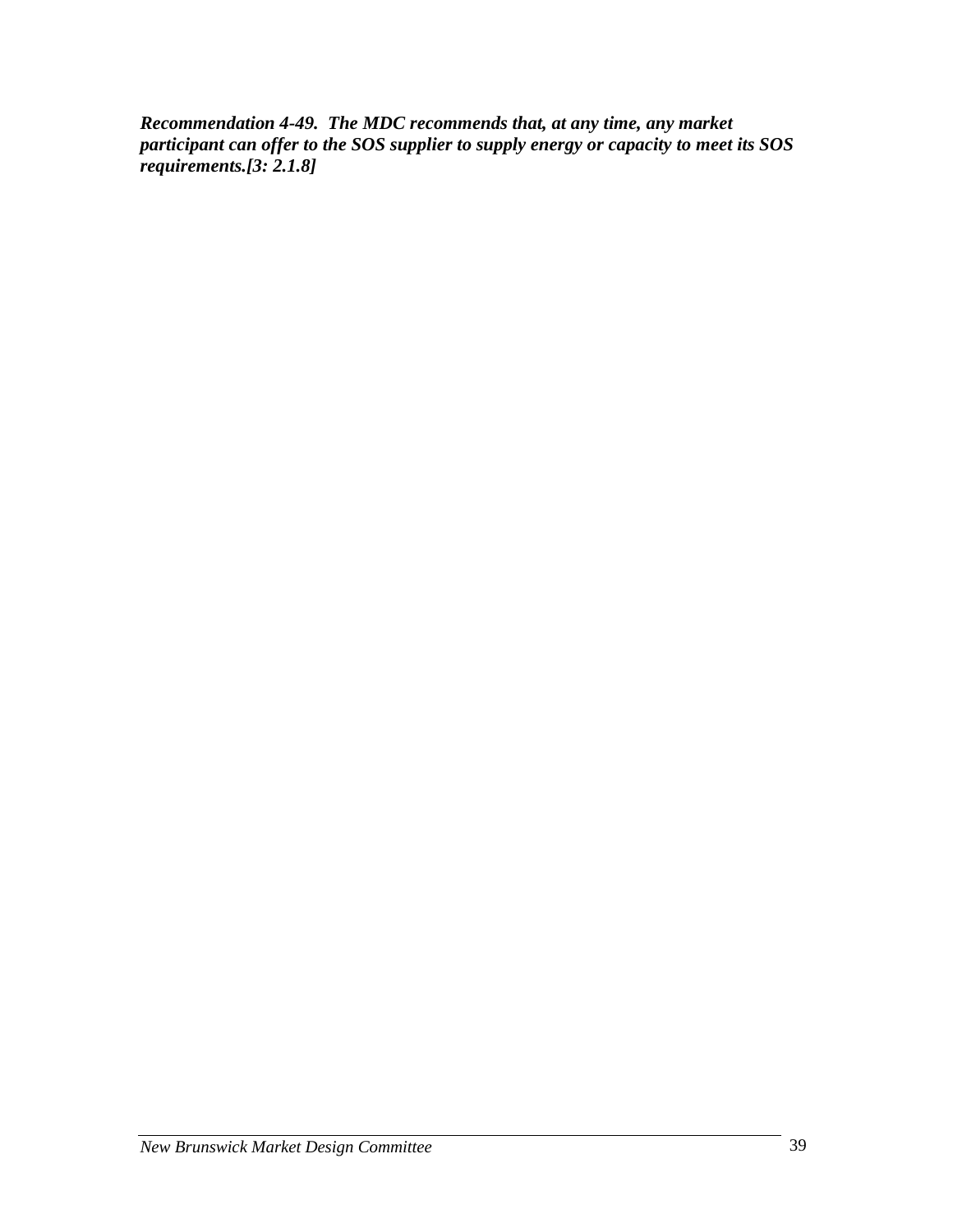# **5 REGULATOR ROLES AND RESPONSIBILITIES**

The Board of Commissioners of Public Utilities (PUB) would have several responsibilities under the market design as recommended by the MDC. Many of these are contained in recommendations in previous and subsequent sections of this Final Report. In addition, the Committee established a working group to review the various other issues that the PUB may have to address as a result of the market structure reforms being evaluated. Issues addressed by the Working Group are reported in this section.

The issues discussed by the Working Group and MDC include the PUB's role with respect to: (1) overseeing the System Operator; (2) performing a market power surveillance and mitigation function; (3) licensing of various market participants, (4) overseeing distribution company rates and the establishment of avoided costs for distribution utilities that have power purchase obligations for embedded generation, and (5) approving new transmission investments. Each of these issues is reviewed below.

The MDC agreed that its proper role with respect to providing guidance on PUB roles and responsibilities generally is to outline the areas of PUB responsibility. However, in a number of areas the MDC believed that it was appropriate to recommend policies to the PUB given the importance of the issue in promoting the MDC's objectives for the New Brunswick market. In addition, the MDC endorsed the *White Paper's* objectives of increasing the administrative efficiency of regulation.

# **5.1 Oversight of the System Operator**

In the Second Interim Report, the MDC made a number of formal recommendations regarding the System Operator that established responsibilities for the PUB. First of all, the PUB was identified as a court of last appeal regarding market rule changes. To carry out these responsibilities the PUB needs authority to serve in this manner and the System Operator must be required to file market rule changes with the PUB. The following two recommendations address these two requirements.

### *Recommendation 5-50. The MDC recommends that the PUB be given the authority to hear complaints regarding market rules changes upon a complaint filed by a market participant. [3: 4.1]*

# *Recommendation 5-51. The MDC recommends that the System Operator be required to file, for informational purposes, market rule amendments with the PUB.[3: 4.1]*

The PUB also needs authority to oversee the independent audit of the System Operator with regards to the application of the market rules and tariffs. It could also require authority to oversee the System Operator's code of conduct and fees. To enable the PUB to fulfill these various responsibilities, the MDC approved the following recommendation.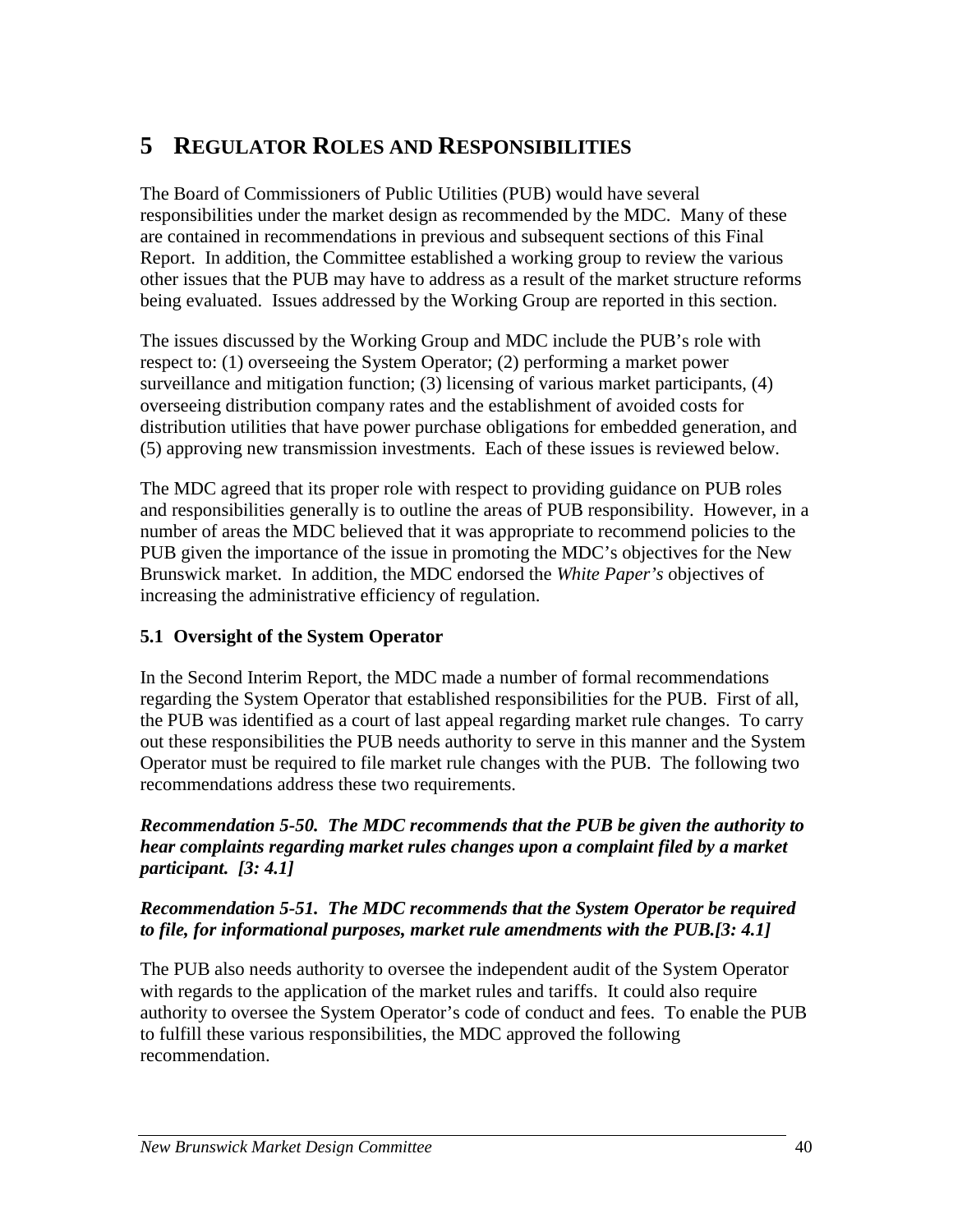*Recommendation 5-52. The MDC recommends that the PUB be given authority to oversee the System Operator's compliance with the market rules and the tariffs that it administers. This will include the ability to commission an independent audit regarding the System Operator's application of market rules and tariffs. The PUB will approve the System Operator's code of conduct and any fees that may be levied by the System Operator. [3: 4.1]* 

# **5.2 Market Power Surveillance**

The *White Paper* indicates that "the Province will give the Board the authority to monitor the competitiveness of the wholesale market and ensure that the Crown utility is unable to exercise market power. This role is likely to be in coordination with the Competition Bureau and the System Operator who will have the real-time data necessary to oversee the behaviour of market participants."<sup>15</sup>

There are two distinct, but related, functions to be considered. The System Operator has responsibilities to evaluate the performance of the wholesale market; the PUB has responsibilities for a market power surveillance monitoring function. As indicated in the *White Paper*, the PUB's role with respect to these responsibilities is likely to involve overlap between the System Operator and the Competition Bureau.<sup>16</sup>

The PUB's clear role here is in monitoring for the abuse of market power. In this case, the MDC limited its focus to recommending that the PUB be given that authority. This recommendation is presented below.

*Recommendation 5-53. The MDC recommends that the PUB be given authority to monitor for the abuse of market power and take any necessary actions required to prevent or mitigate the abuse of market power. This includes the authority to:* 

- *direct the Market Advisory Committee and System Operator to make changes in market rules to address market power abuses;*
- *impose license conditions;*
- *issue administrative penalties;*
- *suspend or revoke a license; and*
- *advise the Minister regarding necessary structural changes to promote the competitiveness of the market.[3: 4.2]*

<sup>15</sup> *White Paper*, pg*.* 28.

 $16A$  possible model for how these three entities might share these responsibilities is provided by Ontario.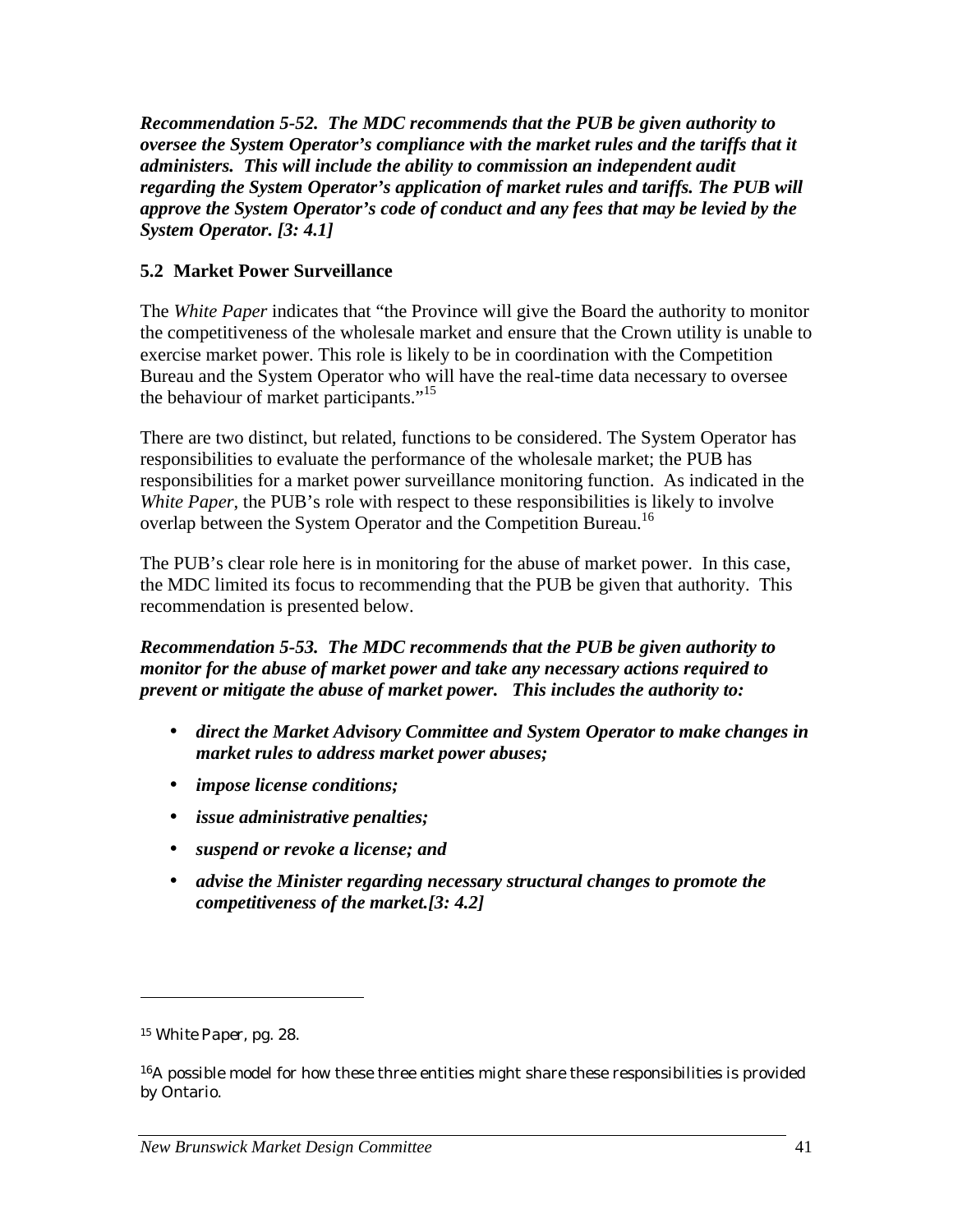# **5.3 Licensing**

In other markets, licenses have been used as part of the overall regulatory framework to bind licensees to the various Codes, Regulations and Acts that constrain the behavior of market participants. Given that the transmission company will be subject to regulation by the PUB; distributors are publicly owned; and retail competition is limited to large industrial customers, the MDC questioned the need for a formal licensing framework for all market participants. However, a license could provide a useful tool, as for example to discipline generators that are found to be abusing market power.<sup>17</sup> Therefore, the MDC recommended that the PUB should be given the authority to license market participants, to develop, suspend and revoke licenses, and to impose administrative penalties for violations of license conditions.

Rather than offer recommendations as to which market participants should be licensed, the MDC elected to recommend that the PUB be allowed to determine whether such licenses are necessary.

*Recommendation 5-54. The MDC recommends that the PUB be given authority to develop, issue, suspend and revoke licenses for market participants where it considers it to be in the public interest. In addition, the MDC recommends that the PUB be given authority to establish administrative penalties for licensees that violate the conditions of their license. In determining whether to require a license the PUB shall consider the nature of the entity and the degree to which they are regulated.[3: 4.3]* 

# **5.4 Rate Regulation**

l

Another potential role and responsibility for the PUB is in rate regulation. The MDC considered recommendations on two rate regulation issues: (1) PUB oversight regarding distribution company rates and the charges passed through to end-use customers; and (2) PUB oversight regarding avoided costs that would be paid to generators that are embedded within the distribution system. Each is discussed below.

# 5.4.1 Regulation of Distribution Company Rates

The *White Paper* provided guidance regarding the PUB's role with respect to the regulation of the distribution utilities. It attempted to balance customer protection interests and concerns with the desire to avoid regulatory oversight that was not warranted. The *White Paper* says:

<sup>&</sup>lt;sup>17</sup>The System Operator could prevent the generator from participating in the market. However, this may not possible without imperiling system reliability.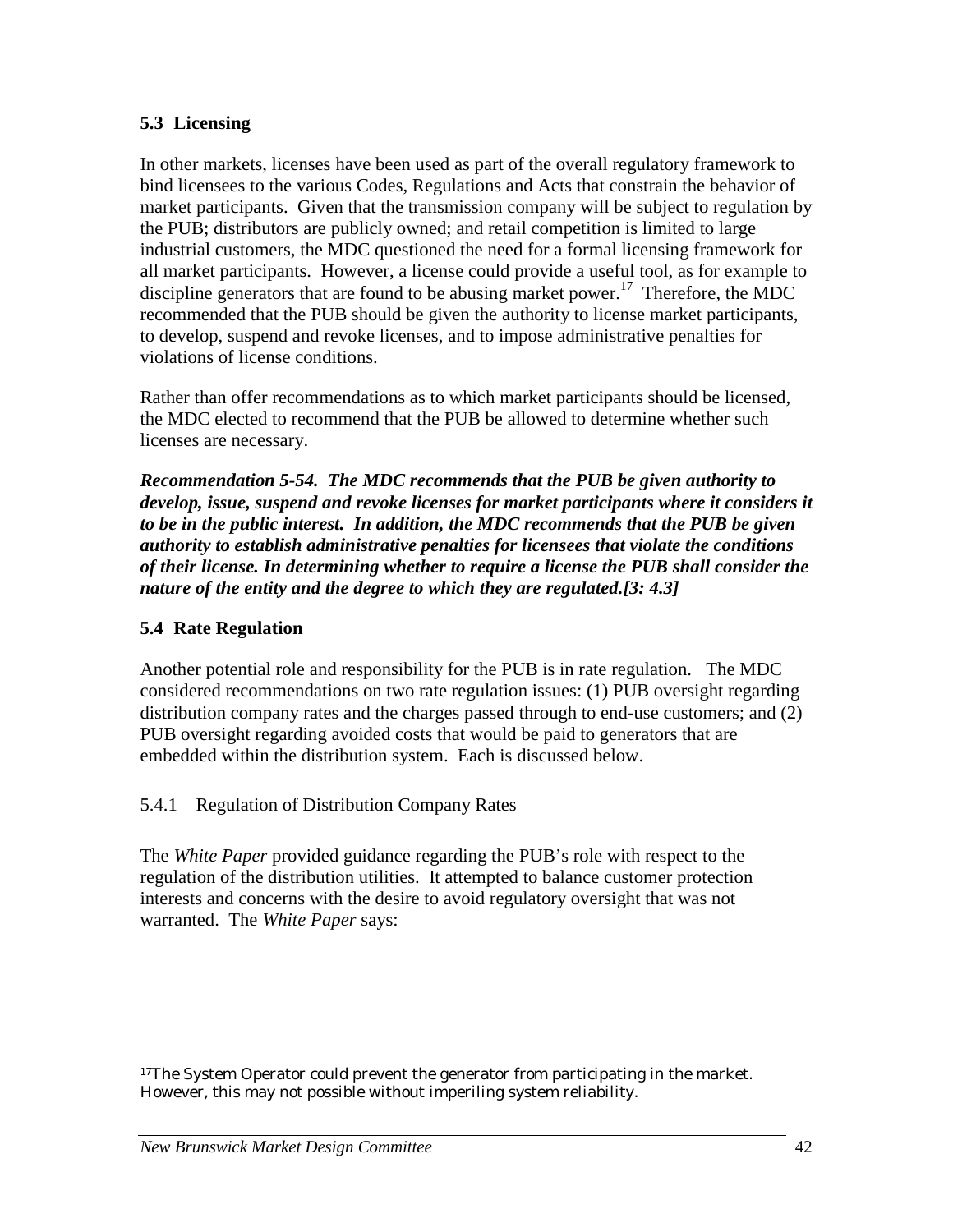As a result of allowing the wholesale power price paid by the municipal electric utilities to be determined by the competitive market, there will be no means to assess whether the rates charged to customers are reasonable. In addition, with power purchased in the competitive market, these distribution utilities will be subject to market risks. To address these issues, the Province will require distribution electric utilities to file their rates and all long-term contracts with the PUB. The PUB may initiate an investigation of these rates or long-term contracts based on a complaint from a customer or of its own accord.<sup>18</sup>

The municipal utilities note that they are already subject to a form of regulation under the *Municipalities Act* administered by the Department of Environment and Local Government. The MDC agreed that regulation and oversight by two different provincial agencies is undesirable. However, it felt that after the market reforms, regulation by the PUB may better serve customer protection objectives. The MDC adopted the following recommendation:

### *Recommendation 5-55. The MDC recommends that the Province undertake to evaluate the appropriateness of the existing form of regulation of electric distribution companies and to make changes if appropriate.[3: 4.4.1]*

A second issue the MDC discussed was the role and form of performance-based regulation (PBR) for use by the PUB. The *White Paper* says "the Province will direct the PUB to adopt a light-handed, performance-based method of regulation."<sup>19</sup> How PBR is implemented is not fundamental to the objectives of the MDC. The MDC resolved to recognize that the PUB would establish its own procedures and standards. The Committee decided not to make a formal recommendation on PBR.

# 5.4.2 Regulation of Avoided Costs

To help eliminate barriers to the development of embedded generation, the MDC recommended that the price paid by distribution utilities for power purchases from embedded generators should be based on the distribution utility's avoided cost. The MDC believes that it is appropriate to have the PUB approve these avoided costs and made the following recommendation.

<sup>18</sup>*White Paper* pg*.* 21

<sup>19</sup>*White Paper,* pg*. 29*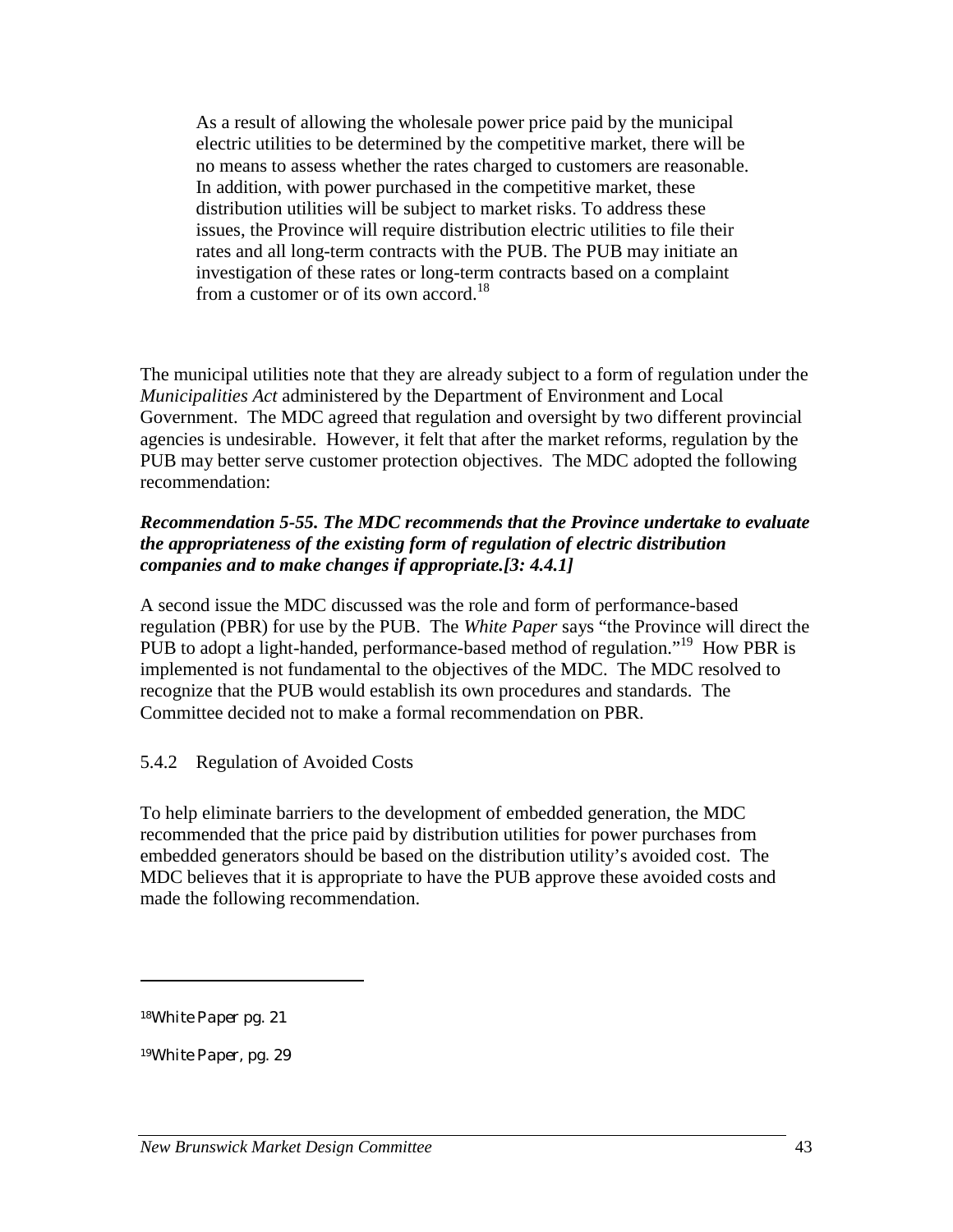*Recommendation 5-56. The MDC recommends that the PUB be given authority to approve the rates paid by distribution utilities to embedded generators. This shall be based on the avoided costs of the distribution utilities. Avoided costs will be defined by the PUB and can include, but not be limited to, power supply costs, reduced losses and transmission charges.[3: 4.4.2]* 

# **5.5 Approving New Transmission Investment**

The PUB currently has no legislative authority to review transmission facility applications. The System Operator has the responsibility to cause new transmission to be built for transmission system adequacy and overall system economics. The MDC discussed oversight of the System Operator and the appropriate role of the PUB in overseeing transmission system expansion.

The MDC made no recommendations in this area. It did recognize that if there is a review, it would be appropriate to have a size threshold for the PUB's review of transmission facilities given the costs of a full panel review. Furthermore, the scope of the review is likely to vary depending on the process that is used to determine who builds the facilities.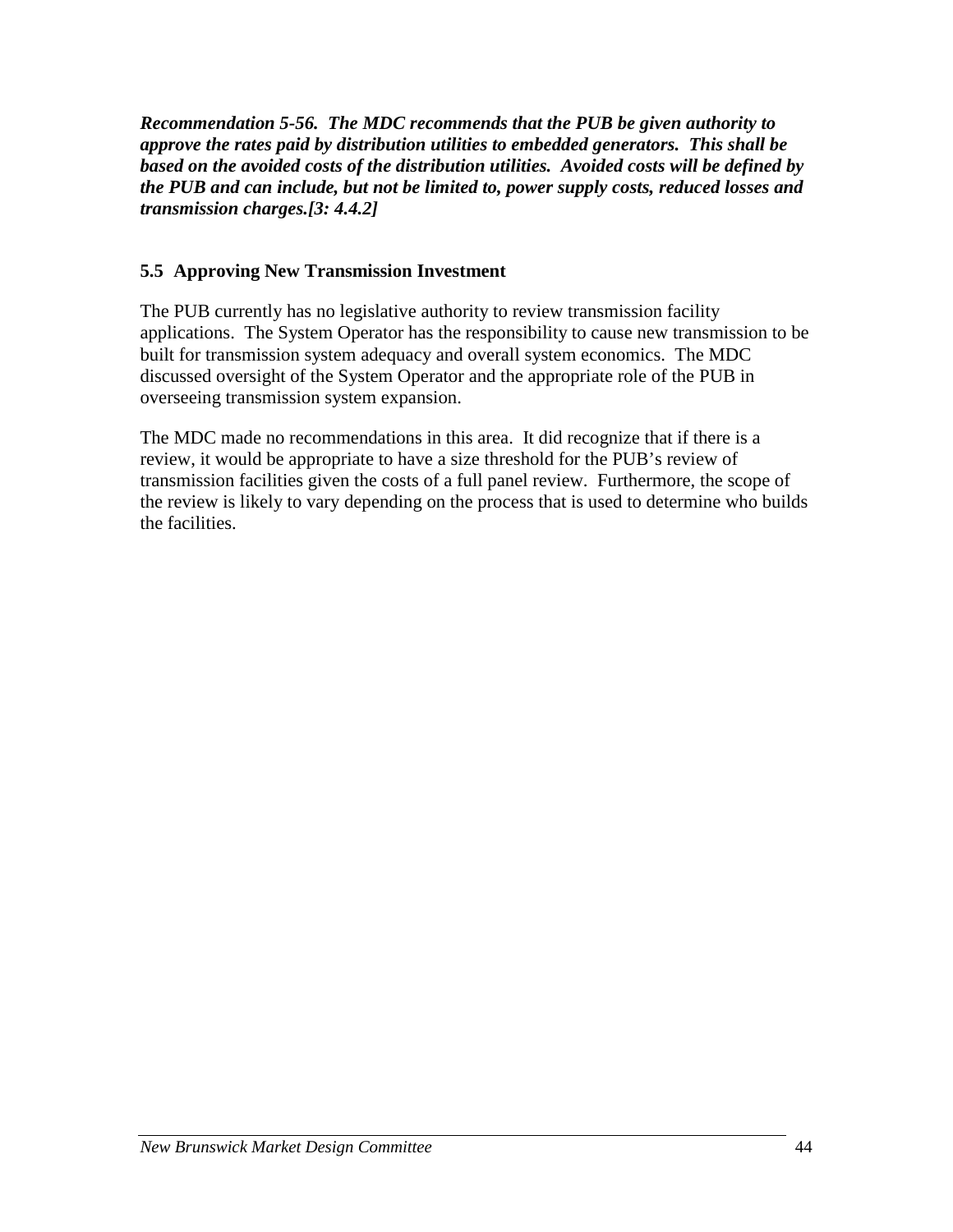# **6 TRANSMISSION ISSUES**

The transmission system is central to the operation of any electricity supply system. It is even more crucial to a competitive electricity market, because it is the essential connection between the buyer and the seller. Without open and equal access to the transmission system for all market participants, it is extremely difficult to create a competitive market.

Transmission capacity also affects the size of the market. Without transmission connections, the market would be restricted to New Brunswick alone. With interties, electricity customers in New Brunswick can have access to competitive suppliers from a much wider area.

The level of transmission capacity is an important determinant of the capacity of an electricity supply system to support competitive transactions. The MDC heard that the New Brunswick transmission system is very robust under the current conditions of supply and demand locations, and its configuration can support other modes of operation.

The MDC received and discussed Issues Paper #4: Congestion Management Issues dealing with transmission issues and Issues Paper #12: Transmission Grid Metering dealing with metering issues.

The MDC did not make any recommendations with respect to the overall design of transmission tariffs. Issues with respect to transmission system expansion were dealt with in connection with the roles and responsibilities of the System Operator and the PUB.

# **6.1 Transmission System Access**

The MDC recognizes the importance to the bilateral contract market of open, nondiscriminatory access to the transmission system. FERC Order 888 set out what were then (1996) viewed as minimum conditions for open access, including an Open Access Transmission Tariff (OATT). The MDC also recognizes that NB Power is developing a FERC-compatible OATT. The MDC believes that adopting a FERC-compatible OATT will set a minimum standard for open access and clarity in New Brunswick.

*Recommendation 6-57. The MDC recommends that the transmission system will provide open, equal non-discriminatory access to all eligible market participants under terms and conditions compatible with FERC Orders 888 and 889. The System Operator will have an Open Access Transmission Tariff (OATT) for network and point-to-point service covering transmission service: within the province, into the province, out of the province, and through the province. The PUB shall approve the OATT.[1: 3.3.4]* 

The *White Paper* says that the PUB will be given authority to approve transmission tariffs and tolls. The MDC agrees that it should have that authority.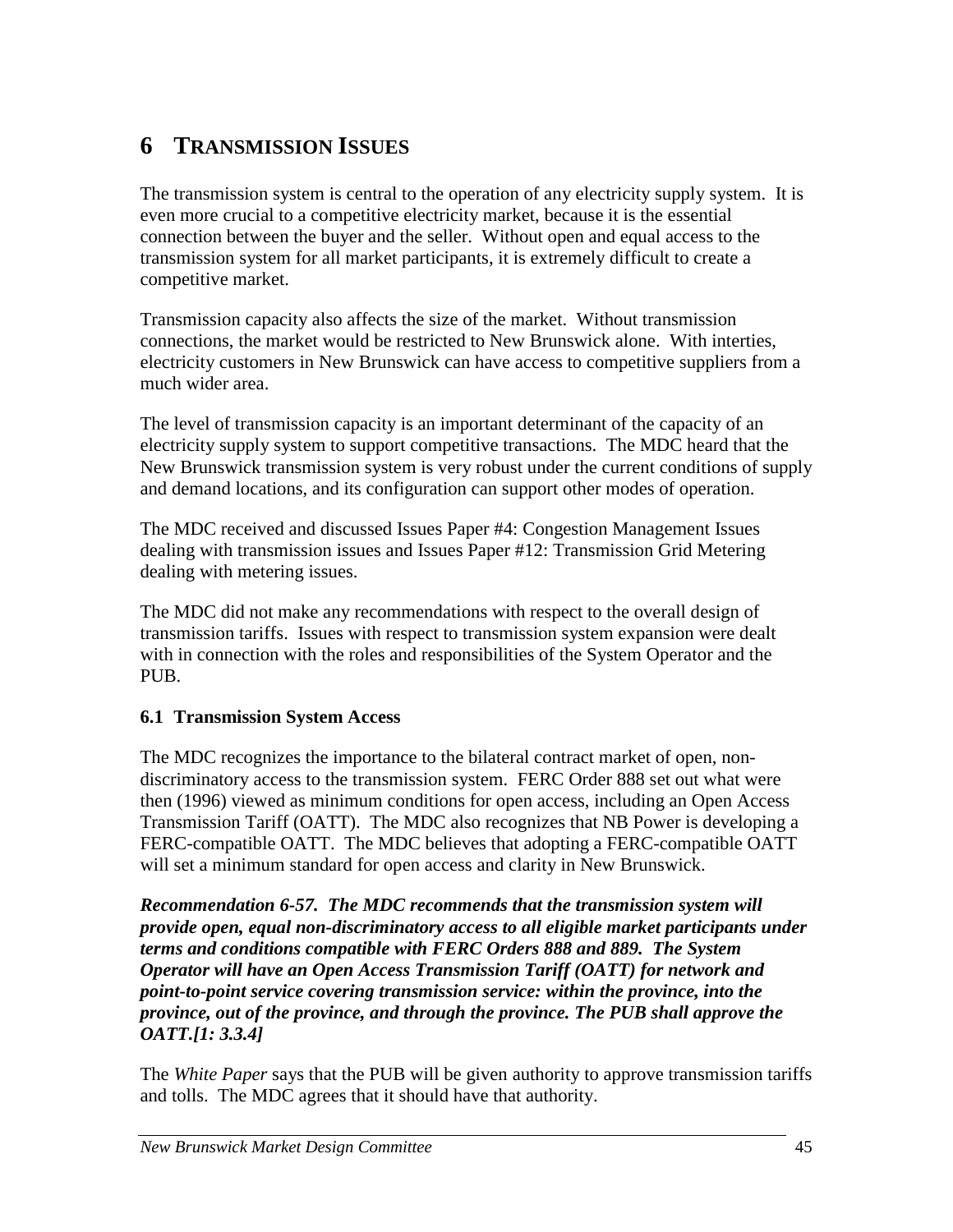### *Recommendation 6-58. The MDC recommends that legislation to give the PUB authority to approve transmission tariffs and tolls should be put into place in a timely fashion. [1: 3.3.4]*.

# **6.2 Congestion Management**

Congestion management issues fall into two related categories: how to handle congestion physically (that is, how to re-dispatch the system to deal with congestion) and how to recover the additional costs congestion imposes on the electricity supply system. The solution adopted for one of these categories can imply or preclude some possible solutions for the other.

The MDC has heard that there is very little transmission congestion within New Brunswick at the present time. However, a competitive market can change the dispatch and stress the transmission system in different ways than when it is under a vertically integrated monopoly.

# 6.2.1 Physical Congestion Management

By definition, congestion occurs when the transmission system cannot accommodate all the scheduled transactions. That normally implies that cheaper generation cannot be scheduled because it cannot reach load. The result must be some physical re-dispatch of the system, adding more expensive generation and increasing generation costs for the electricity supply system as a whole.

The System Operator will re-dispatch according to some set of rules or protocols agreed in advance. The rules can either be based on a least-cost objective, or they can reflect some pre-stated set of priorities. Whatever rules are used, congestion places additional costs on the electricity supply system. The additional costs must be paid. The models of physical management affect the choice of payment methodology, and vice versa, but they do not determine it uniquely.

# 6.2.2 Congestion on the Interties

The MDC heard that, although congestion inside New Brunswick is expected to be low, the interties between New Brunswick and neighboring jurisdictions, especially those between New Brunswick and New England, are expected to be congested frequently.

# 6.2.3 Managing Congestion Financially

The two alternatives for financial management of congestion are to spread the costs among all electricity customers or to link the costs to the locus of congestion. The MDC heard descriptions of methods to accomplish both alternatives. The choice of the bilateral contract market model precluded location based marginal pricing (LBMP), which is one method of linking the cost of congestion to its locus.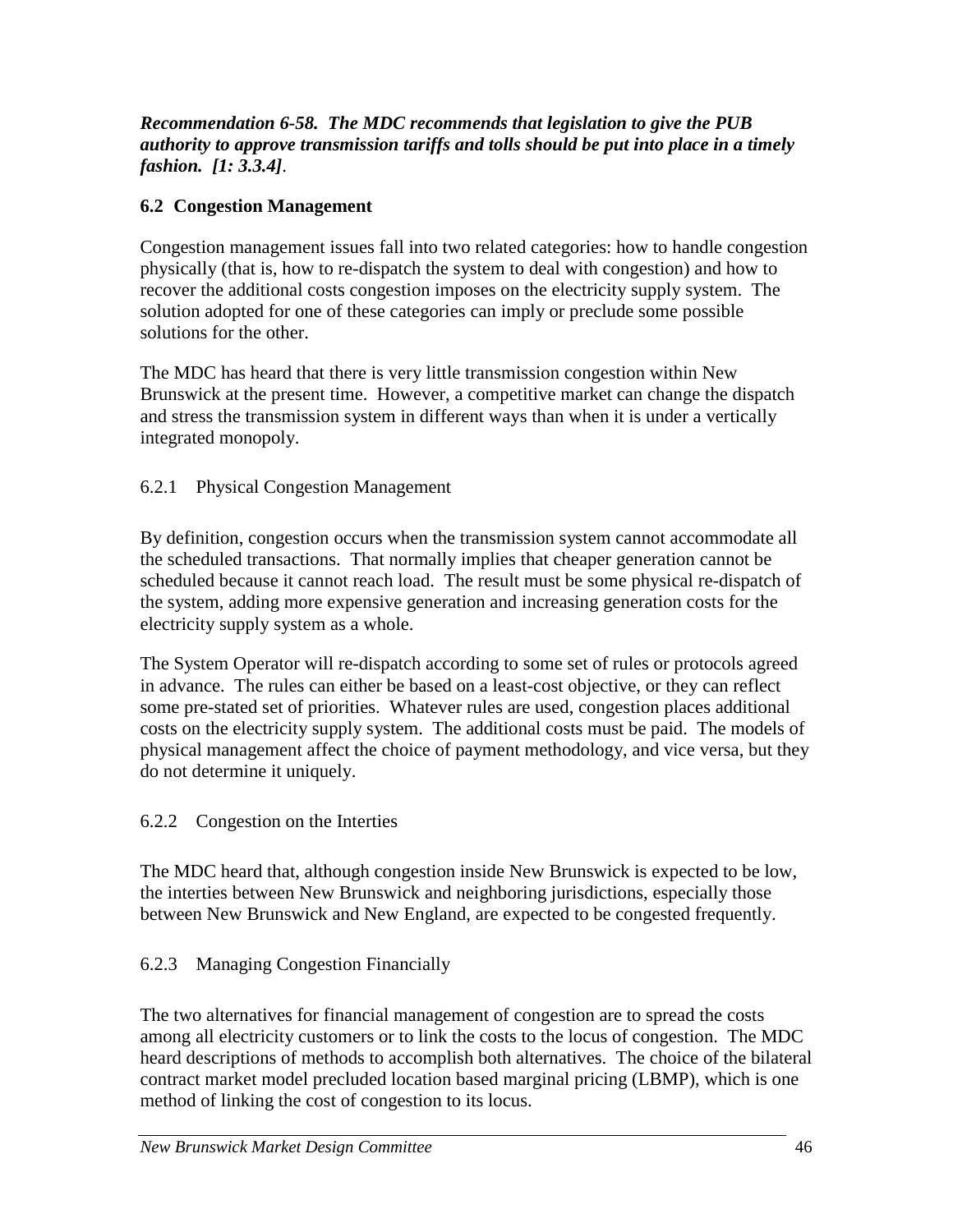Because there is little congestion now, in-province load bears very little congestion costs. If transmission rights are created to manage congestion in the competitive market, existing in-province load would be "grandfathered"; that is, granted rights sufficient to prevent it from paying increased congestion costs.

# 6.2.4 Congestion Management Model

The MDC considered congestion management approaches and adopted one that resolved many of the congestion management issues in a way that would facilitate a bilateral contract market without creating excessive administrative costs. The approach is contained in the following recommendations.

*Recommendation 6-59. The MDC recommends the following resolutions pertaining to the management of transmission congestion inside New Brunswick:* 

- *That the System Operator use price and dispatchable capacity information to redispatch the system to mitigate congestion;*
- *That to enable this redispatch to be performed suppliers with dispatchable capacity be required to provide dispatch up and dispatch down prices and load be able to nominate dispatch up and down prices*;
- *That a local market power mitigation framework be put in place to limit the exercise of market power for generators that are required to be dispatched up and down;*
- *That the System Operator settle congestion transactions by* 
	- o *Paying for dispatch up energy*
	- o *Billing for dispatch down energy*
	- o *Accumulating net congestion costs[1: 5.1.4].*

*Recommendation 6-60. The MDC recommends that the PUB approve a mechanism incorporating the following principles for the recovery of congestion costs:* 

- *That congestion costs be allocated to transactions on a load share basis in a timely manner, e.g., monthly;*
- *That information regarding congestion costs in New Brunswick be collected and made publicly available to enable informed decisions regarding congestion costs to be made;*
- *That congestion costs within New Brunswick be periodically assessed by the System Operator and reviewed by a stakeholder committee;*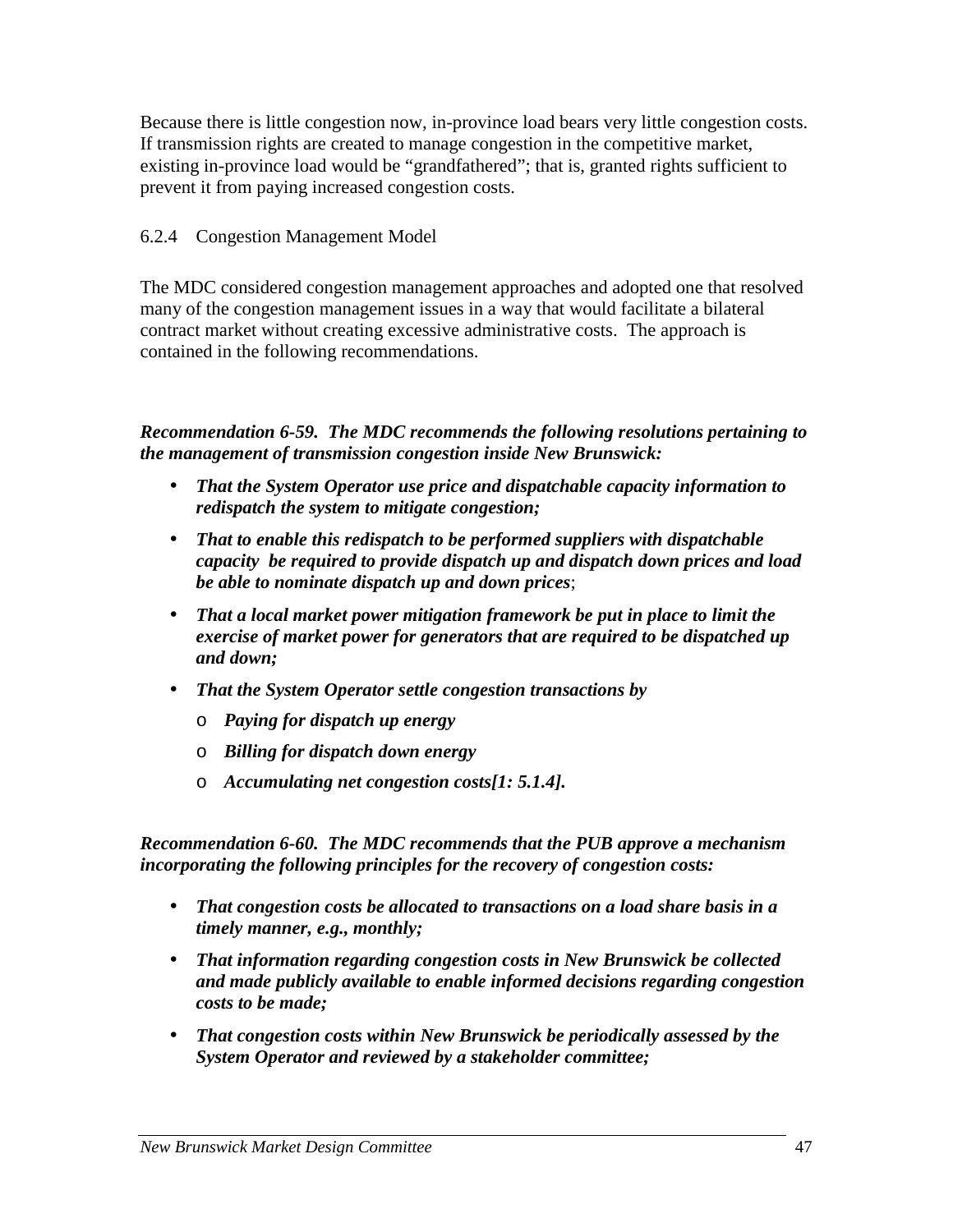- *That the System Operator and/or stakeholder committee can recommend modifications to the congestion management mechanism and that such changes should be subject to the approval of the PUB;*
- *That congestion redispatch cost allocation be allowed to migrate as it becomes material, appropriate and feasible to a congestion management approach that allocates congestion costs to those transactions that cause congestion. Inprovince loads and existing contracts will receive rights to avoid congestion on pre-existing transmission facilities.[1: 5.1.4]*

*Recommendation 6-61. The MDC recommends that management of transmission congestion at interconnections with external systems be done in a manner consistent with FERC principles, as currently described in FERC Order 888.[1: 5.1.4]*

# **6.3 Metering**

Metering is fundamental to the settlement of all energy flows and some of the ancillary services. All parties must therefore have a high degree of confidence in its accuracy, reliability, and data integrity.

In the New Brunswick bilateral contract market, more transactions will require billing, which means they will require metering, than under the current regime.

### 6.3.1 Types of Metering

Metering in New Brunswick was designed to meet the needs of the electricity supply system. It therefore has revenue-quality interval meters for interconnection points and for all large industrial customers. Other connection points generally do not need interval meters.

|                        | <b>Meter Points</b> | <b>Interval Meters RQ** CT/PTs</b> |    | $MV-90***$ |
|------------------------|---------------------|------------------------------------|----|------------|
| Generation             | 34                  |                                    |    |            |
| Control Area           | 12                  |                                    |    |            |
| Large Customers        | 50                  | 50                                 | 50 | 50         |
| Municipal Loads*       | 29                  |                                    | 29 |            |
| <b>INB Power Loads</b> | 240                 | 32                                 |    |            |
| <b>Total</b>           | 365                 | 90                                 | 86 | 58         |

The table below shows the present deployment of meters in New Brunswick.

\* Excluding meters on distribution feeders that are not transmission withdrawal points.

\*\* RQ = Revenue Quality. CT = Current Transformer. PT = Potential Transformer. Full definitions in Glossary.

\*\*\* MV-90 is computer software that facilitates collection, validation and editing of interval metering data.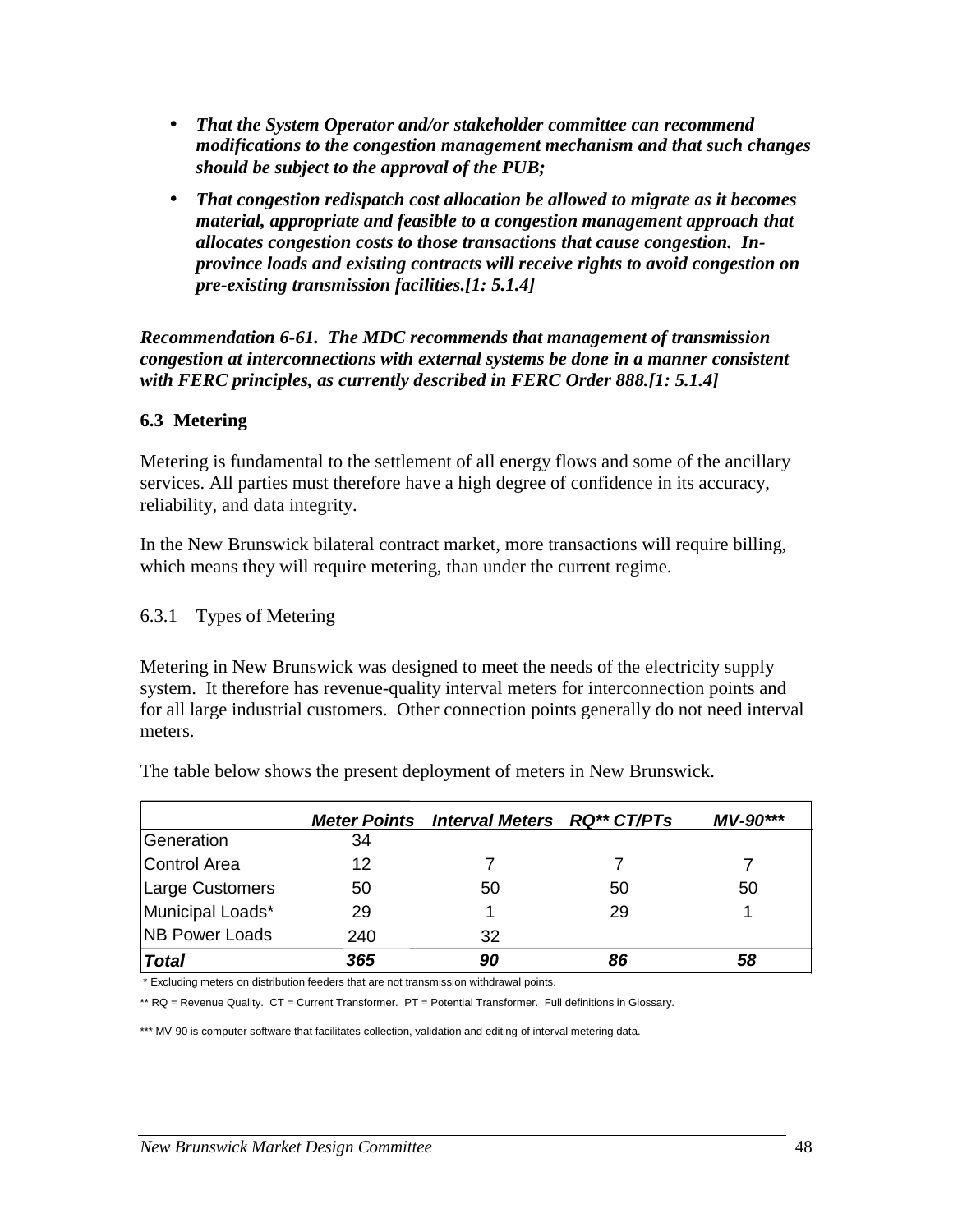After the New Brunswick market is restructured, charge determinants for transmission and ancillary services will change. Also, as recommended for SOS, energy supply will have a more time-of-use orientation. Therefore, the present state of metering may not be adequate.

The MDC discussed possible schedules for upgrading meters. Since major meter upgrades are not required for the basic market, the MDC did not feel that the technical considerations warranted recommending an accelerated upgrade. Also, Recommendation 3-9 says that the System Operator have the authority to set metering requirements.

In light of these considerations, the MDC made the following recommendation.

*Recommendation 6-62. The MDC recommends that, consistent with its responsibility to set metering requirements, the System Operator be empowered to determine when new or upgraded meters are required, and instruct the transmission owner(s) to install them.[3: 5.1.1]* 

6.3.2 Meter Ownership and Meter Service Provision

In some competitive electricity markets, meter ownership and meter service provision are competitive. The MDC did not feel that such an approach would be appropriate in New Brunswick.

Current practice in New Brunswick is that the NB Power Transmission Business Unit owns the meters for connection to wholesale customers. Generators are responsible for the cost of providing meters at their connection points to the transmission system. The MDC decided to continue this practice.

The MDC therefore adopted the following recommendations.

*Recommendation 6-63. The MDC recommends that the transmission owner(s) own all meters at injection and withdrawal points from the grid.* 

- *Transmission owner(s) will act as "meter data service" provider* 
	- o *Maintain meters*
	- o *Responsible for meter data security*
- *Transmission owner(s) will give the data to the System Operator for use in billing and settlement*
- *The transmission owners' costs will be included in the transmission tariff.[3: 5.1.2]*

*Recommendation 6-64. The MDC recommends that all meters for generation or other injection points to the grid be paid for by the generator.[3: 5.1.2]*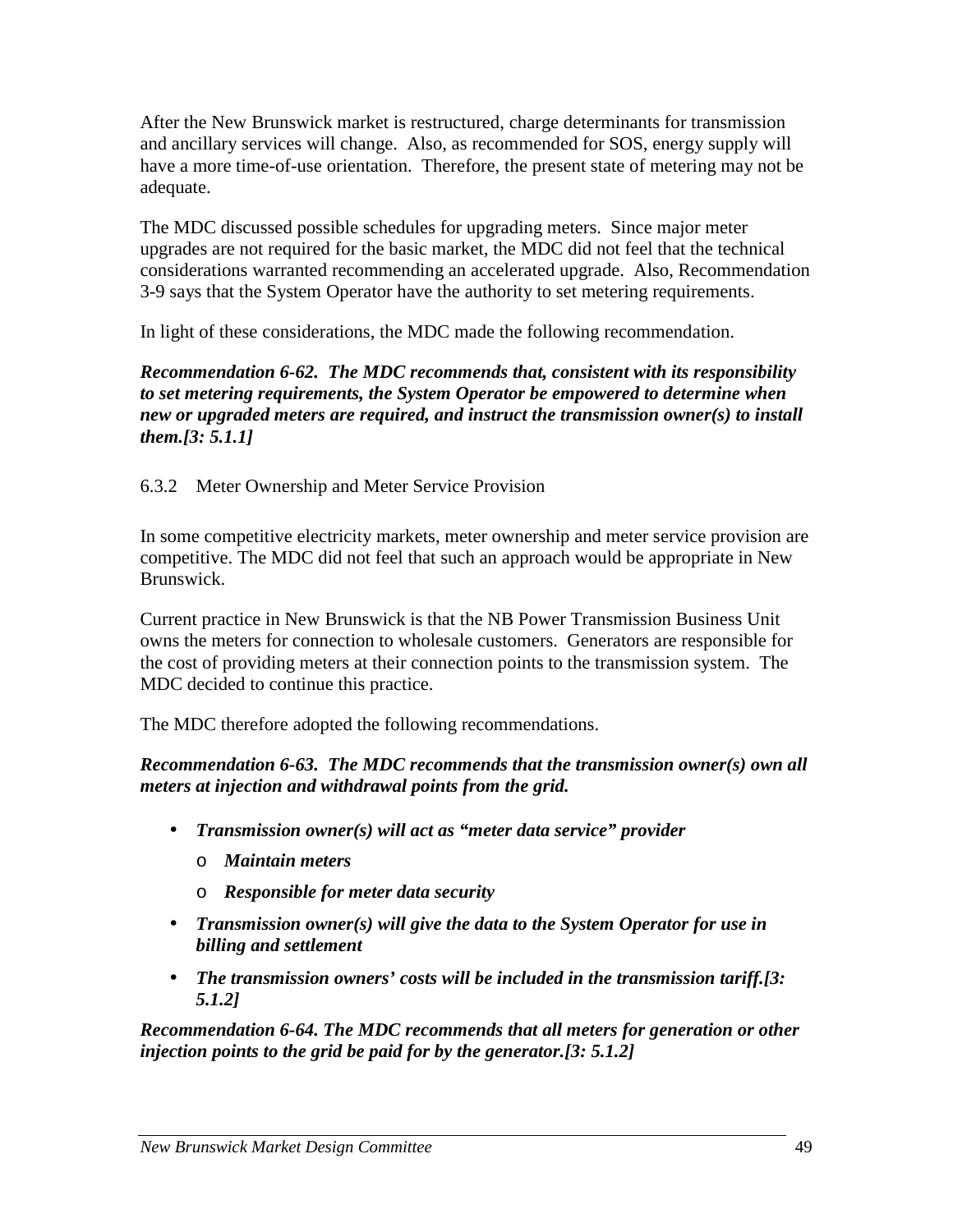### 6.3.3 Metering Data Control and Confidentiality

Ownership and control of metering data can be a sensitive issue. For many customers, metering data is commercially sensitive. Meter data must be available for billing, including energy, transmission and ancillary services charges, and for use by the System Operator for system planning and for system reliability assessment. To perform these functions, the System Operator<sup>20</sup> needs the meter data. Either the System Operator or the transmission owner may also be subject to data requests from government agencies, including the PUB.

If the transmission owner and the System Operator are both part of a functionally unbundled NB Power Transco, still affiliated with the generation owner, customers will want assurance that their individual metering data will not be transferred, without their permission, between parts of the overall corporation.

NB Power is developing an OATT which will contain a code of conduct governing these aspects of data sharing. This code of conduct should prevent inappropriate data sharing across competitive and non-competitive arms of the company. The MDC therefore adopted the following recommendation.

### *Recommendation 6-65. The MDC recommends that there be appropriate codes of conduct for the unbundled parts of NB Power:*

- *The Codes of Conduct will be approved by the PUB;*
- *The Codes of Conduct will prevent inappropriate data sharing; and*
- *The Codes of Conduct should ensure that NB Power Genco gets no competitive advantage over other competitive suppliers from its affiliation with NB Power Transco and Disco.[3: 5.2]*

In addition to assurance that data will not be inappropriately transferred within NB Power, the customer must have effective control of the use of its individual data. Consistent with this position, and with the understanding that the agencies in possession of the data must make legitimate use of it in addition to their role in billing and settlement, the MDC made the following recommendations.

#### *Recommendation 6-66. The MDC recommends that customers have authority over release of meter data pertaining to their own electricity use:*

• *NB Power Transco can only disclose individual customer's metering data to third parties other than the System Operator with the customer's permission;* 

<sup>&</sup>lt;sup>20</sup> At the start of the market, under the MDC recommendations, the System Operator will be part of the functionally unbundled transmission operation of NB Power. The MDC regards this as a transitional arrangement and therefore, with respect to metering, a distinction is made between the transmission owner and the System Operator.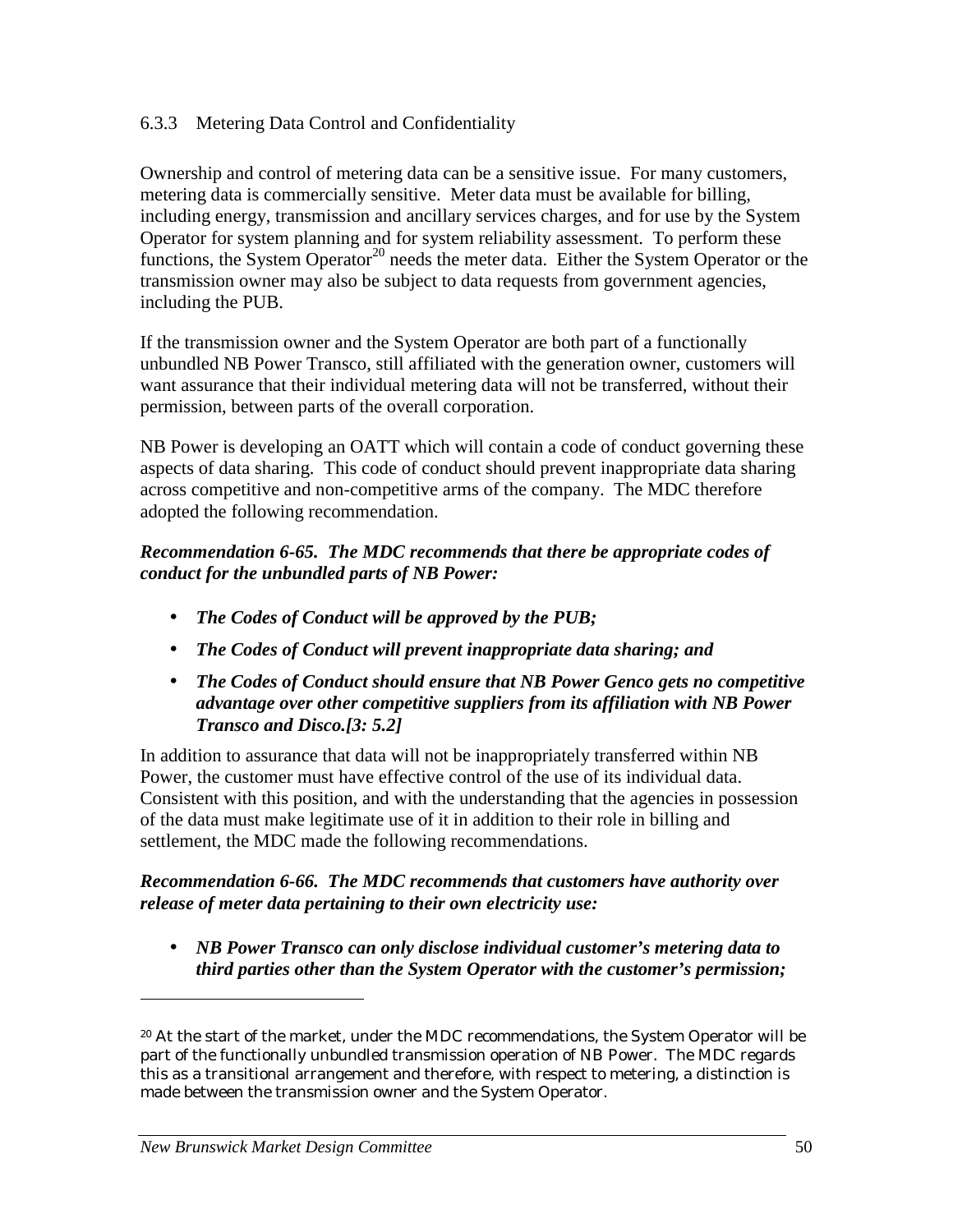- *The System Operator can use the data to fulfill its responsibilities, but cannot disclose individual customer's metering data to third parties other than for billing and settlement purposes;*
- *NB Power Transco must provide data to prospective suppliers for purpose of preparing proposals, when directed to do so by the customer;*
- *NB Power Genco should be treated as a prospective supplier to ensure a level playing field; and*
- *NB Power Transco, Disco and Genco Codes of Conduct will ensure no inappropriate data sharing.[3: 5.2]*

# **6.4 Charge Determinants for Tariffs and Ancillary Services Charges**

The *White Paper* directed the MDC to "review and make recommendations on the role and treatment of small-scale, on-site electricity generation".<sup>21</sup> The MDC's consideration of these issues related both to how transmission and ancillary services would be assessed and to how generators embedded in distribution systems would be treated. This section deals with self-generators generally; section 8.1 of this Report deals with embedded generators.

6.4.1 Charge Determinants for Self-Generators

Self-generation is the production of electricity by the ultimate end user. Self-generation usually occurs on the same site as the use of the electricity. Many self-generation applications are able to utilize both the electricity and the waste heat produced in the electricity generation process. The heat can be used in other process applications. The self-generation is also cogeneration in such applications<sup>22</sup>.

Loads pay transmission tariffs and ancillary services charges. However, self-generators have aspects of both load and generation. They are generators when they are selling excess energy; they are loads when they are buying all or part of their requirements. When they are running, connected self-generators can still use services from the grid, both transmission and ancillary services. At issue is the charge determinant for ancillary services and transmission tariffs.

One form of charging is called net load billing. Under it, to the extent that it is meeting its own electricity needs, the self-generator would pay ancillary services charges and transmission tariffs only on its total load net of its own generation.

However, the self-generator is most likely using some ancillary and transmission services from the grid (automatic generation control and reserve backup). An alternative charge determinant therefore is gross load billing. Under it, self-generators would pay for

<sup>21</sup> *White Paper*, pg. 60

<sup>22</sup> Cogeneration is the simultaneous production of electricity and useful heat energy.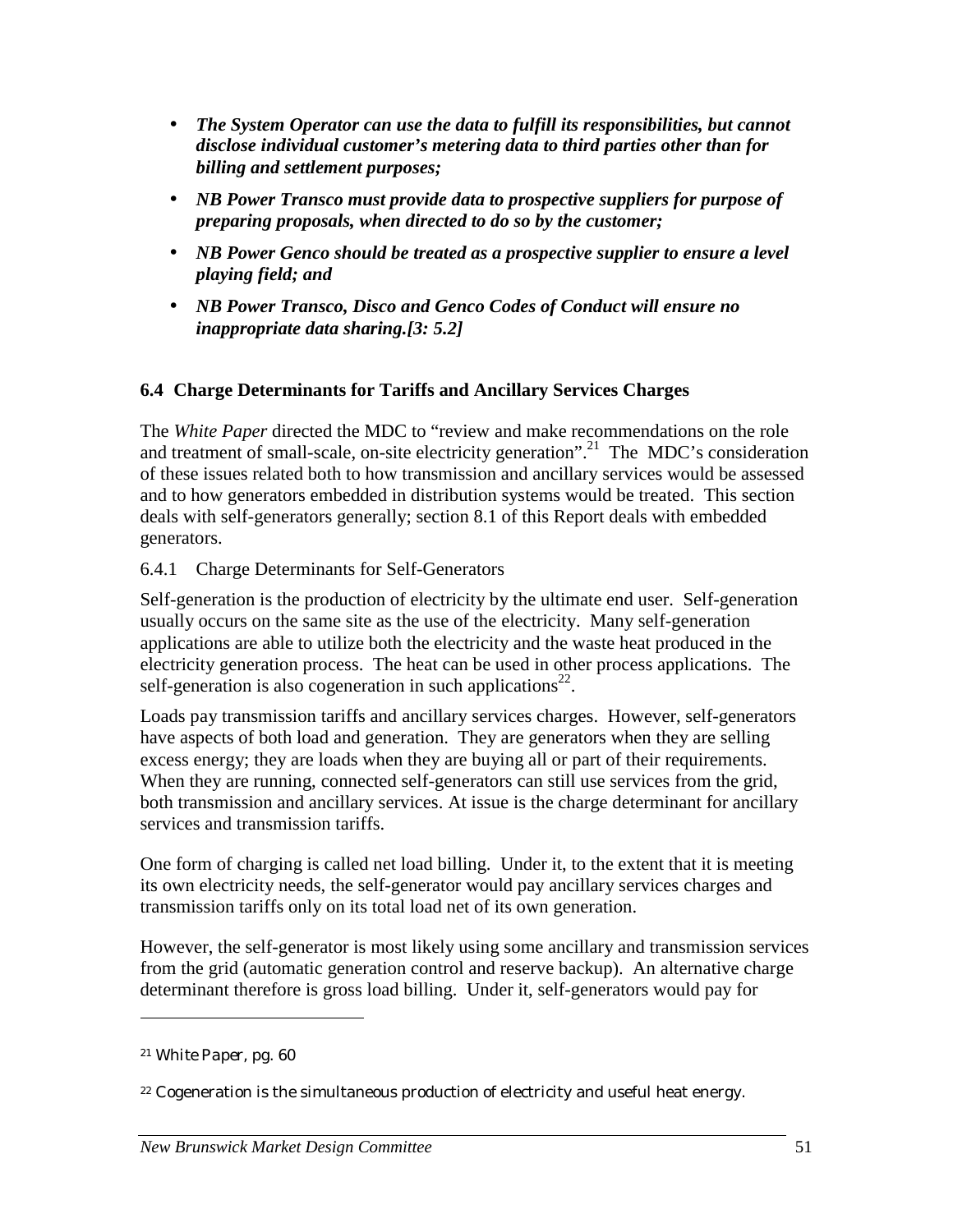ancillary services based on their total peak load, whether or not it was being met by their own generation.

Another dimension to the charge determinant is the time interval over which net load is measured. The longer the time interval, the closer net load billing comes to gross load, because the chances are higher that at some time the self-generation facility will not be running.

The MDC had several discussions on which of these charge determinants to recommend. The advantages of net load billing are that it helps avoid rate shock to self-generators, it is administratively and physically simple (it does not require two meters), and it does not charge self-generators for services when they are not using them. The advantages of gross load billing are that it is consistent with charging customers for the costs they impose on the system, assuming that the use of the ancillary services by self-generators does impose costs.

In its discussion, the Committee noted that using net load billing with a monthly noncoincident peak charge determinant would likely result in total charges close to those of gross load billing if the self-generator is out of service at least once a month for a significant number of months in a given year.

The *White Paper* said that the PUB shall approve charges for ancillary services. Normally, the decision on net vs. gross billing would be made by the regulator after a public process to review the costs, revenues and benefits associated with each method. In this case, the MDC considers it is important to send a strong signal to encourage the expansion of existing self-generation and the development of new self-generation. Therefore, the MDC adopted the following recommendation.

# *Recommendation 6-67. The MDC recommends that the tariff design approved by the PUB provide that self-generators connected to the transmission system pay for ancillary services on the basis of monthly net non-coincident peak demand.[2: 6.2.3]*

The Committee then discussed whether the charge determinant for transmission tariffs should be the same as that for ancillary services. For many of the same reasons as for ancillary services charges, the MDC adopted the following recommendation.

*Recommendation 6-68. The MDC recommends that the transmission tariff approved by the PUB provide that self-generators choosing network service will be charged for transmission service on the basis of their monthly net non-coincident peak demand.[2: 6.2.3]* 

# 6.4.2 Self-Generator Rate Shock

Recommendations 6-67 and 6-68 represent a significant change from the current treatment of self-generators. Under current practice, self-generators connected to the transmission system do not pay explicitly for either ancillary services or transmission tariffs. Instead, they can contract for interruptible supply from NB Power as a backup.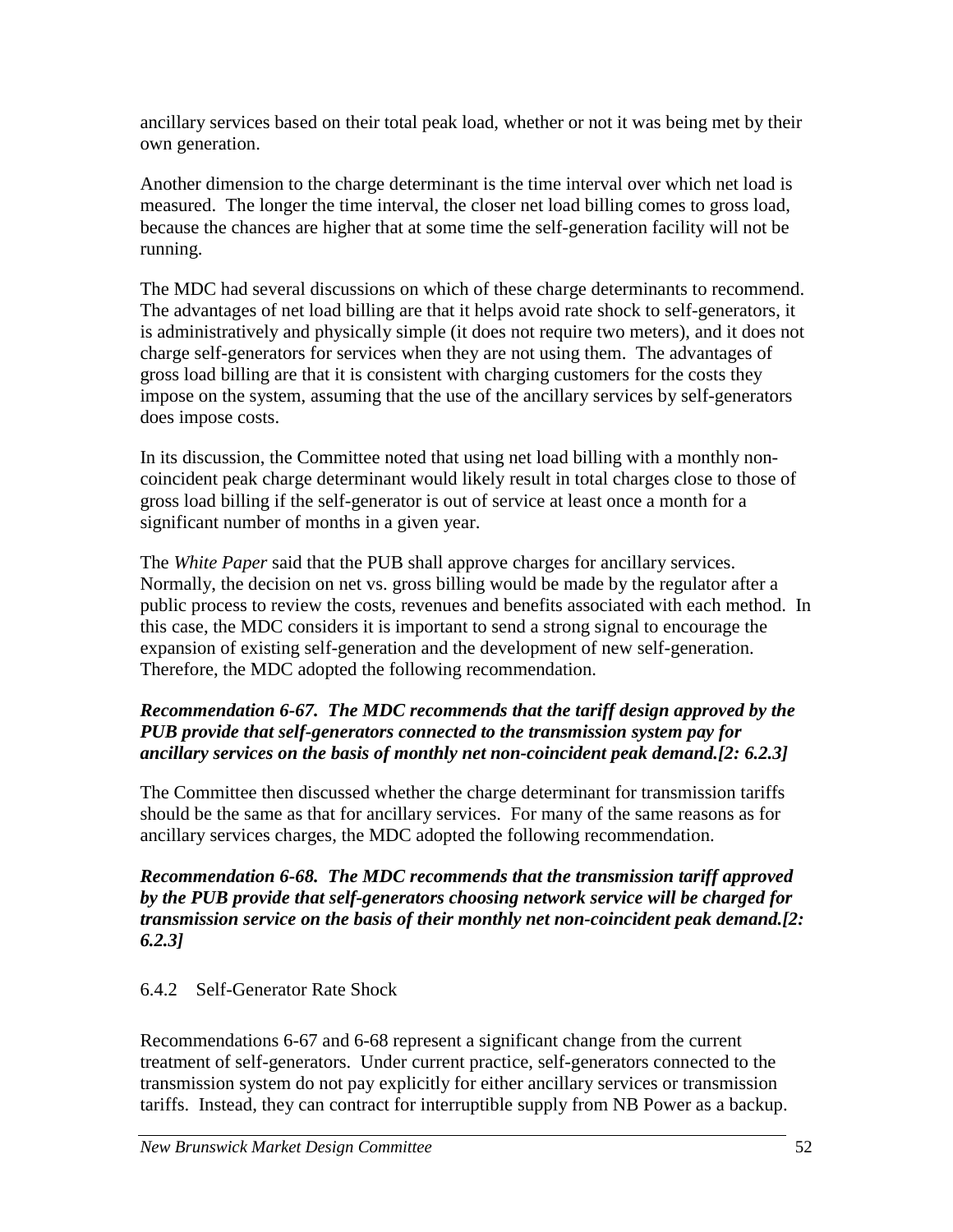The reservation price is time-differentiated: \$3/MWh. off-peak and \$9/MWh. on-peak. If the customers need to use the backup supply, they pay only incremental costs for the energy (not its opportunity, or export, value).

The *White Paper* directed the MDC to look for ways to avoid rate shock for existing selfgenerators. It also stated that existing and new self-generators should be treated equally, although it implied that avoiding rate shock might require unequal treatment for a phasein period. $^{23}$ 

The MDC acknowledged that Recommendations 6-67 and 6-68 could still create a significant rate shock for self-generators. Calculation showed that this rate shock could be as much as \$670,000 per year for a typical 20 MW generator. This amount would be mitigated if the self-generator provided ancillary services either to itself or for sale to the grid. Members of the Committee stated that these amounts would constitute a significant rate shock to existing self-generators and a barrier to entry of new ones. For the existing self-generators, they suggested phasing in the transmission and ancillary services charges, as indicated in the *White Paper.*

In discussing this issue, the self-generators noted another problem. They currently buy interruptible supply from NB Power. By the terms of this supply, these customers are not taking backup services; their commitment to NB Power as a condition of receiving interruptible service is that they agree to reduce their load whenever they are notified. Since they are not receiving backup services, it can be argued that they should not be paying for them.

The Committee noted that ancillary services and transmission charges for self-generators is a complex issue. The actual impact on specific self-generators will depend on the kind of service they now receive, on their own operating characteristics, and on the decisions they may take in response to tariff changes. The Committee also noted that these tariff rates would be set in the tariff as constructed and filed by the responsible parties.

To give guidance to that process, the MDC adopted the following recommendation.

# *Recommendation 6-69. The MDC recommends that the design of the transmission tariff seek to mitigate potential rate shock to self-generators.[3: 5.3]*

The Committee expects that the design will consider the suggestions above with respect to phasing in the transmission tariffs and ancillary services charges, and with respect to ancillary service charges for interruptible loads.

<sup>23</sup> *White Paper*, pg. 23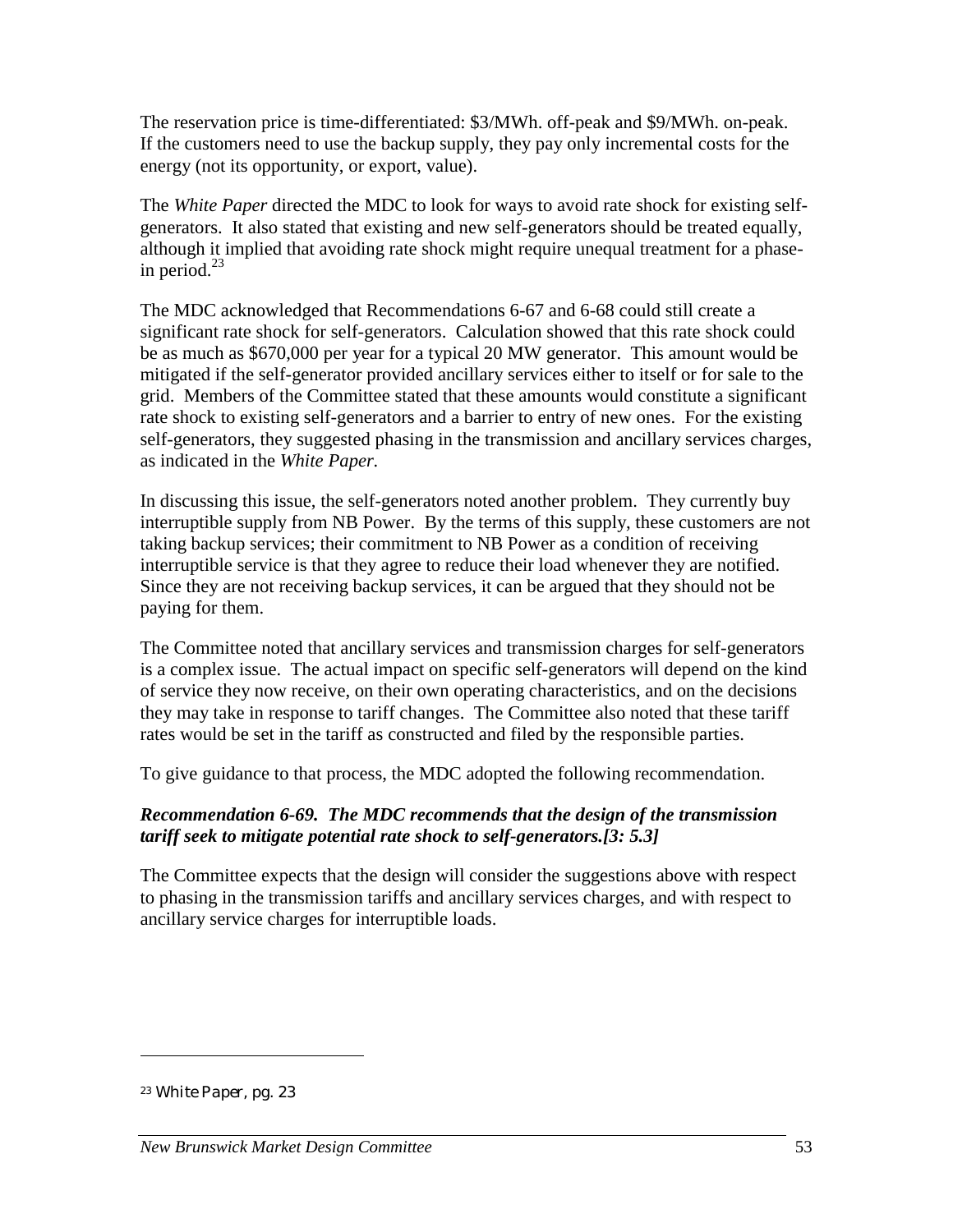6.4.3 Charge Determinants for Distribution Utilities with Embedded Generation

Generation connected at the distribution level is called embedded generation because it is embedded within a distribution utility. Generators connected at the distribution level cannot be bigger than 5 to 10 MW, given the size of the distribution facilities.

The issue of backup supply and net vs. gross load billing for embedded generation is similar to that for self-generation. The generation owner, and the host utility on its behalf, may look to the grid to provide transmission and backup services.

The alternative charge determinants for embedded generation are the same as those for self-generators: net load billing, gross load billing, or some alternative. The second issue is who benefits from reduced ancillary services charges and transmission tariffs if the charge determinant is less than gross load.

In consideration of additional difficulties associated with embedded generation, and being consistent with the decision with respect to generators connected directly to the transmission system, the MDC adopted the following recommendations.

# *Recommendation 6-70. The MDC recommends that the transmission tariff approved by the PUB provide that ancillary services charges to distribution utilities be based on monthly net non-coincident peak demand by delivery point.[2: 6.2.4]*

*Recommendation 6-71. The MDC recommends that the transmission tariff approved by the PUB provide that network service transmission charges to distribution utilities be based on monthly net non-coincident peak demand by delivery point.[2: 6.1.4]* 

# **6.5 Unbundling Transmission and Ancillary Services Charges**

Customers who are eligible to choose alternative suppliers (contestable) customers have the SOS supply rates as their benchmark cost when they make decisions about alternative supply. To make that decision, the contestable customers will need to be able to separate the electricity supply component of their bills from transmission tariff and ancillary services charges.

Identifying the generation component of the customer bill directly may cause some difficulty, given the potentially mixed sources of the supply (SOS and market-based). The Committee noted that it would be sufficient to identify the regulated and unavoidable parts of the customer bill; the cost of supply could then be identified by subtraction.

To allow contestable customers to compare alternatives more easily, therefore, the MDC made the following recommendation.

# *Recommendation 6-72. The MDC recommends that bills to contestable customers separately identify the cost of transmission and ancillary services.[3: 2.1.5]*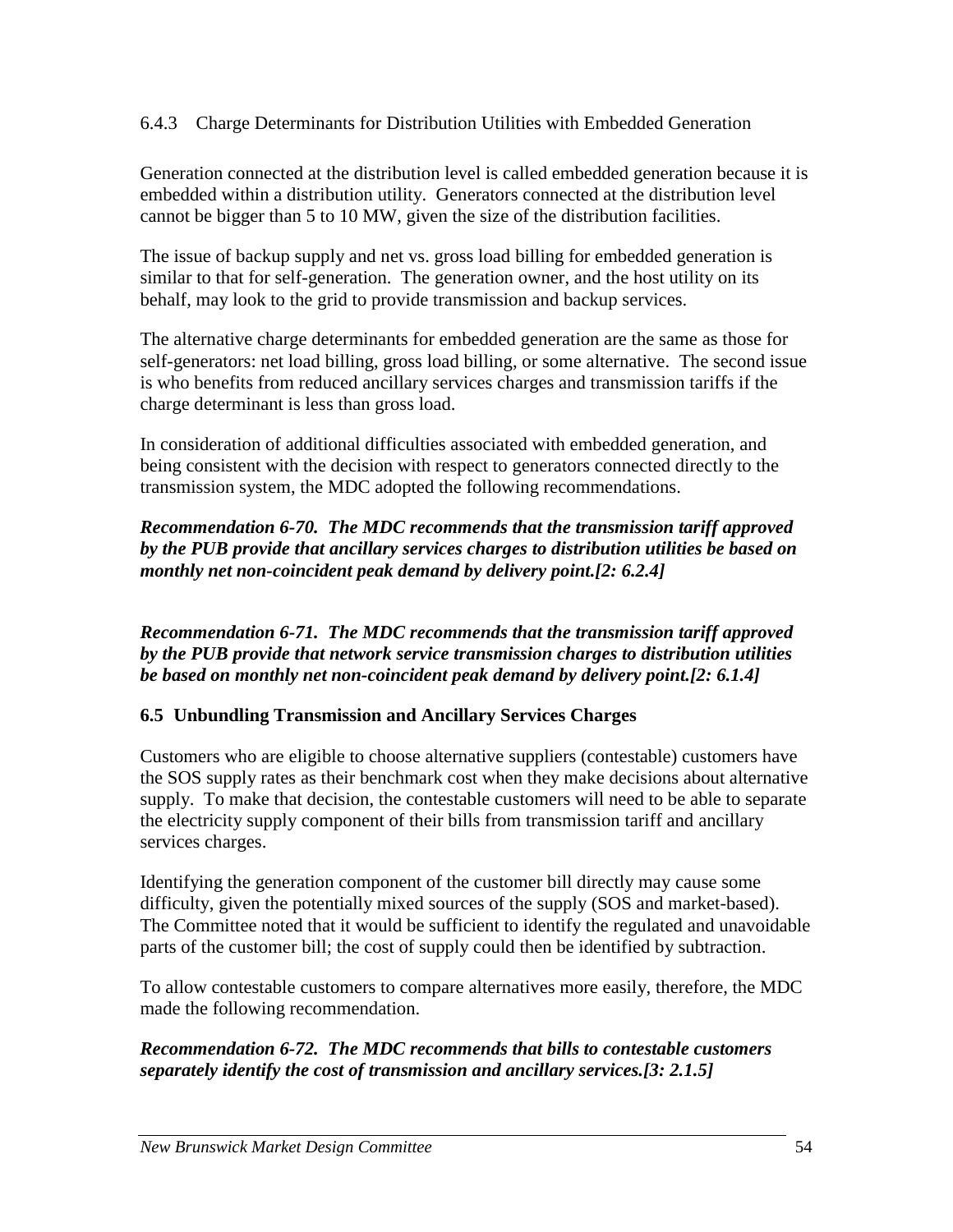# **7 MARKET POWER ISSUES**

# **7.1 Introduction**

As a Crown utility with an obligation to serve, NB Power controls essentially all of the capacity in the New Brunswick power market, either through outright ownership or under long-term contract. The major sources of competitive power are New Brunswick's interties with Quebec, New England, and Nova Scotia. Consequently, NB Power's potential market power is a major issue.

Recognizing the challenge posed by ensuring a workably competitive wholesale power market, in the *White Paper* the Province directed the Market Design Committee to make recommendations for the mitigation of market power in the wholesale and large industrial retail electricity market such that the target implementation date can be achieved.

The MDC received and discussed a presentation on market power. Items discussed included definition and recognition of the presence of market power, and criteria for assessing the competitiveness of wholesale markets.

# 7.1.1 Defining Market Power

Market power is defined as the ability of a seller, or group of sellers acting in concert, to profitably maintain prices above competitive levels for a significant period of time.<sup>24</sup> Note that the focus is on the profitability of the price increase and the degree to which the price increase results in a significant increase in profits. The phrase "for a significant period of time" recognizes that if the price increase is transitory because competition quickly forces prices down, or and only for a relatively few hours of the year, then this increase in prices is not likely to enhance significantly the firm's profitability. In sum, when evaluating whether a firm is likely to possess market power one should evaluate the magnitude of the price increase and the period over which the price increase occurs.

Market power is of concern because it can, if exercised, impose costs on society. The exploitation of market power can significantly erode the consumer benefits that would be expected to result from the transition from regulated to competitive markets for electricity generation.

There are two general forms of market power: vertical and horizontal. Vertical market power can arise from the ownership or control of more than a single step in the production and delivery of a particular product. Vertical market power can be exercised to limit entry and to provide preferential treatment for affiliates. Horizontal market power can arise if a single entity or small group of entities owns or controls most of the

<sup>24</sup> U.S. Department of Justice (DOJ) and Federal Trade Commission (FTC), *Horizontal Merger Guidelines*, April 2, 1992.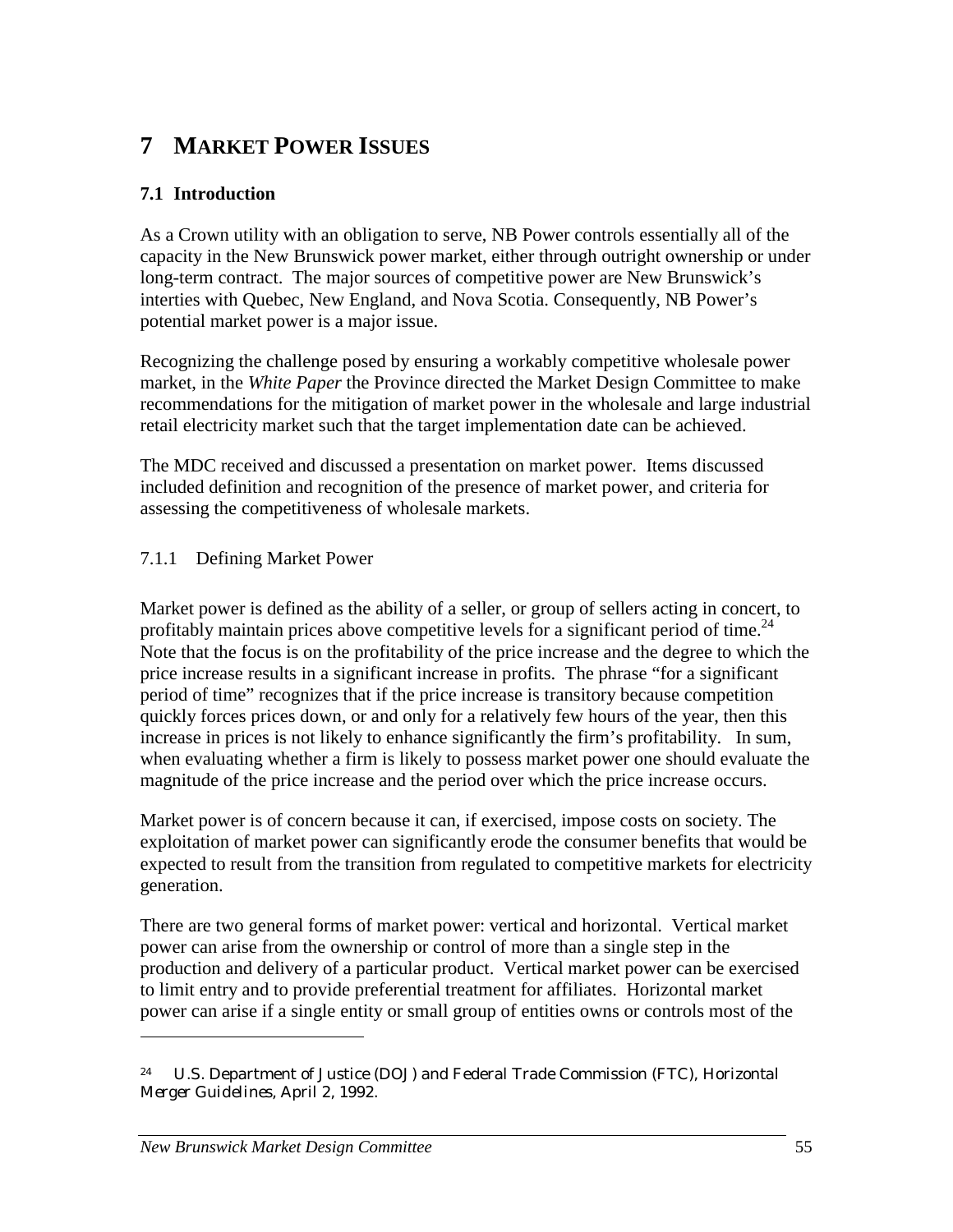productive resources at a particular level of production. Horizontal market power can be exploited to raise prices or create or maintain barriers to entry.

Given NB Power's position as vertically integrated utility serving the vast majority of New Brunswick, both forms of market power are of concern to the MDC.

# 7.1.2 Identifying the Presence of Market Power

Structural assessment of a market looks at the number and relative sizes of sellers. Recognizing that it is a screening device which should only be used as an indicator of the possible presence of market power, market share tests are commonly applied by various regulatory agencies.

The first step in evaluating the likely competitiveness of a market is to define the relevant market. There are two dimensions to defining a market. The first is the relevant product market. The second dimension is to define the market's geographic scope.

In the market being developed by the MDC, with ancillary services procured under contract by the System Operator, the relevant product market is electrical energy. The scope of the relevant New Brunswick geographic market is defined in terms of the locations of the various generators that can physically and economically access the market.

# 7.1.3 MDC Resolution on NB Power Activities

The MDC noted that the contestable market might offer too few contracting opportunities to attract competitive suppliers. The MDC also saw a possibility that, at market opening, NB Power would have so much of the potentially contestable market already tied up under long-term contracts as to forestall entry.

The MDC further expressed concern that NB Power might aggressively seek new contracts during the period leading up to market opening. It therefore passed a resolution indicating to the Minister its desire for maximum possible participation in the bilateral contract market, and its desire to constrain the behavior of New Brunswick Power.

### *Resolution 2. The MDC believes that there should be appropriate mechanisms to maximize the opportunity for wholesale and large industrial electricity customers to participate in the market at the time of market opening.*

*Furthermore, appropriate mechanisms should be in place to ensure that New Brunswick Power's behavior during the transition to market opening not impede effective operation of the electricity market after market opening.*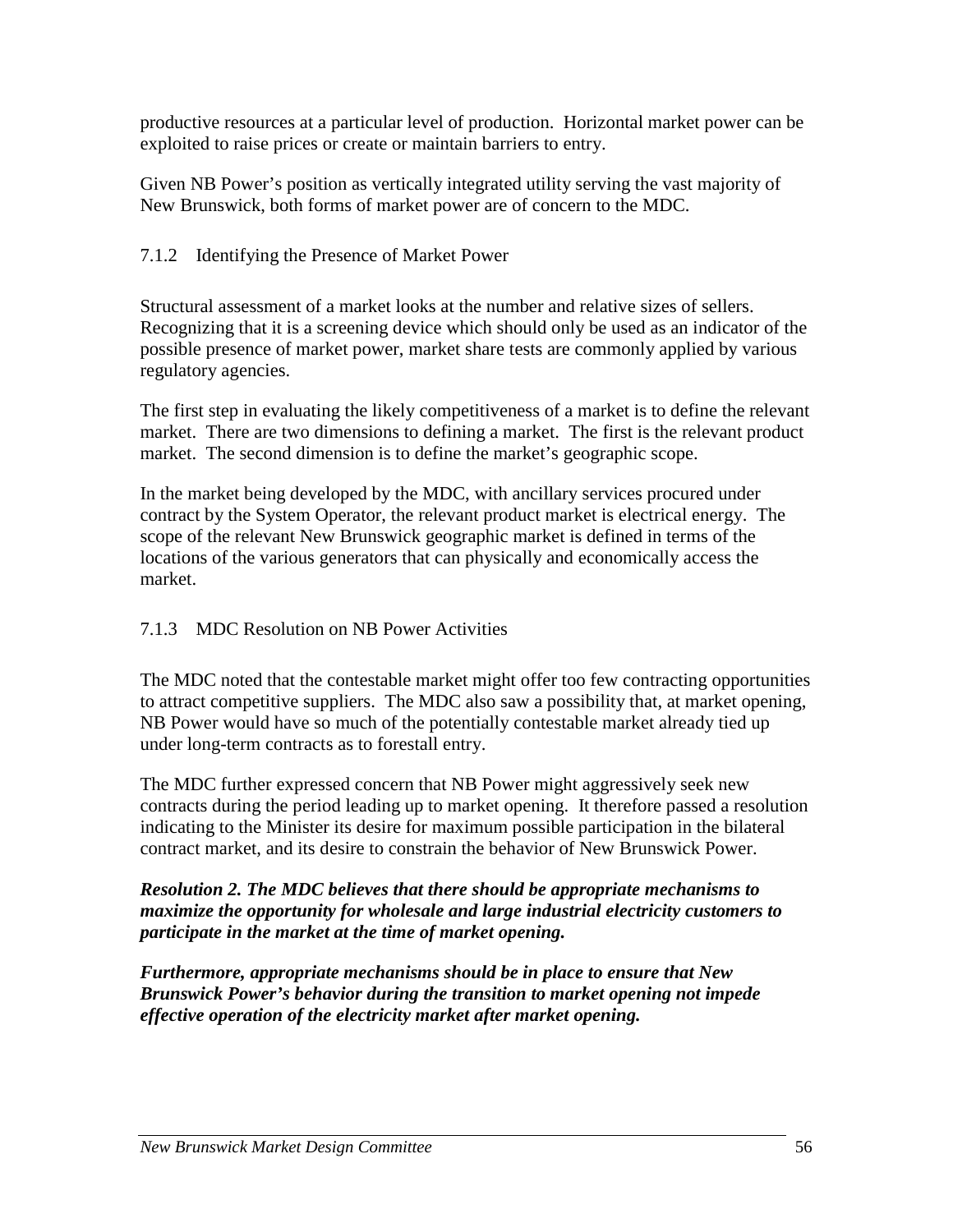# **7.2 Market Power Mitigation in the Bilateral Contract Market**

Several issues with respect to mitigating market power could not be resolved until the MDC completed its decisions on SOS supply. These decisions were critical to framing the market power mitigation requirements because NB Power Genco's SOS obligations represent a Vesting Contract. Committing NB Power Genco to provide the capacity and energy offered by the heritage assets for SOS reduces the need for additional market power mitigation strategies.

A number of elements of the market design being recommended by the MDC limit the potential for the abuse of market power. These include: (1) bilateral contract market; (2) regulated ancillary services and (3) regulated SOS service.

Bilateral contract markets are less susceptible to market power abuse than real time markets because pricing decisions are made over significantly longer time frames. In a real time market where demand and supply are matched on an hourly basis, any supplier with resources that are required to satisfy demand at any given time has the ability to influence prices.

# **7.3 Regulated Ancillary Services**

The second element of the New Brunswick market design recommended by the MDC that serves to mitigate the exercise of market power is that ancillary service costs will regulated by the PUB, as specified in Recommendation 3-31.

Among the most important ancillary services for a generator in a bilateral contract market is balancing service to cover differences between scheduled and actual injections and withdrawals. Given the limited size of the New Brunswick market, prospective generators could be reluctant to participate if they believe that they could be exposed to significant risks as a result of uncompetitive imbalance charges.<sup>25</sup>

In Recommendation 3-30, the MDC recommended that balancing service be provided through the transmission tariff with price ceilings and floors as necessary to protect participants. This final provision should provide the protection necessary to ensure that the pricing for balancing service does not become a barrier to entry for competitive suppliers.

# **7.4 Regulated SOS Service**

l

In the Second Interim Report, the MDC recommended that SOS be offered at rates based on the SOS supplier's blended cost of providing this service. Therefore, if customers are allowed to return, SOS can represent a "safe harbor" from attempted market power

<sup>25</sup>Imbalance service is provided as an ancillary service under NB Power's transmission tariff. NB Power's existing imbalance charges are based on the FERC pro forma tariff and price imbalance service as a penalty.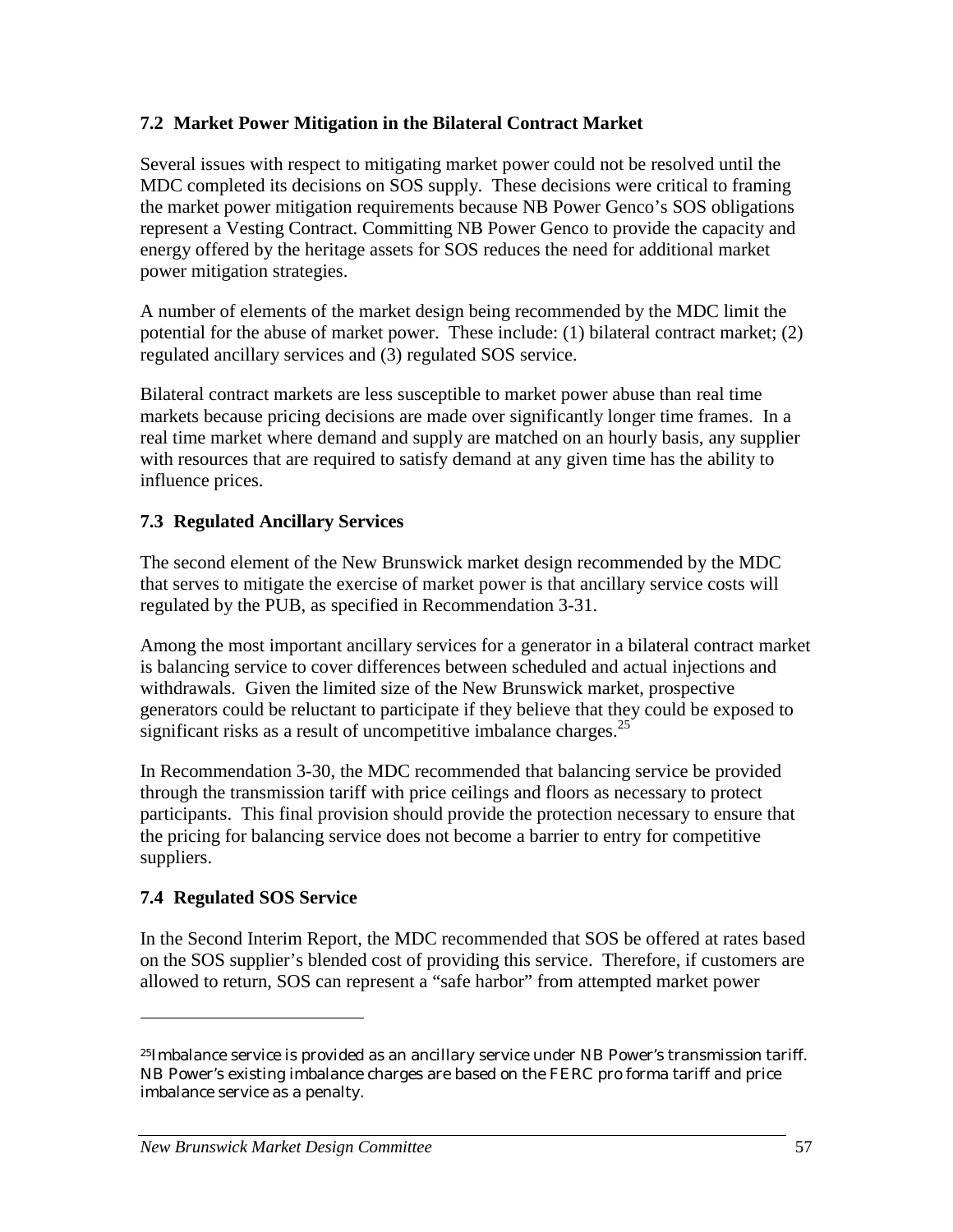abuses in the retail market. The MDC's discussions and recommendations regarding this issue are discussed in Section 4.5 of this report.

Recognizing that a return right to SOS can be an effective market power mitigation strategy and reduces the perceived risks to customers of moving to the competitive market, and balancing against the possibility of shifting costs to other market participants, the MDC made the recommendations shown in Section 4.5.

### 7.4.1 Minimizing Barriers to Entry

If the objective is to promote the development of a competitive wholesale market in the long run the focus should be on minimizing undue barriers to entry. One requirement is that project developers be assured they can adequately manage development and operating risks.

One operating risk is ensuring that the generator can obtain access to a competitively priced supply to fulfill contract commitments when they are unable to do so. In the market as designed, market participants can split between competitive supply and SOS supply, and move towards SOS if the competitive supplier is unavailable. This provision carries some potential for abuse by competitive generators. There may be a need to establish performance criteria to limit a supplier's ability to have its customer be backstopped by the SOS supplier or to ensure that this backup service is only utilized when the competitive supplier's generating resources are unavailable.<sup>26</sup> These issues will need to be further considered in the market rules development process and by the SOS supplier in designing the terms and conditions for SOS. To make clear that an important element of SOS is backup service, the MDC made the following recommendation.

*Recommendation 7-73. The MDC recommends that, until there is workable competition, the SOS supplier be required to provide back-up service regulated by the PUB. [3: 3.3]* 

#### 7.4.2 Equal Opportunities to Provide SOS

Recommendations 4-46 and 4-47 help ensure prospective suppliers that the procurement process for SOS supply will be overseen by the regulator with a view towards making it fair and transparent. Recommendation 4-49 assures prospective suppliers that they can

<sup>&</sup>lt;sup>26</sup> It is inappropriate to require the SOS service provider to provide backup service to a customer so that a competitive supplier can take advantage of more attractive market opportunities. Furthermore, for traders and marketers that are not necessarily supplying a customer from a specific generating resources it would be essentially impossible to tie access to this backstop service to generator performance criteria.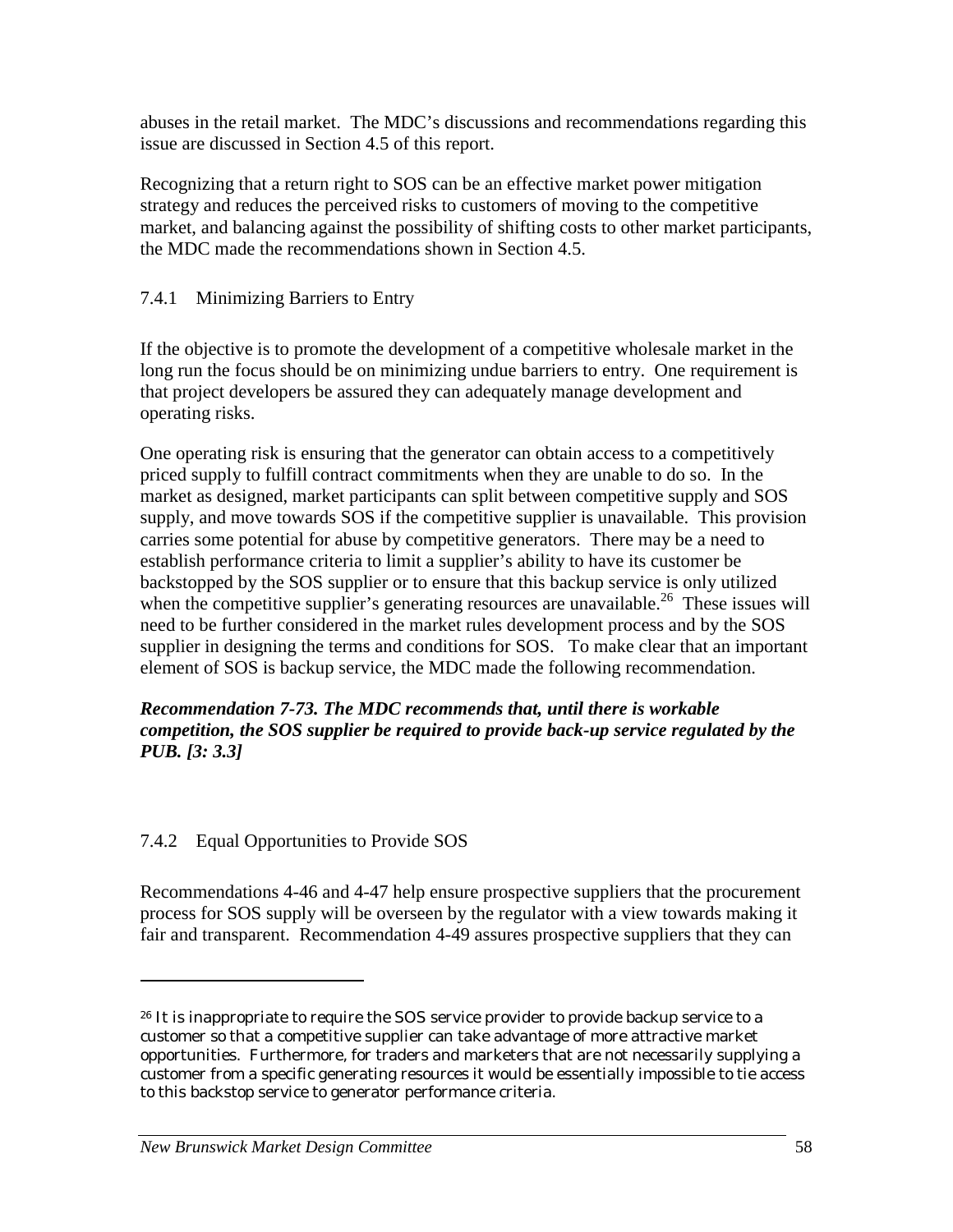offer to the SOS supplier at any time. Because the SOS supplier may be affiliated with NB Power Genco who will have the contractual commitment to provide supply from the Heritage Pool, it is important that prospective suppliers be confident that they have such an equal opportunity to compete to supply the SOS supplier.

One way to remove any possible bias by the SOS supplier towards its generation affiliate would be to prohibit NB Power Genco from responding to RFPs. This would also limit its degree of control of generation assets in New Brunswick. However, Recommendation 4-48 specifically enjoins NB Power Genco to respond to any RFP from the SOS supplier.

The final issue that the MDC discussed pertained to ensuring a level playing field between NB Power Genco and competitors. In particular, competitors to NB Power Genco could have a competitive advantage in using existing sites, where it can leverage off of the existing infrastructure, e.g., transmission facilities, cooling water, plant staffing and controls.

To level the playing field it was proposed that NB Power Genco be required to "pay" for this benefit, by essentially making an offsetting payment for these benefits to SOS customers. This would ensure that NB Power's bids reflect the full costs of building the new project. Paying this credit to existing customers would ensure that they obtain that benefit. It could also impose costs, if it raises a potentially winning NB Power Genco bid. However, there is no requirement that NB Power submit a cost-based bid and therefore, no way to ensure that NB Power would share the savings represented by these infrastructure benefits with customers. Mandating that NB Power Genco pay for these infrastructure benefits would ensure that SOS customers are compensated for this value and prevents NB Power from extracting this value. The MDC elected to make no recommendations on this issue.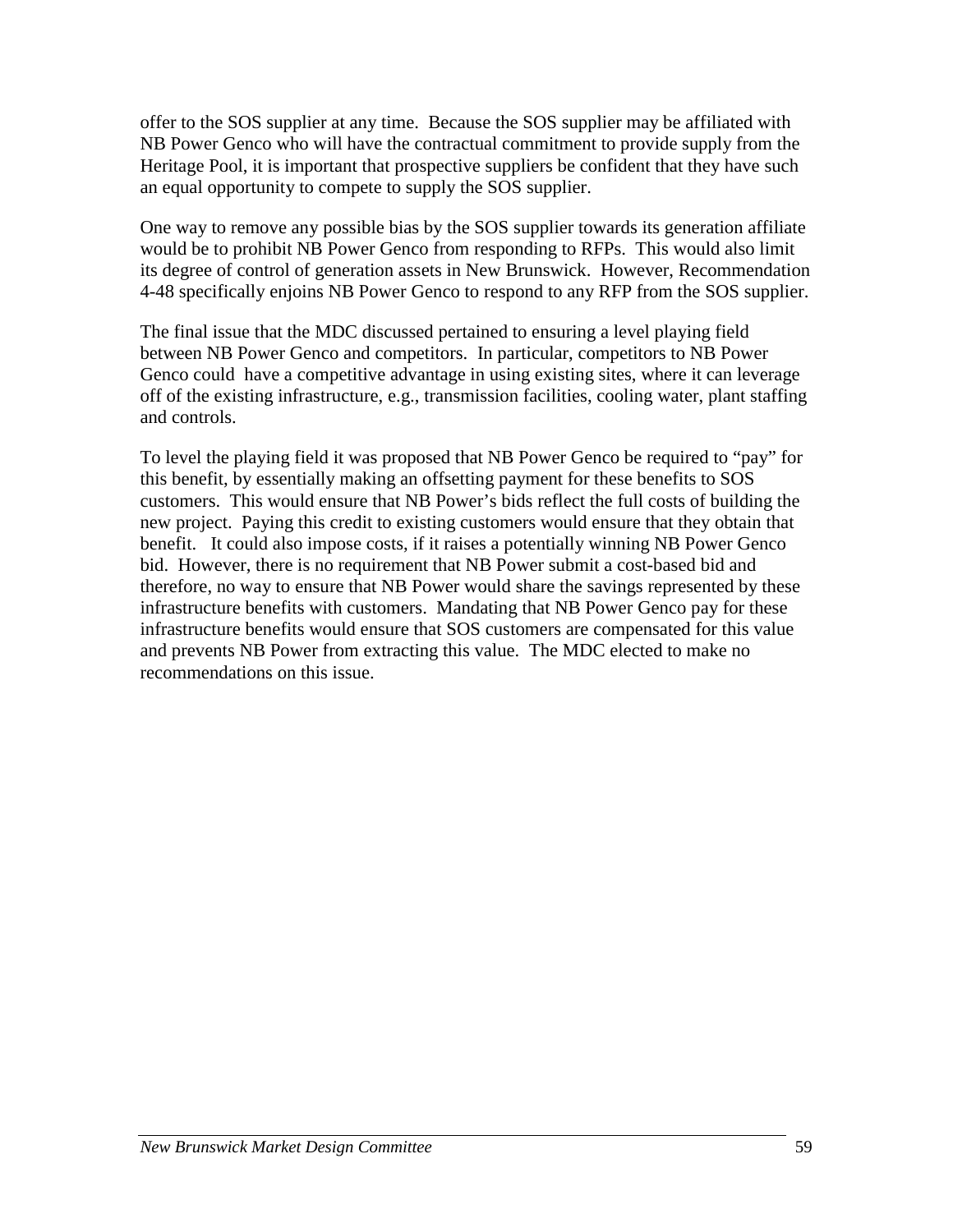# **8 ENVIRONMENT AND RENEWABLES**

A major goal of the New Brunswick Energy Policy is to *protect and enhance the environment.* To this end, the *White Paper* addresses such policies as green pricing, development of a provincial Climate Change Action Plan, promotion of alternative energy innovation and a commitment to long-term environmental sustainability.

Identification and evaluation of policies to improve environmental protection and enhancement in the electric industry is both facilitated and complicated by restructuring. Electricity market restructuring brings new rules, organizations, and strategies. Environmental considerations must be an important part of electricity restructuring. Restructuring can potentially contribute to achieving environmental policy objectives.

Total economic costs of low-impact technologies may be lower than those of conventional technology when environmental damage costs are considered.

The Market Design Committee had two basic modes of action with respect to environmental protection and enhancement.

The first was to ensure that its recommended market design and associated rules are consistent with policies for environmental protection and enhancement. The second was to explore ways to encourage the adoption of renewable and lower impact technologies. Consistent with this approach, the MDC included environmental protection and enhancement in the criteria it used to evaluate policy choices.

Discussion of encouraging lower impact technologies began with Issues Paper #9: Alternative Energy and Environmental Concerns. Issues Paper #8: Self Generation, Small Generation, and Embedded Generation Issues addressed issues of small, embedded and self generation, some of which are included in this section. The Committee formed an Environmental Issues Working Group. The Working Group produced recommendations and clarifications on proposed policies: eligibility for net metering, further definition of a renewable portfolio standard (RPS), further definition of a systems benefit charge (SBC) to promote energy efficiency, and promotion of cogeneration.

During its discussions, the MDC broadened its scope to add issues of promotion of energy efficiency in more general terms, discussion of green pricing programs,  $27$ emissions trading, and emission performance standards.

The MDC approved an overall recommendation addressing all of these issues.

<sup>27</sup> The *White Paper* said that the province would direct the distribution utilities to offer green pricing programs.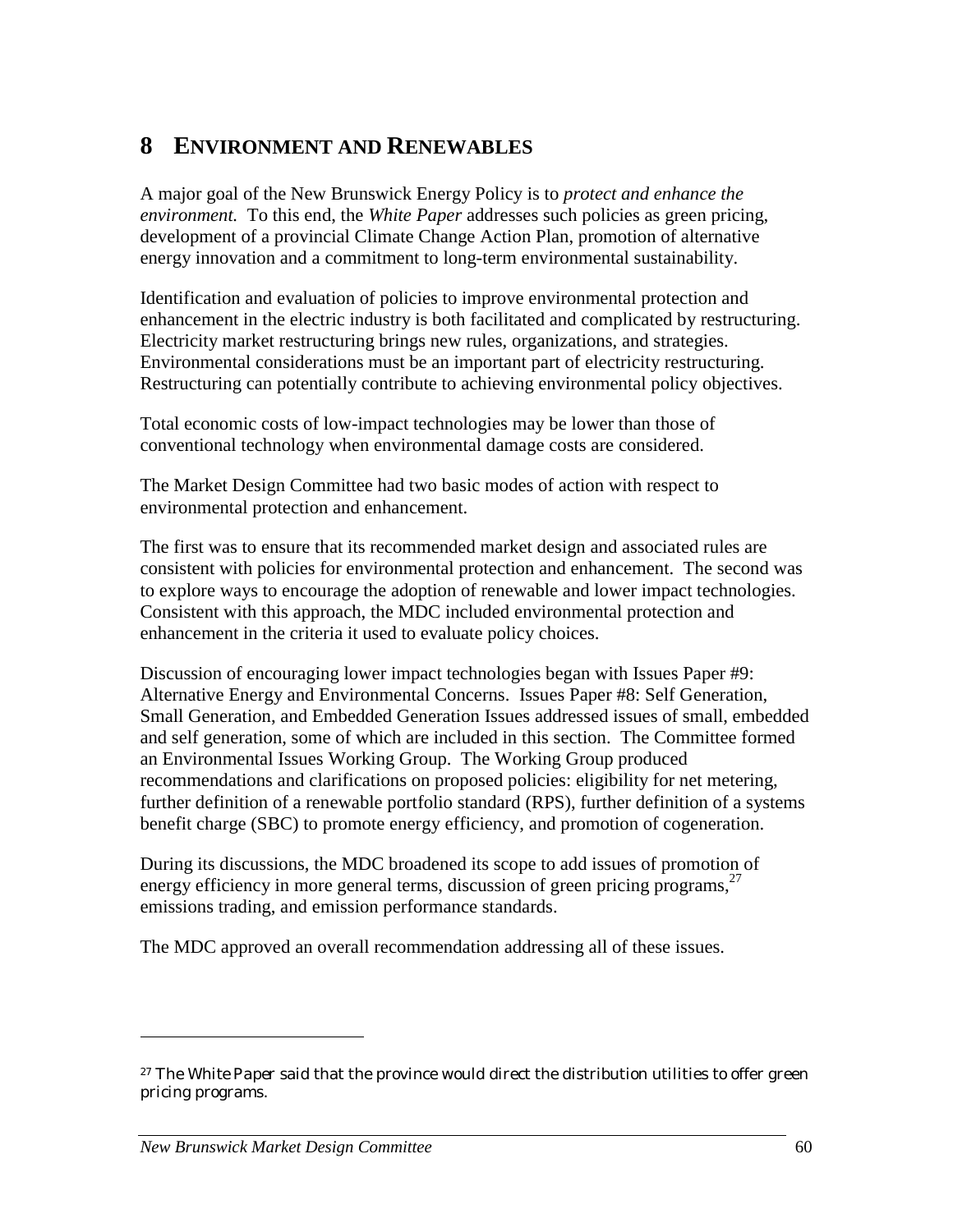*Recommendation 8-74. The MDC recommends that the Province implement the following programs in order to meet its goals for environmental protection and enhancement in an economically efficient manner:* 

- *Net metering and support for embedded generation;*
- *Renewable portfolio standards;*
- *Energy efficiency programs;*
- *Green pricing;*
- *Broad-based CO2 emissions trading;*
- *Emission performance standards; and*
- *Promoting cogeneration.[3: 6]*

This section will deal with all of these recommendation areas.

# **8.1 Net Metering and Support for Embedded Generation**

The *White Paper* said the MDC should review and make recommendations on the role and treatment of small-scale, on-site electricity generation.

8.1.1 Net Metering

If an on-site generator is installed on the customer side of the meter and services only the load at its site, the generation does not need to be priced in the market. The customer implicitly gets the full retail price for the electricity generated on-site.

On-site generators may on occasion have excess power to sell. The cheapest and easiest way to accept and price generation from such small sources is to use net metering. Under net metering, the revenue meter effectively runs backwards whenever the on-site generation is producing more electricity than the load is using.

This approach prices all of the electricity generated on site at the full retail cost. This may overprice such generation. However, in many jurisdictions net metering is seen as a way of encouraging small-scale generation. Often, such generation uses intermittent technologies like wind or solar sources, which are desirable on environmental grounds.

Because net metering is seen as preferential treatment, many jurisdictions restrict the maximum size of the generator or the maximum amount of generation eligible for net metering. The MDC's recommendation on net metering is consistent with these principles. In addition, some members were concerned with the potential for large amounts of net injections into the system from net metering to impose costs on both the distribution and generation systems.

In keeping with these concerns, and with the desire to promote small renewable generation and cogeneration, the MDC adopted the following recommendation.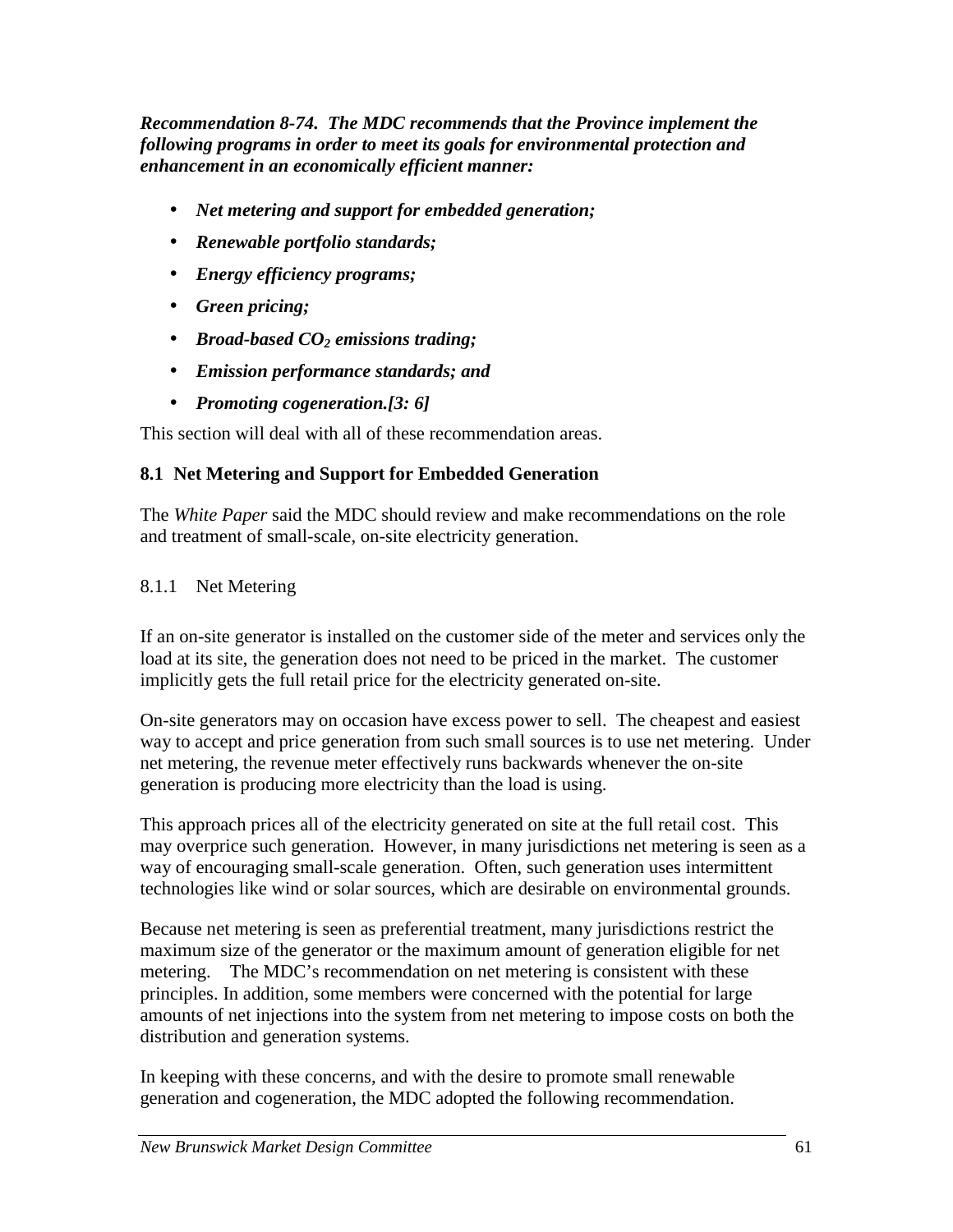*Recommendation 8-75. The MDC recommends that distribution utilities must allow embedded renewable generators or cogenerators with capacity of 100 kW or less per metering point to use net metering. Each distribution utility shall establish an amount of kW as a cap for the aggregate capacity of net metering projects within its territory. A suggested cap is 1% of the 5-year average maximum demand of the distribution utility.* 

*Net metered customers will have the choice of:* 

- *Monthly bill and payment cycle, with net injections over the month paid at the host utility's avoided cost; or*
- *Carryover of net injections which can offset net withdrawals in future months. At the end of each calendar year any net injections will be zeroed out without compensation to the generators. [2: 6.2.6]*

# 8.1.2 Physical Support for Embedded Generation

Embedded generators, by definition, connect to the electricity supply system through the distributor. To meet its own requirements for system reliability and safety, the distributor must set physical standards for the connection. Meeting reasonable technical standards for connections is one of the costs of doing business for any generator, including embedded generators.

In order to facilitate investment in this area, it is necessary to minimize costs and increase certainty through the use of non-discriminatory standards. The MDC made the following recommendation.

# *Recommendation 8-76. The MDC recommends that distribution utilities be required to adopt an appropriate common interconnection standard which does not discriminate against embedded generation. [2: 6.2.4]*

# 8.1.3 Market Support for Embedded Generation

Self-generators may at times have excess power available to sell to other electricity users. Recommendation 3-4 says that such generators should be eligible to sell in the bilateral contract market. Another potential buyer is the host utility itself.

It will be administratively easier for embedded generators simply to sell to the host utility than to participate directly in the bilateral contract market. The MDC discussed whether the host utility should have an obligation to buy power from embedded generators, and if so at what price. Having the host utility buy power from the embedded generators at a price equal to their avoided cost would present a defined opportunity to the embedded generator at no or low cost to the host. The MDC therefore adopted the following recommendation.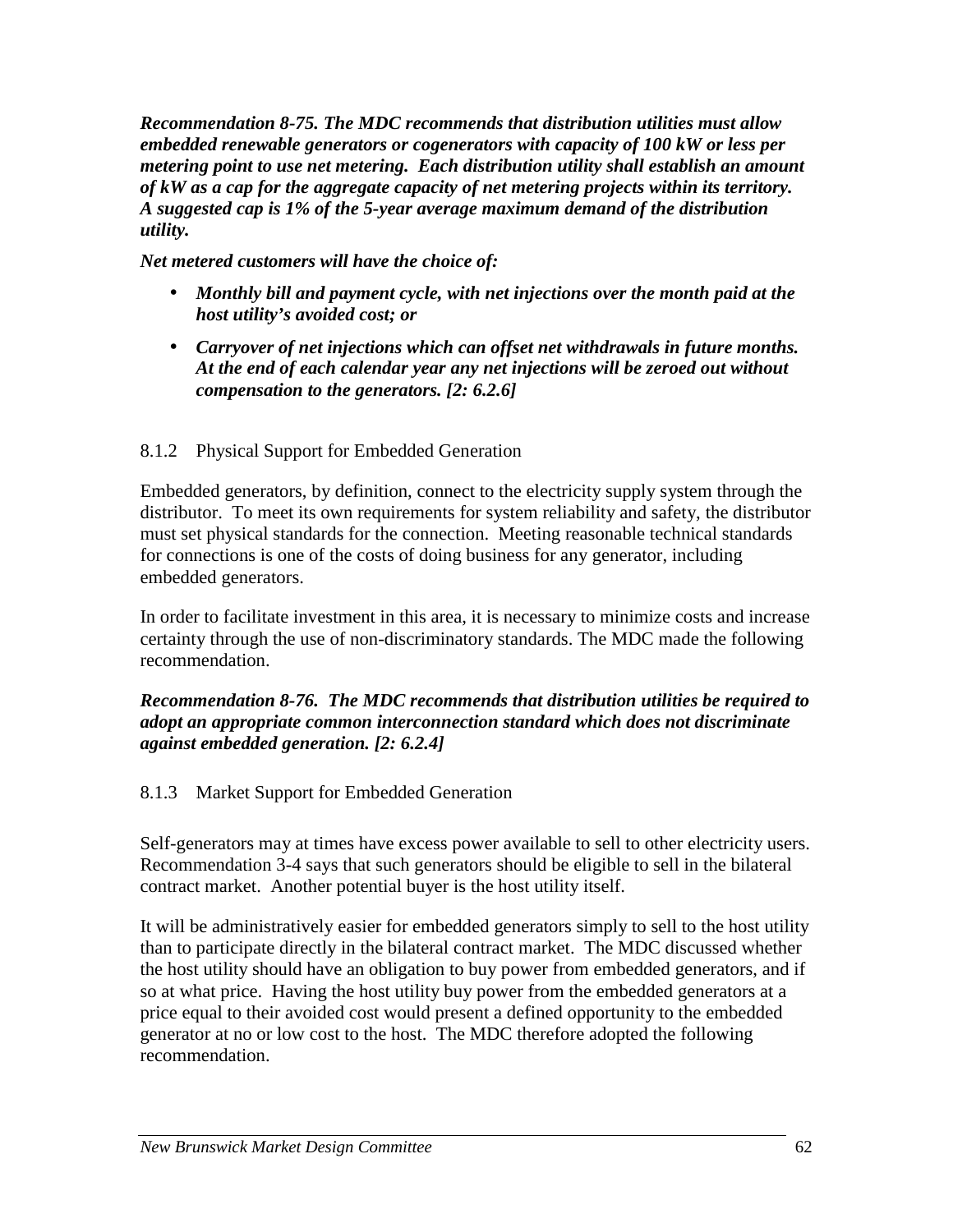*Recommendation 8-77. The MDC recommends that the host utility be required to purchase electricity under contract from embedded generators at a price equal to its avoided cost.[2: 6.2.5]* 

# **8.2 Renewable Portfolio Standard**

A Renewable Portfolio Standard (RPS) requires that a certain percentage of annual electric consumption come from renewable energy. The *White Paper* commits the government to monitoring the benefits of RPS in other jurisdictions and assessing its benefits for New Brunswick.<sup>28</sup> The general framework contains a requirement that a minimum portion of usage (typically as a percentage of energy use) be from renewable sources. The minimum requirement typically starts with some base level and escalates over time, to ensure that the share of renewables grows. The RPS can also specify the type of alternative energies that meet the RPS requirements.

Implementing an RPS raises several important issues. These include setting a base level, setting an initial target and its rate of increase, defining eligible generation, and determining how the requirement can be met.

The MDC considered all of these issues and agreed that New Brunswick should adopt an RPS. The RPS discussions led to an understanding of principles for the development of an RPS. The MDC, therefore, approved the following recommendations.

*Recommendation 8-78. The MDC recommends that the Province implement a Renewable Portfolio Standard (RPS) in order to help meet the goal of environmental protection and enhancement and achieve the White Paper's objective to foster the development of renewable energy resources.[3: 6.1]* 

*Recommendation 8-79. The MDC recommends that the Renewable Portfolio Standard (RPS) be based on the following principles:* 

- *An RPS is a tool that should be implemented by the government in order to help meet its environmental protection and enhancement goals without creating undue upward pressure on rates;*
- *An RPS should be based on a percentage of total customer electricity use;*
- *The RPS requirement should be placed on loads;*
- *Customers who choose a competitive supplier or self-supply must demonstrate that they meet the RPS requirement;*
- *The SOS supplier shall meet the RPS requirement on behalf of all remaining customers;*

<sup>28</sup> *White Paper*, pg. 61.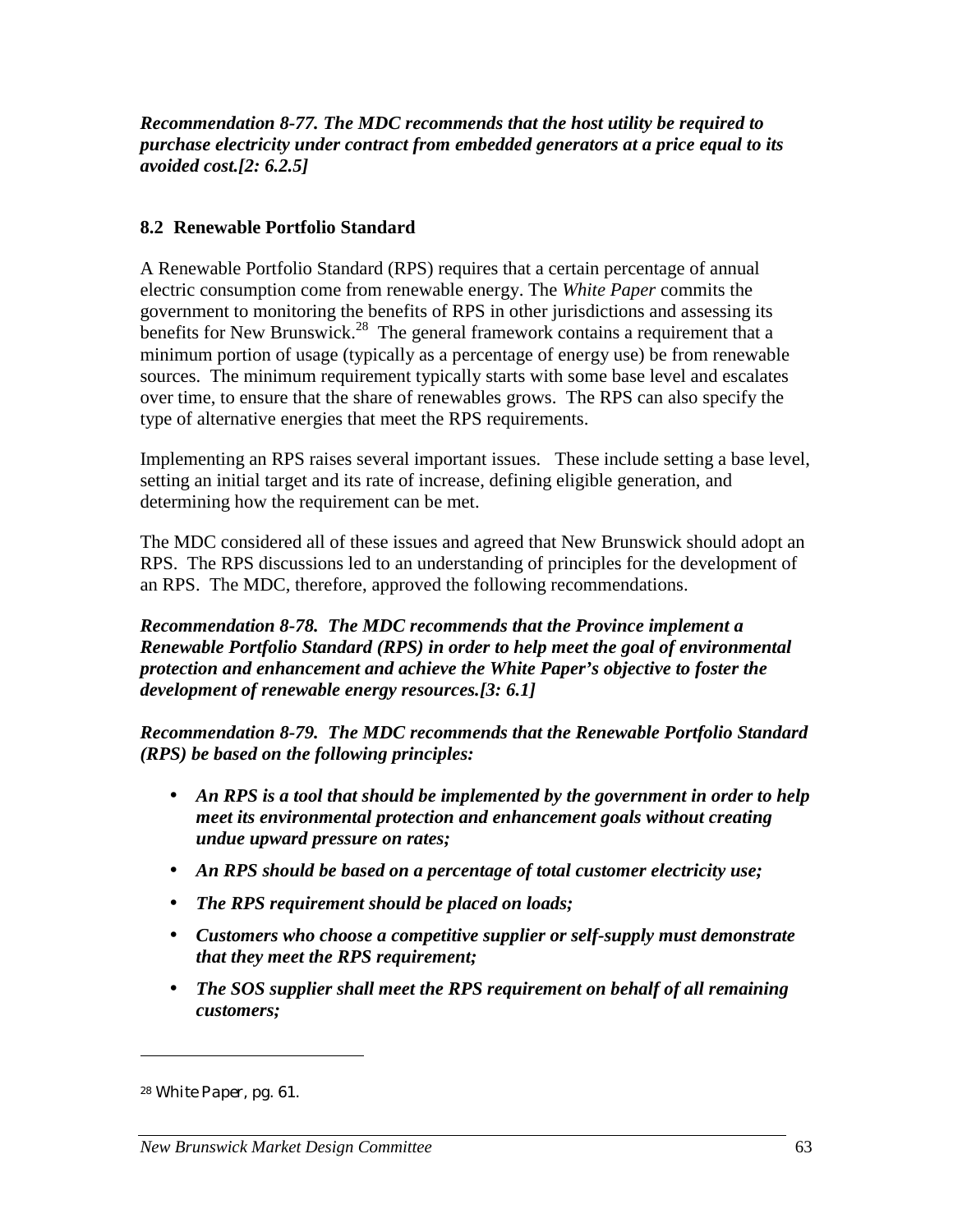- *The percentage should gradually increase over time, in a way that is determined in advance, to provide certainty to developers of renewables. In setting this percentage increase due consideration should be given to the expected requirement for new generation resources;*
- *Existing renewables would be the floor above which the RPS requirement for new projects is set. RPS energy can only come from:* 
	- ο *New renewable projects*
	- ο *Incremental capability from existing renewable facilities*
	- ο *Refurbishment of existing renewable facilities in lieu of retirement. [3: 6.1]*

The RPS target can be higher if renewable resources outside New Brunswick qualify. To qualify, they should come from jurisdictions with a reciprocal program. The RPS should be achievable using a system of trading credits for qualifying renewable generation. The system should, where possible, be compatible with those of neighboring jurisdictions with which credits might be traded.

# **8.3 Energy Efficiency Programs**

The *White Paper* proposed a comprehensive energy efficiency strategy. Included in that strategy was a commitment to "seek a variety of broad-based energy efficiency funding mechanisms."<sup>29</sup> The MDC considered approaches to promoting energy efficiency, including funding mechanisms.

In markets where generation is not regulated, one funding approach for energy efficiency programs is a systems benefit charge (SBC) or similar mechanism.<sup>30</sup> An SBC is a charge placed on all electricity users.

While the MDC supported promoting energy efficiency, it did not recommend an SBC. Because an SBC can be used for such a wide variety of purposes, the MDC felt that any recommendation it made would require careful thought about the purposes of the fund and about the mechanisms for its use.

During its discussions on an SBC, the Working Group drew on its own experience and on its knowledge of programs in other jurisdictions to enunciate some principles for energy efficiency programs, which it recommended that the Committee put forward.

The MDC recognizes that the Province is committed to the development of energy efficiency programs. The MDC adopted the following recommendation in light of that recognition.

<sup>29</sup> *White Paper*, pg. 52.

<sup>&</sup>lt;sup>30</sup> The term SBC is used to represent any charge on electricity for social purposes. Such charges have different names in different jurisdictions.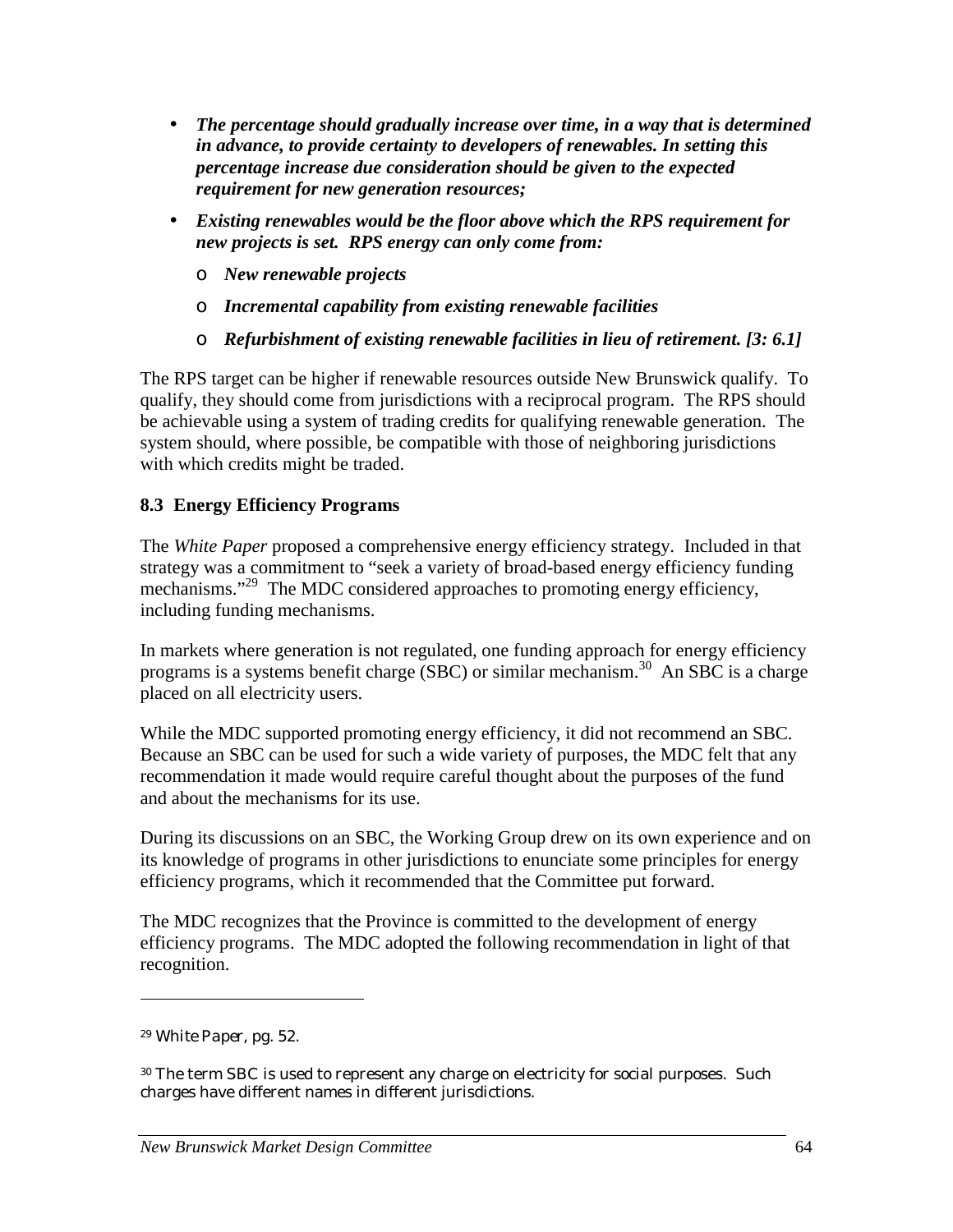*Recommendation 8-80. The MDC recommends the following principles be used in designing energy efficiency programs:* 

- *The energy efficiency programs should have dedicated program funding;*
- *Energy efficiency programs need a central facilitator separate from energy suppliers;*
- *Energy efficiency programs should be designed based on following best (and avoiding worst) practice; and*
- *New energy efficiency programs should complement, but not duplicate existing programs. [3: 6.2]*

# **8.4 Green Pricing**

Green pricing programs offer electricity consumers the choice of paying more to fund electricity from new renewable or other low impact sources. In general, such resources are more expensive in money terms than are conventional sources, but some consumers are willing to pay more for such electricity.

The *White Paper* said that the government would require all distribution utilities to offer green pricing programs. NB Power told the MDC that it is developing a green pricing program. Once the program is developed, it will offer other distribution utilities in the province the opportunity to participate in it.

Implementing green pricing raises several of the same issues as the RPS does. The MDC recognized that the Province is committed to the development of green pricing, and adopted the following recommendation.

*Recommendation 8-81. The MDC recommends that green pricing programs be based on the following principles:* 

- • *Energy from renewable sources that receive an RPS credit cannot be offered as green power; and*
- *Green power be defined according to a widely accepted definition, such as the EcoLogo definition . [3: 6.3]*

# **8.5 Emissions Trading**

The MDC recognized in its discussions that implementing policies on renewables, small generation, energy efficiency, and cogeneration would reduce generation from highimpact fossil sources, but would not eliminate it. The MDC considered policies to ensure better environmental performance from the existing resources: broad-based emissions caps and trading systems, and emissions performance standards.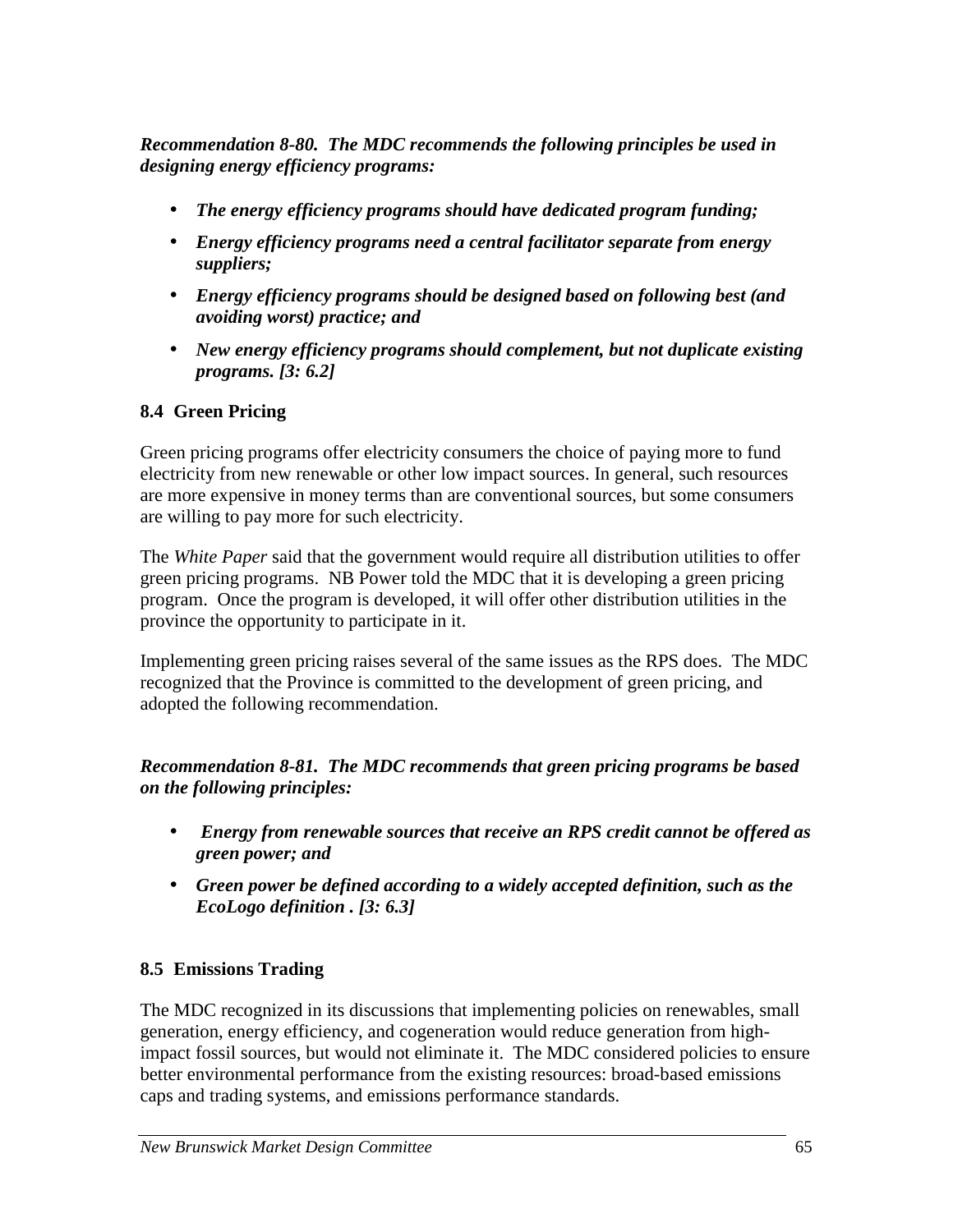The MDC recognized the commitment of the government to policies to deal with climate change issues; the *White Paper* said that the province will produce a provincial Climate Change Action Plan.31 The Committee expects that the government would welcome comments from the Committee on ways to achieve its climate change goals.

The MDC acknowledged the Province's consideration of cap and trade programs for all air emissions.The MDC adopted this recommendation with respect to emissions caps and trade for greenhouse gases.

*Recommendation 8-82. The MDC recommends that the Province, in negotiation with the federal government and the New England Governors and Eastern Canadian Premiers, pursue the inclusion of emissions trading as part of the Climate Change Action Plan.* 

*The MDC recommends that an emission trading system be based on the following principles:* 

- *Tradeable permits be for*  $CO<sub>2</sub>$  *and other greenhouse gases converted to*  $CO<sub>2</sub>$ *equivalent emissions;*
- *The system be geographically broad based;*
- *Compliance be certified through a registry; and*
- *The system should be based on a cap which should decline over time.[3: 6.4]*

# **8.6 Emission Performance Standards**

Performance standards reinforce an emissions trading system. Such standards can require generators either to meet a fixed performance standard or to buy credits from those whose performance is better than the standard.

The MDC acknowledges that emission performance standards for electricity generation could help to reduce emissions.

The MDC adopted the following recommendation.

*Recommendation 8-83. The MDC recommends that the Province consider the application of emission performance standards as part of its Climate Change Action Plan. Compliance with such standards could be a requirement for electricity sales into New Brunswick and/or as a means of allocating caps under a regional or national trading market. [3: 6.5]* 

<sup>31</sup> *White Paper*, pg. 63.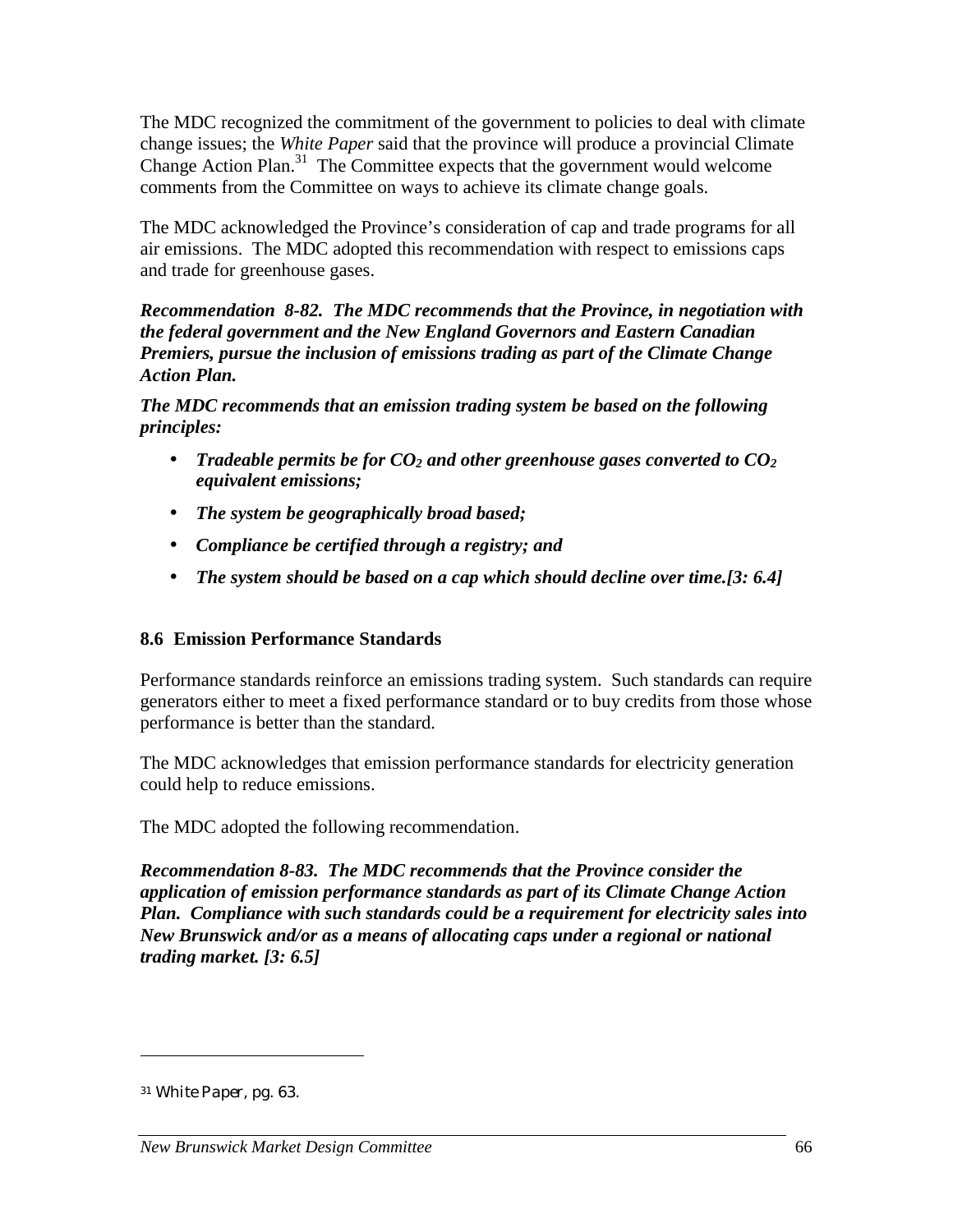## **8.7 Promoting Cogeneration**

The *White Paper* commits the province to "promote cogeneration as the most energy efficient electricity generation option."<sup>32</sup> The MDC agrees that cogeneration is an attractive energy efficient option. In designing the market, the MDC has considered the potential impact of its recommendations on cogeneration opportunities.

The MDC supports the development of additional cogeneration in New Brunswick given its favourable environmental attributes. The MDC therefore adopted the following recommendation.

*Recommendation 8-84. The MDC recommends that the Province establish a multistakeholder group to identify barriers to the development of cogeneration in New Brunswick and recommend specific policies to encourage cogeneration. The group should consider such things as:* 

- *Preferential treatment of cogeneration to meet new supply requirements;*
- *Reduced (or no) exit fees for cogeneration projects;*
- *Credits to cogeneration projects for reduced environmental impacts;*
- *A cogeneration portfolio standard; and*
- *Differential treatment based on heat rates, size, fuel, etc.[3: 6.6]*

<sup>32</sup> *White Paper*, pg. 54.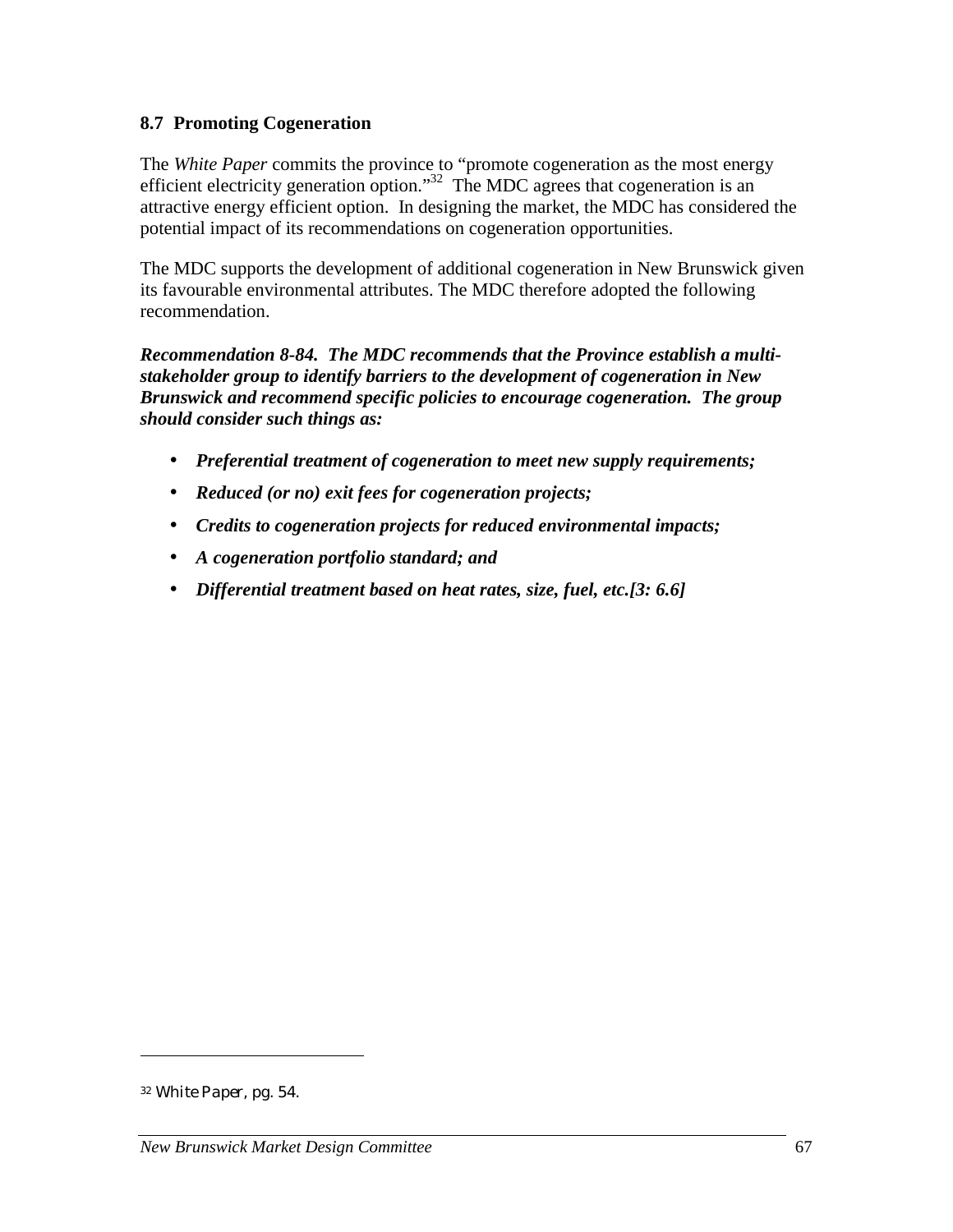# **9 TRANSITION ISSUES**

## **9.1 Stranded Costs and Exit Fees**

Costs that were incurred by utilities in connection with the provision of their regulated monopoly service and that cannot be recovered in a competitive marketplace are stranded. Stranded costs arise in a competitive market when the costs of such plants or assets are so high that, given the competitive choice, consumers no longer buy their output.

The recovery of legitimate stranded costs is necessary to prevent cost shifting among customer classes and to treat utility investors fairly.

Three key sections in the *White Paper* addressed the issue of stranded costs and cost shifting. In discussing the implementation of wholesale competition, the *White Paper* said "the Province will require wholesale participants that reduce their firm load on the Crown utility's system to levels that are below their calendar year 1999 load, to be assessed an exit fee or other equivalent charge, approved by the Board."<sup>33</sup> In relation to industrial customers, the *White Paper* stated "development of self-generation projects could create stranded costs in New Brunswick due to displaced sales from the Crown utility combined with transmission limitations to New England." Therefore, "the Province will require self-generators that reduce their firm load on the Crown utility's system to levels that are below their calendar year 1999 load to be assessed an exit fee or other equivalent charge." Along similar lines, the *White Paper* also stated that "the Province will require large industrial customers that reduce their firm load on the Crown utility system to levels that are below their calendar year 1999 load, to be assessed an exit fee or other equivalent charge."<sup>34</sup>

The issue of stranded costs raises a number of questions. These include the exact definition of stranded costs, the calculation methodology used to determine the magnitude of these costs, methods to mitigate these costs, and cost-recovery mechanisms to be used (*e.g.*, exit fees). The MDC received Issues Paper #10: Stranded Costs and Exit Fees on this topic.

#### 9.1.1 Definition of Stranded Costs

In general, stranded costs can be defined as the difference between the market and book values of a utility's assets. Stranded costs should not include losses associated with

<sup>33</sup> *White Paper*, pg. 18.

<sup>34</sup> *White Paper*, pg*.* 22-3 and 25.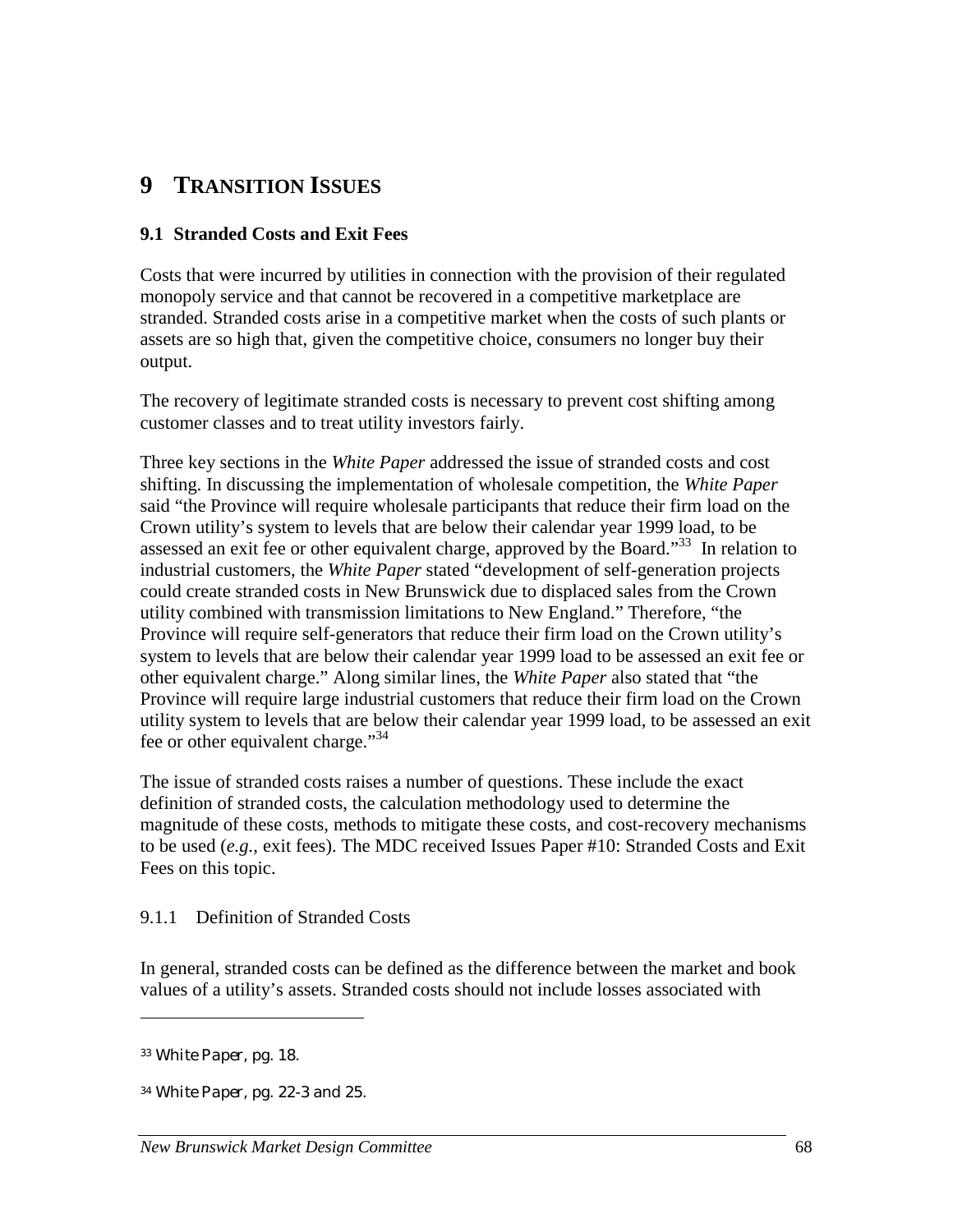normal business conditions or other risks that utilities routinely face under traditional regulation. This includes changes in load growth and the introduction of new technology.

Legitimate stranded costs are those costs that cannot be mitigated, or offset, by the utility. Stranded cost mitigation techniques could include reduction of expenses; renegotiation of power purchase and fuel-supply contracts; refinancing of existing debt; and the maximization of market revenues from existing generation assets.

In the New Brunswick market, contestable customers can create stranded costs either by self-generation or by turning to alternate suppliers. Since most customers will not have a choice of electricity suppliers, they cannot create any stranded costs and it can be argued that they should not have to pay costs stranded by others. The focus for the stranded cost recovery is on the market participants who create it.

The MDC also considered the question of whether a customer who reduces demand on the system could create a benefit, but decided that stranded benefits would not be paid out, although the view of some members was that benefits should be recognized.

These decisions are implemented in the following recommendation.

# *Recommendation 9-85. The MDC recommends that, as a general principle, the cost of an exiting SOS customer that would otherwise be imposed on remaining SOS customers should be assigned directly to that customer.[3: 7.1.1]*

The MDC made clear that stranded costs could only be created by a deliberate action, such as increasing self-generation or moving to a competitive supplier, which reduced load on the system.

Because the customers would have been buying interruptible load, any exit fees related to loads supplied by self generation existing in 1999 would be based on the net value of load presented to the system and not the gross value of installed load.

This recommendation defines which actions can create stranded costs.

# *Recommendation 9-86. The MDC recommends that a contestable customer be assumed to create stranded costs only when it takes a deliberate action to reduce its firm load through the procurement of competitive supply or the development of a selfgeneration project. [3: 7.1.1]*

The MDC has recommended that contestable customers can take all or any part of their supply from the SOS supplier or from the competitive market. To ensure that taking partial supply from the competitive market did not exempt a customer from responsibility for stranded cost payments, the MDC adopted the following recommendation.

*Recommendation 9-87. The MDC recommends that a contestable customer that leaves SOS for a portion of its load would be viewed as potentially creating stranded costs for that portion of its load that would no longer be served by SOS.[3: 7.1.1]*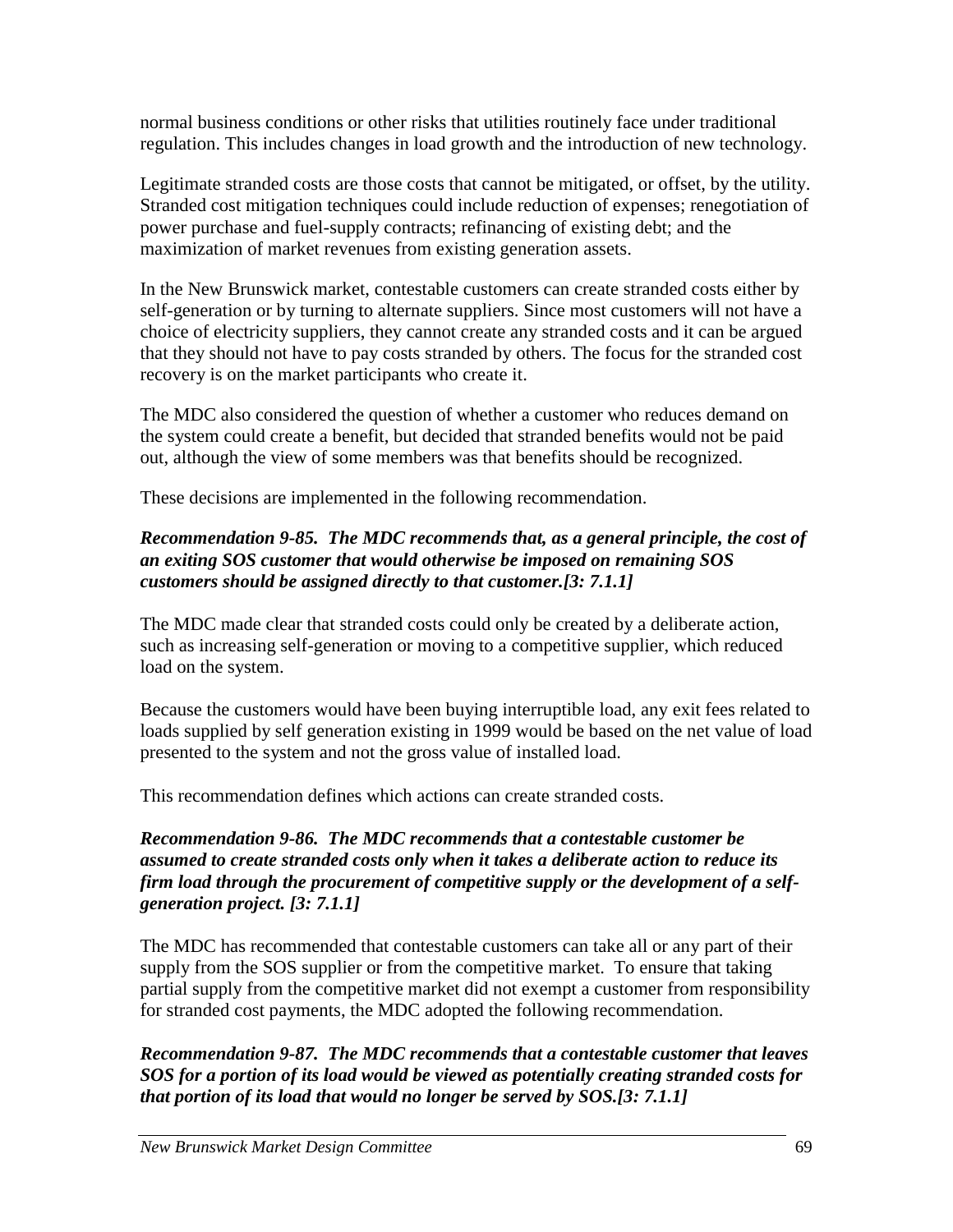#### 9.1.2 Valuation Methodologies

Utilities and regulators use a variety of approaches to calculate stranded costs. All approaches compare the regulated values of utility assets and liabilities with their competitive-market values.

The question of whether New Brunswick will experience generation-related stranded costs or stranded benefits hinges on the relationship between the (SOS) price, NB Power Genco's incremental cost of production, and the New England export market price.<sup>35</sup> These relationships are shown in Figure 2.



The Committee concluded that stranded costs could be incurred relative to any firm load and to the assets used to supply that load. Over time, the SOS supplier will be obliged to contract for supply above the Vesting Contract amount. Since that supply is for customers who cannot or choose not to switch suppliers, these new amounts could also be considered a potential source of stranded costs.

#### *Recommendation 9-88. The MDC recommends that stranded cost recovery be based on costs of all resources to meet SOS supply obligations. Such costs would include the Vesting Contract and contracts prudently entered by the SOS supplier.[3: 7.1.2]*

Making the SOS customers liable for stranded costs for all their SOS supply could expose them to having to pay for imprudent decisions of the SOS supplier. The PUB is an appropriate body to oversee the contracting practices of the SOS supplier.

<sup>35</sup> This assumes that the departing customer was receiving standard offer service.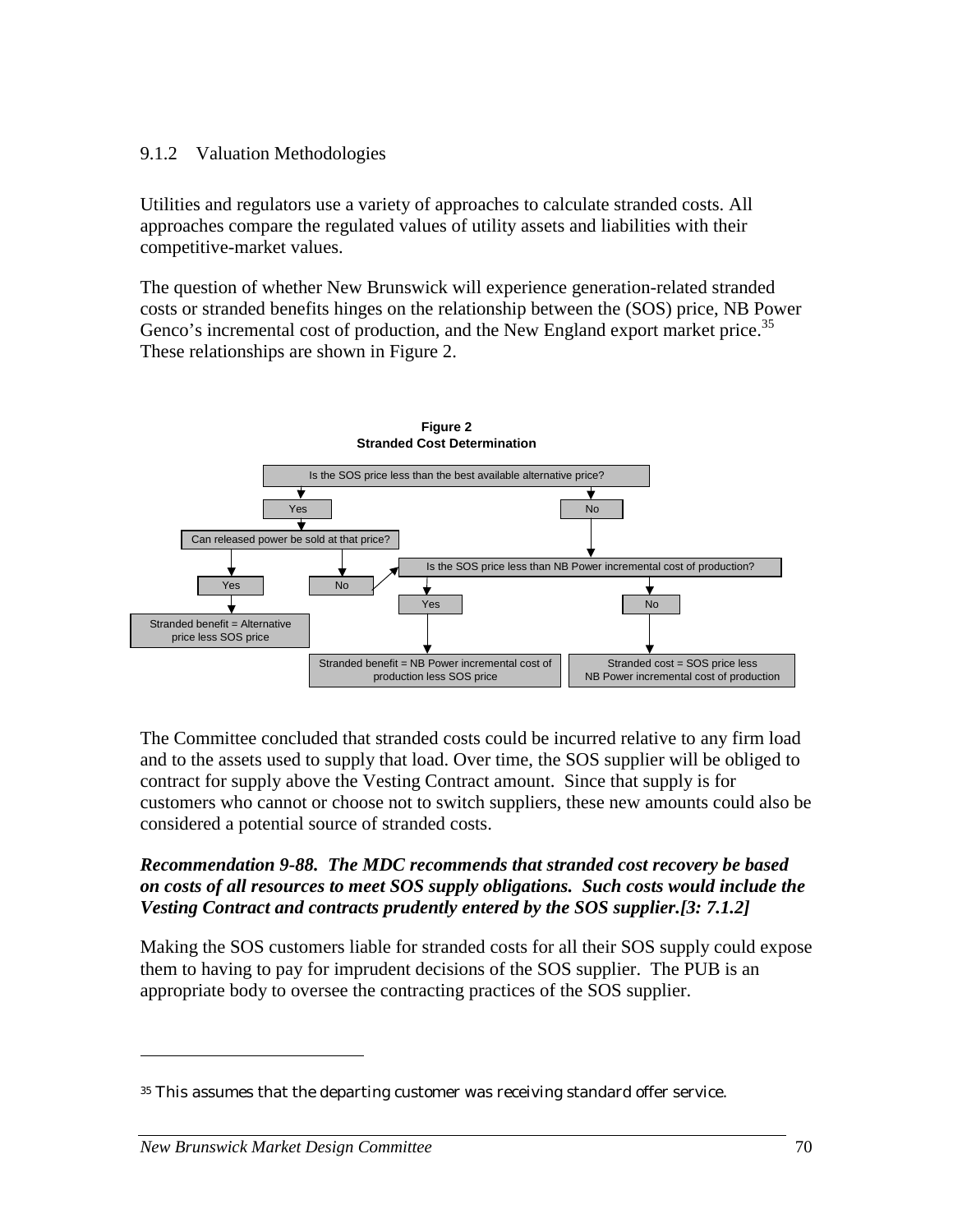*Recommendation 9-89. The MDC recommends that supply contracts entered into (after an RFP process) by the SOS supplier for amounts above the Vesting Contract amounts be one of the elements subject to review in the rate setting process for the SOS supplier.[3: 7.1.2]* 

*Recommendation 9-90. The MDC recommends that stranded cost recovery be based on the firm load of the exiting contestable customer at the time of notification of exit.[3: 7.1.2]* 

The recommendations above effectively prevent any cost shifting by contestable customers, when they leave SOS supply. The basis for stranded cost calculations will be whatever level of supply is contracted. Any costs the SOS supplier incurs to provide that supply could be subject to stranding if the customer chooses to leave at any time.

These recommendations are inconsistent with the *White Paper's* statements that exit fees will be assessed only relative to a 1999 base load.<sup>36</sup> The MDC made this decision in light of its extensive discussions of the problems potentially created by customers who can freely leave from and return to SOS supply, and the potential inequities in the treatment of new loads accessing the system after 1999.

The MDC acknowledges that the calculation of stranded cost would take into account the changing conditions of supply and demand in the New Brunswick market. At the point when the SOS supplier is required to issue an RFP for new supply, it can be expected that there would be no stranded cost.

*Recommendation 9-91. The MDC recommends that whenever an RFP is required for SOS supply, exiting load should be considered as part of the possible supply, and exit fees, if any, could be waived.[3: 7.1.2]* 

#### 9.1.3 Cost-Recovery Mechanisms

Once net qualifying stranded costs that are recoverable from customers are determined, one or more mechanisms for assessing those costs on the appropriate parties must be implemented. The *White Paper* specifically mentioned an exit fee or other equivalent charge. Exit fees require departing customers to pay the utility for the stranded costs associated with those customers' decisions to select a competitive supplier or to selfgenerate their energy needs. The *White Paper* also indicated that stranded cost recovery would be regulated by the PUB.

The MDC agreed that the PUB is the appropriate body to administer the assessment of stranded costs.

<sup>36</sup> *White Paper*, pg. 18 (wholesale customers), pg. 23 (self-generators), pg. 25 (industrial customers).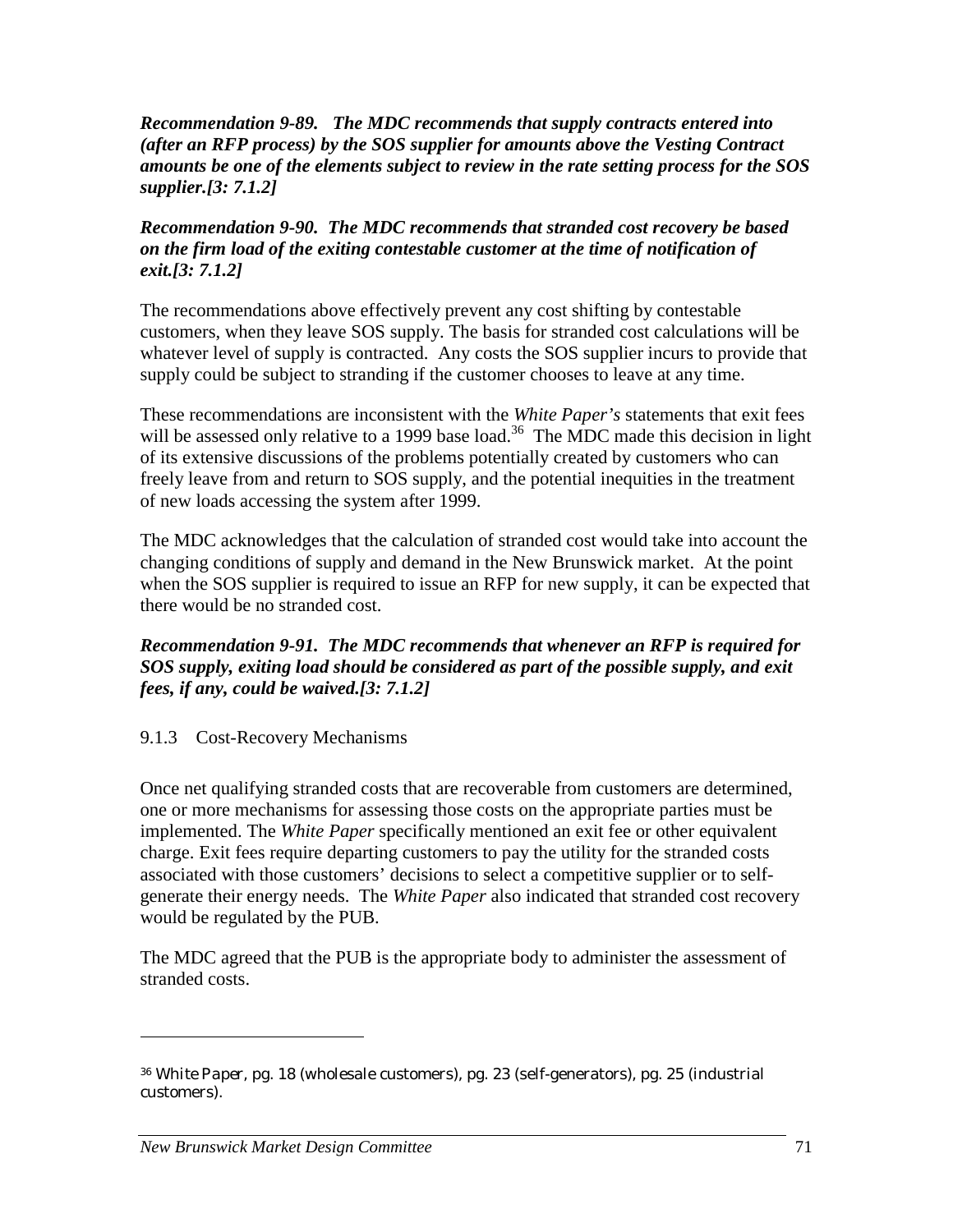*Recommendation 9-92. The MDC recommends that the PUB be given authority:* 

- *To determine stranded costs and set exit fees; and*
- *To review and adjust them as appropriate.[3: 7.1.3]*

The MDC discussed several possible mechanisms for calculation of stranded costs, but recognized that the PUB would ultimately have authority.

The recommendation below provides certainty on stranded costs for potential customers for competitive supply.

*Recommendation 9-93. The MDC recommends that the stranded cost methodology reflect the following principles and practices:* 

- *Exit fee(s) should not unduly discourage competitive supply choices;*
- *The exit fee/stranded cost calculations should be transparent so that customers can evaluate their likely costs;*
- *To provide transparency and some measure of certainty a stranded cost should be established for customer migration up to a specific level; and*
- *The customer should have the right to an explicit calculation of its exit fees at the customer's expense.[3: 7.1.3]*

# **9.2 Market Rules**

The Market Design Committee has made recommendations on the nature and function of the electricity market in New Brunswick. Most of these recommendations are necessarily at a high level of abstraction. To implement them requires a more detailed set of rules for the operation of the market. These are called the market rules.

Market rules are crucial determinants of market function, as experience in other markets has consistently demonstrated. In general, changes in the market rules favor some market participants relative to others.

Setting up a process for changes in the market rules therefore requires balancing the need for flexibility to deal with problems as they arise against the need to have stable rules to give potential investors and other market participants confidence in the stability of the market.

The System Operator governance structure and the process for changing the market rules are contained in Recommendations 3-17 to 3-19.

For the transition to that structure, the MDC considered the issues of responsibility for the initial development of market rules and principles for their development.